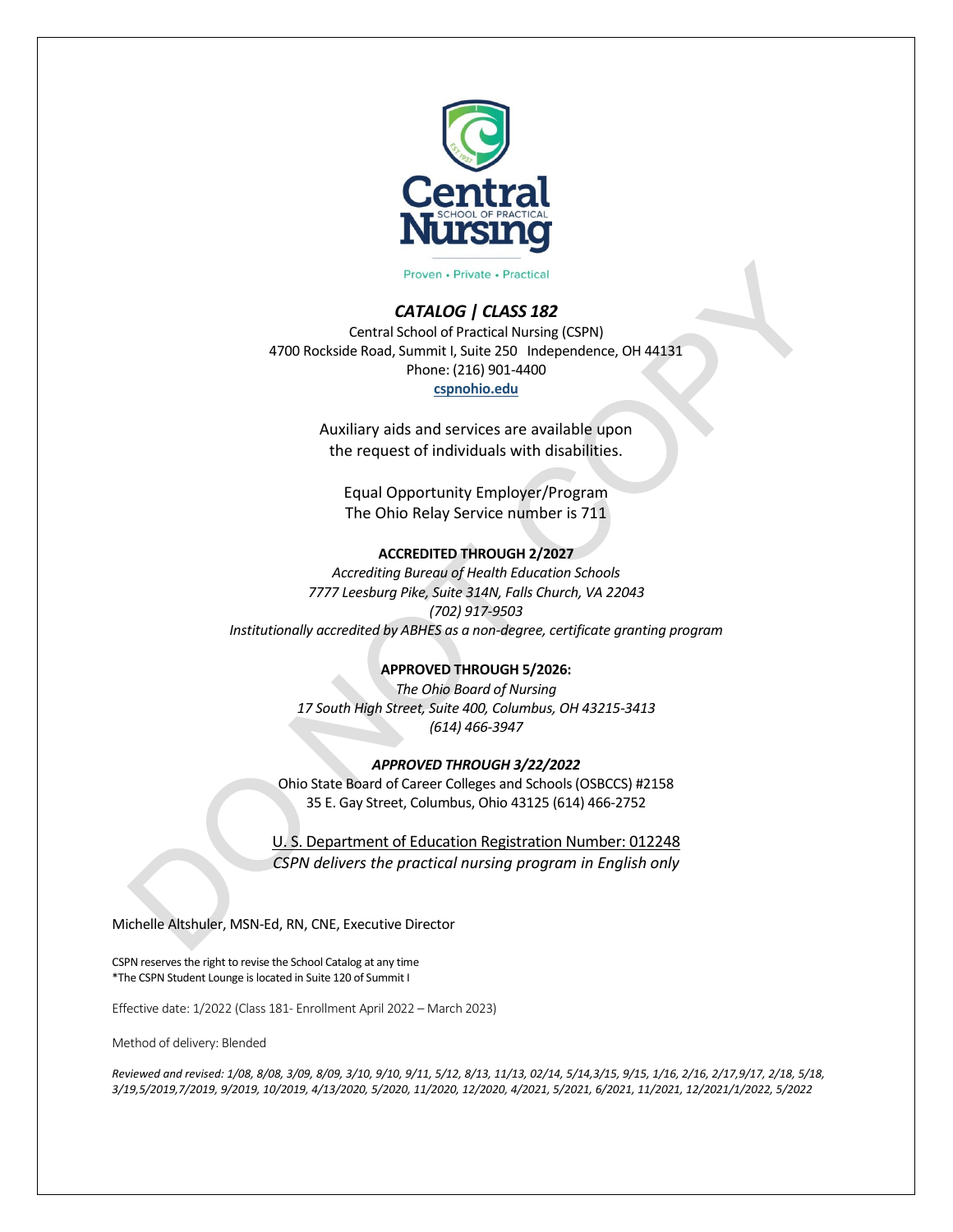## Contents

| Grievance Procedure Relating to Policy for Students with Disabilities 19 |  |
|--------------------------------------------------------------------------|--|
|                                                                          |  |
|                                                                          |  |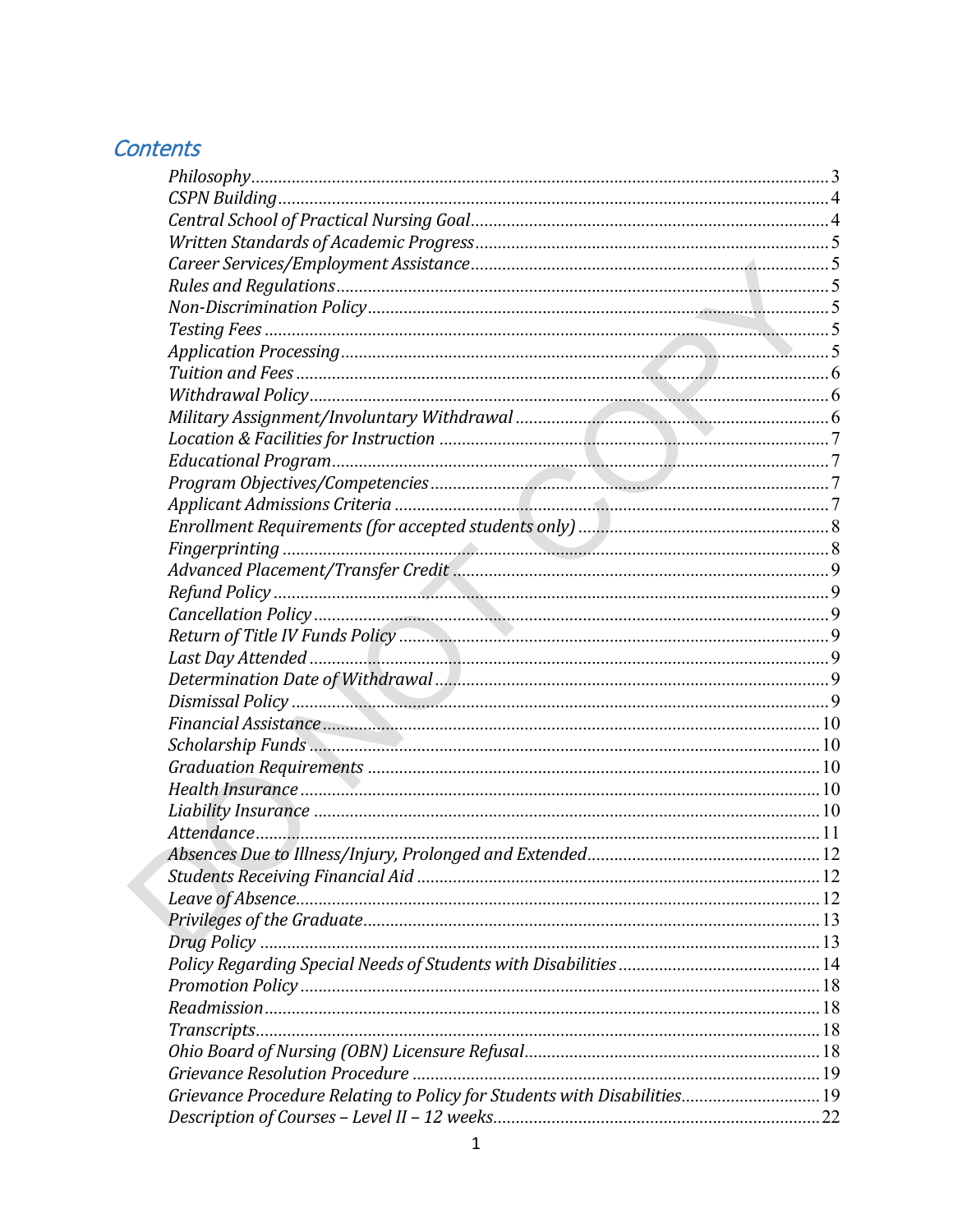|                                                                   | 25   |
|-------------------------------------------------------------------|------|
|                                                                   | 25   |
|                                                                   |      |
|                                                                   | 27   |
|                                                                   |      |
|                                                                   |      |
|                                                                   |      |
|                                                                   |      |
|                                                                   | . 34 |
|                                                                   |      |
| Addendum to Social Networking and Electronic Media Usage Policy35 |      |
|                                                                   | 37   |
|                                                                   | .38  |
|                                                                   |      |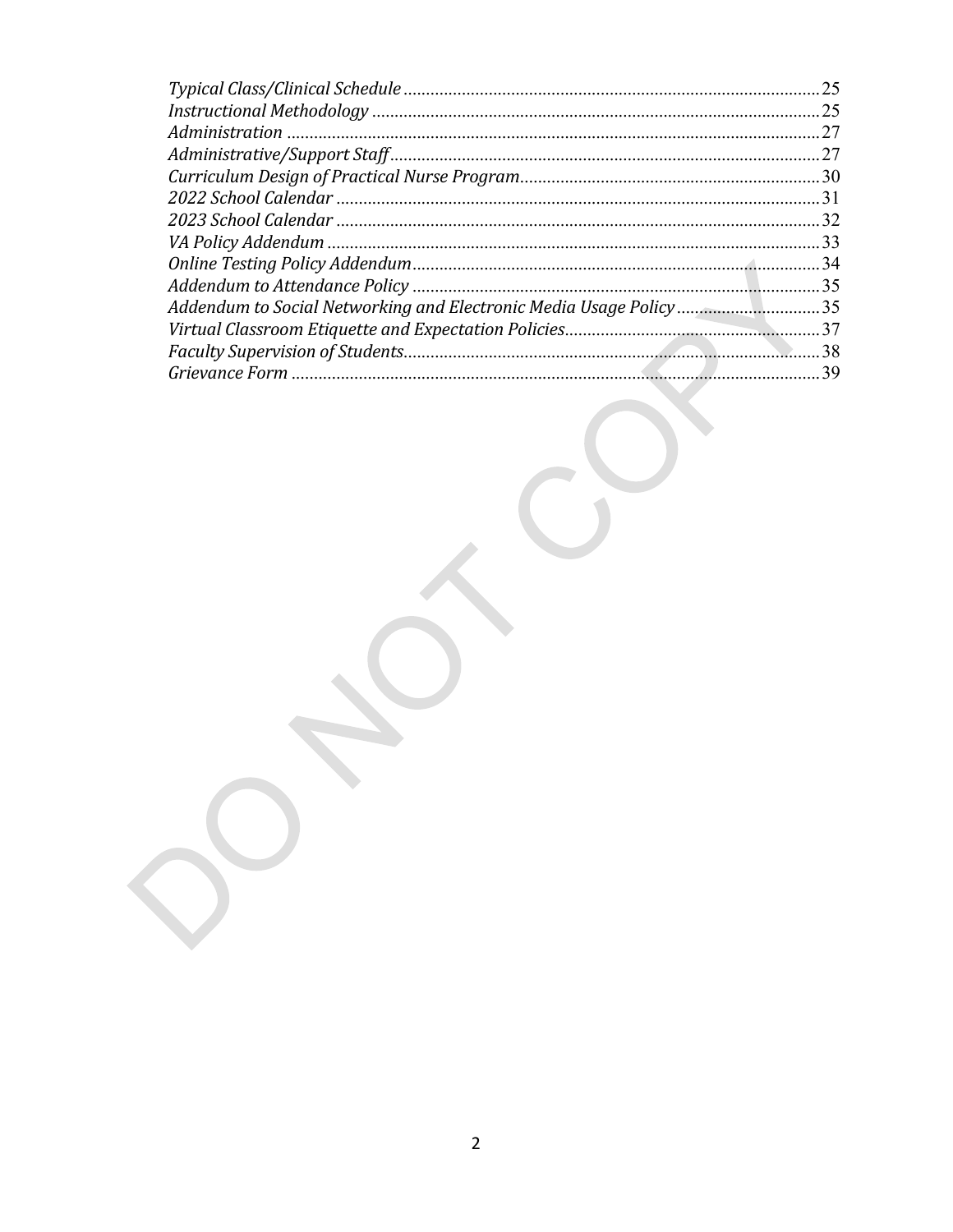## *Mission Statement and Purpose*

The Board has identified in its Code of Regulations, the following as the Mission and Purposes:

#### **Mission**

The mission of Central School of Practical Nursing is to educate a diverse group of adult learners from Cleveland and its surrounding areas in the field of practical nursing, thereby increasing the capacity of Cleveland's healthcare workforce.

Reviewed 1/14, 1/15, 9/16, 1/17, 9/17, 8/18, 1/2020, 12/20, 1/2021 Revised 2/06

#### **Purpose**

- To conduct and operate on a not-for-profit basis a School, or Schools, offering a practical nursing education and assistance in preparing for a competitive job market.
- To instill in its student population the highest standards of practical nursing while being involved in the advancement of nursing standards and helping to meet the healthcare needs of the community.
- To support national standards for practice nurse education, to provide continuing education for CSPN graduates and other LPNs in the community and to interpret the Program to the community.
- To solicit, receive and maintain funds and other property, real and personal, and to apply the income and principal thereof to aid and promote the activities of the Corporation through such means as shall seem expeditious to its Board of Trustees.

<span id="page-3-0"></span>Reviewed 1/15**,** 9/16, 1/17, 9/17, 8/18, 1/2020

## *Philosophy*

The faculty of Central School of Practical Nursing. holds the following beliefs:

- Each person is a unique individual, a member of a family, and a member of a community. Society is a system of community life within which an individual lives. It is composed of culturally diversified individuals who interact in families, groups and communities and is affected by environmental, economic and political factors, which influence the ability to meet health care needs. Each individual requires fulfillment of basic human needs in order to maintain independent living and optimal functioning as one progresses through the life cycle. Each individual has the right to be involved in decisions affecting himself/herself and makes choices directed toward meeting physiological, psychological, cultural and spiritual needs. Individuals constantly strive to attain the highest level of wellness, which is the maximum level of functioning attainable at that time and place on the health/wellness continuum.
- Nursing, as a caring profession, is sensitive to cultural and ethnic influences and is characterized by the use of therapeutic interpersonal relationships. The practical nurse is an integral part of the health care team. Practical nursing consists of a basic knowledge of biological, behavioral, and social sciences, and nursing procedures and attitudes acquired through correlation of theory and practice. The practical nurse utilizes the nursing process to assist the individual or individuals in the community to meet their health care needs or attain a peaceful death. This service is performed at the direction of a registered nurse, advanced practice nurse, licensed physician, podiatrist, dentist, optometrist, or chiropractor.
- Learning is an ongoing process of acquiring, analyzing, theorizing, implementing, and evaluating information. Learning results in problem solving, decision making, and survival. Curiosity and enrichment provide the stimulus which initiates the process of learning. Learning results in a cognitive, attitudinal, or behavioral change which occurs through the reinforcement of practice when faculty and students interrelate and recognize one another's uniqueness and dignity.
- Education is a lifelong process requiring active participation of both the instructor and the student. It is a continuously evolving system enabling the student to acquire knowledge, attitudes, and skills; to maximize potential; and to maintain competency through ongoing study. Emphasis upon self-awareness, self-direction, self-discipline, self-evaluation and responsibility for continuing growth facilitates the learning process.
- Practical nurse education utilizes a process, coordinating theory with practice, enabling the student to use knowledge and skills required to deliver competent nursing care to patients in a variety of settings. Nursing requires a close relationship with what is taught in the classroom and the practice of nursing in the clinical setting. Expecting the student to be goal-directed and accountable, the faculty accepts the responsibilities of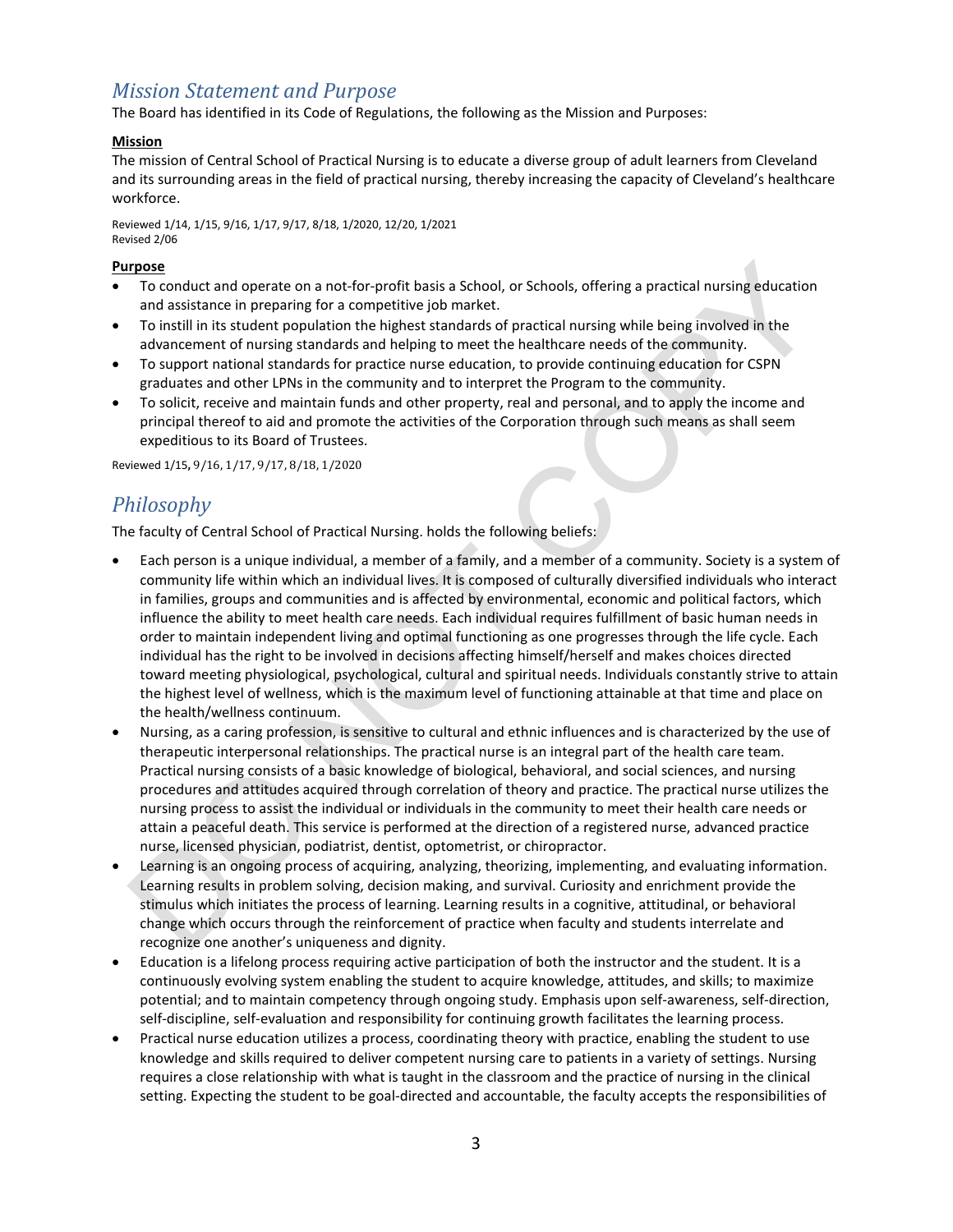planning, directing, and evaluating the student's learning experiences according to the objectives of the educational program.

## *History*

In 1937 there were very few registered nurses available for home care of invalids. Two Cleveland philanthropists, Mrs. Edward B. Greene and Mrs. S. Homer Everett, recognized the need and initiated an educational program for practical nurses. The first class of ten women graduated under the guidance of the first Director, Miss Etta A. Creech, R.N., B.S., M.Ed. The course, which provided the first training for practical nursing in Ohio, later became known as the Central School of Practical Nursing.

In 1951, the Board of Trustees of the Visiting Nurse Association invited the school and the Family Health Association to complete and occupy the third floor of the newly built Visiting Nurse Association Building at 3300 Chester Avenue. A number of generous donors made this move possible. In 1961, Central School became an independent, non-profit institution, separate from the Family Health Association.

In January 1969, Central School announced its accreditation by the National League for Nursing. It was the first school of practical nursing in Ohio to be given this mark of approval for its' program. CSPN is no longer accredited by the NLN. Since 2004, CSPN has been accredited by the Accrediting Bureau of Health Education Schools (ABHES).

From 1946 to 1988, Central School was affiliated with University Hospitals for the clinical training of its students. Supervision of the home nursing program was carried out by the nursing staff of the Visiting Nurse Association from 1961 through 1987. In 1969, MetroHealth, Saint Luke's Medical Center and Margaret Wagner House of the Benjamin Rose Institute became cooperating agencies offering their facilities for the clinical experiences of Central School students. In 1977, Meridia Hillcrest Hospital became another cooperating agency offering its facilities for obstetrical clinical experience of Central School students. Today, CSPN is affiliated with McGregor PACE, Eliza Jennings/Devon Oaks, St. Augustine Manor, Riverview Pointe, Louise Stokes Cleveland VA Medical Center and other community affiliations.

Now, as in the past, changes in community health needs are being paralleled by continuous reappraisal of the curriculum, the school facilities, and affiliations with other health agencies. Central School graduates are well prepared to work in a variety of health care settings.

<span id="page-4-0"></span>CSPN, a non-profit organization, is overseen by the Board of Trustees and is operated as a 501(c) (3).

### *CSPN Building*

CSPN is located at 4700 Rockside Road, Independence, Ohio, in Summit Office Park, Suites 250 and 120. The school offers two classrooms, a simulated learning lab, a library resource center, and a large student lounge. The student lounge has two (2) refrigerators, a sink, and microwave ovens.

Each student will have the option to select a locker upon starting the program. Students are responsible for supplying their own lock for their locker (suite 120).

Students dismissed from the program, other than academics, will not be able to re-enter the school property at any time.

## <span id="page-4-1"></span>*Central School of Practical Nursing Goal*

The goal of CSPN is to prepare the student for a career as a practical nurse. This is accomplished by offering a 46-week residential blended program comprised of 1,240 clock hours. CSPN enrolls in October and April. Type of instructional delivery is residential; blended (didactic virtual and on-site clinical lab/off-site clinical and Vsim). At the completion of the program, the graduate receives a certificate of completion, which allows the individual to sit for State licensure. Licensure allows the individual to work in the field of practical nursing in various settings (e.g., acute care, long-term care, community settings) (See Privileges of the Graduate).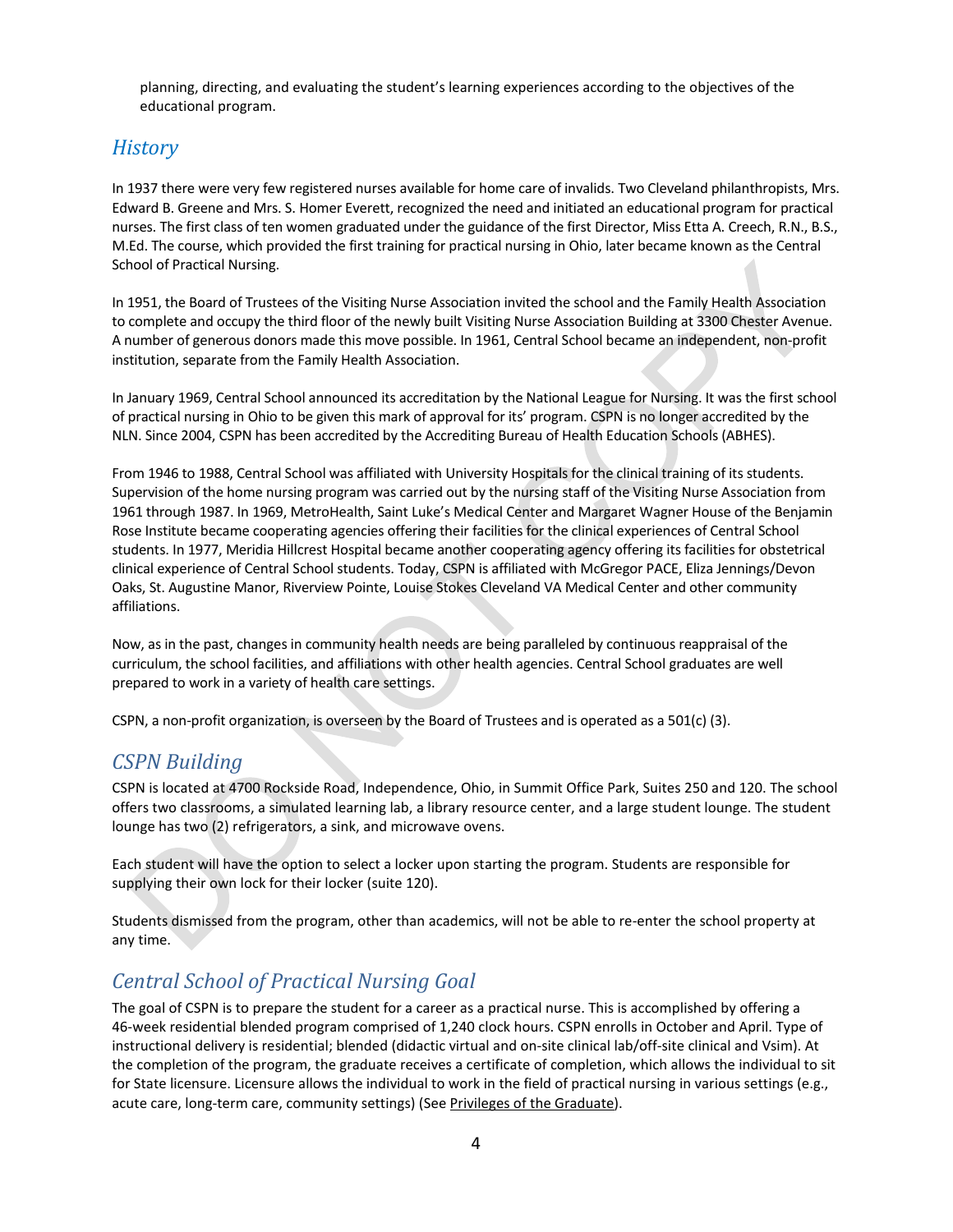## <span id="page-5-0"></span>*Written Standards of Academic Progress*

CSPN has written standards of satisfactory academic progress and attendance requirements for all students as published within this Catalog as well as the Student Handbook. These standards are consistently applied equally to all students regardless of financial aid status**.** The institution strictly adheres to its published standards of satisfactory academic progress.

The executive director makes all decisions regarding student's ability to attend the graduation ceremony.

The School has an appeal policy entitled the "Grievance Resolution Procedure" as published within this Catalog as well as the Student Handbook.

## <span id="page-5-1"></span>*Career Services/Employment Assistance*

The Director of Operations/Student Services offers assistance with resume writing. Job postings are made available to the students through the Learning Management System and the student lounge postings. Students receive instruction within their coursework in the areas of interviewing skills, application completion, and professional appearance. Completion of this program does not guarantee employment.

## <span id="page-5-2"></span>*Rules and Regulations*

Rules and regulations of the School are found in the Student Handbook. The Student Handbook and Catalog are given to each student prior to the start of the PN program. Students sign a letter of acknowledgement upon receipt and understanding of content of the Student Handbook and Catalog. Changes in policy are emailed to the students at least one level ahead of implementation.

## <span id="page-5-3"></span>*Non-Discrimination Policy*

CSPN is committed to diversity and inclusion, and adheres to all applicable laws that prohibit discrimination on the basis of race, color, religion, national origin, gender, gender identity, gender expression, age, genetic information, disability, veteran status, and any other protected classifications under federal, state or local law. CSPN does not consider any applicant's protected classification in making admission or other decisions relating to students. Students requiring accommodations for any reason will reach out to the Director of Operations / Student Services a[t wstaffilino@cspnohio.edu.](mailto:wstaffilino@cspnohio.edu) Students or employees needing assistance filing a Title IX complaint should contact [wstaffilino@cspnohio.edu.](mailto:wstaffilino@cspnohio.edu) Title IX policy information is available through Wendy J. Staffilino, Title IX Coordinator.

### <span id="page-5-4"></span>*Testing Fees*

• Entrance Exam Fees is \$25, and subject to change.

## <span id="page-5-5"></span>*Application Processing*

Status of financial information has no bearing on the applicant's ability to apply to the PN program. Only individuals that have served in the military are eligible for advanced placement.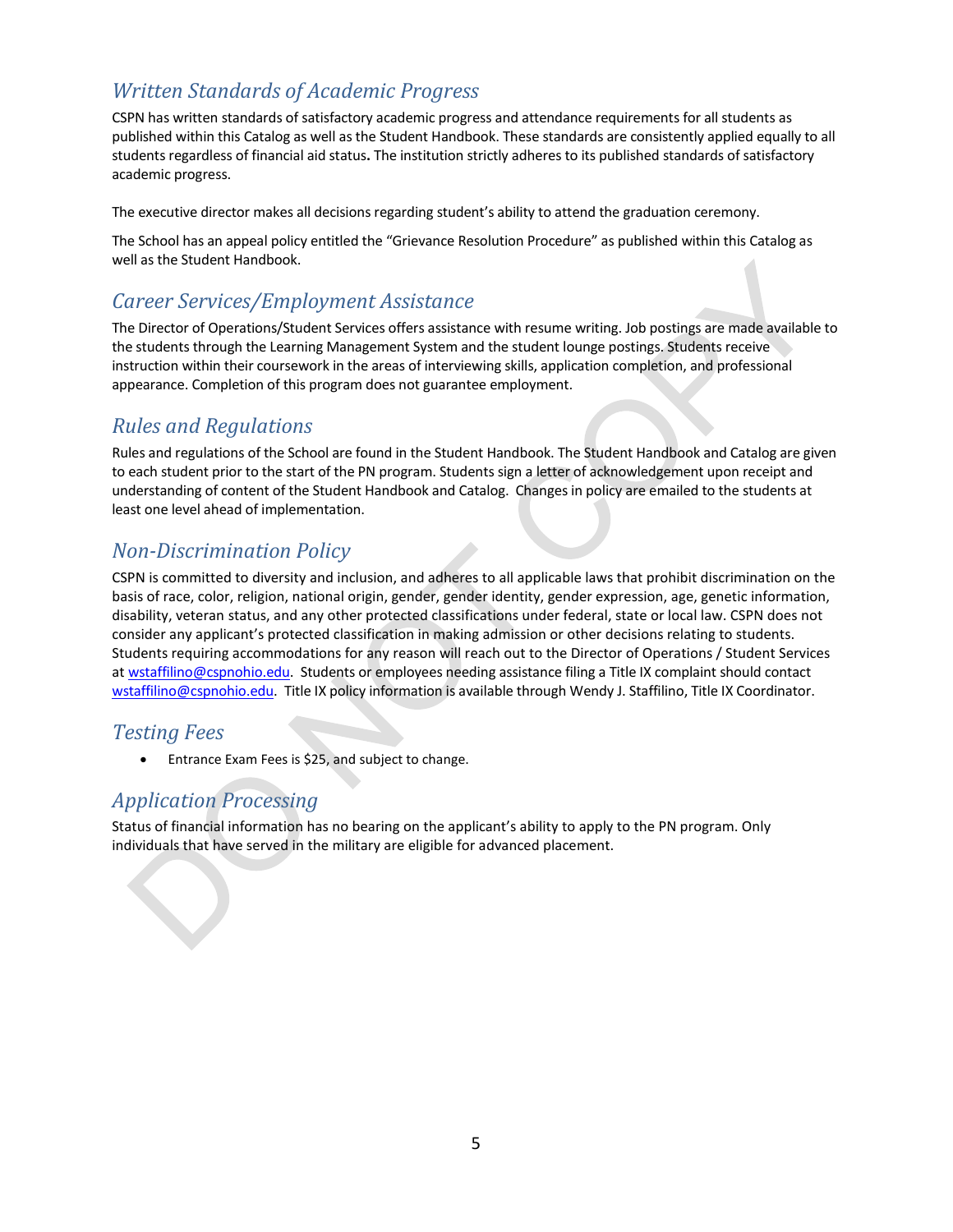## <span id="page-6-0"></span>*Tuition and Fees*

Tuition and fees are \$18,500 and consist of the first three items in the list below:

- 1. A \$500 Administration Fee, \$300 of which is payable within 10 days of notification of acceptance into the program. The remaining \$200 is due at the same time as the first half tuition. This fee is refundable.
- 2. A first half tuition payment of \$9,000 which is for the first two levels of the academic year is generally due prior to the start of the program.
- 3. A tuition payment for the second half of \$9,000 is due two (2) weeks prior to the start of the third level and covers the third and fourth levels.
- 4. Additionally, books, uniforms and supplies are estimated to cost \$930
- 5. The required background check (BCI) costs \$30. Additional FBI check (non-resident of state for 5 consecutive years) is \$45. Drug testing fee is \$40 upon admission to the program.
- 6. There is a \$25 charge for late payments.
- 7. There is a \$25 charge for returned checks unpaid for any reason.
- 8. Students will be issued one student ID free of charge. Replacement or extra IDs will cost \$10 to replace.
- 9. There are no graduation fees.
- 10. There are no lab fees.
- 11. Parking at the school is free. There may be a fee for parking at some clinical sites. Fees are determined by the clinical sites. CSPN has no control over parking fees charged by clinical sites.
- 12. Tuition balances are due on or before the due dates as outlined in the signed Enrollment Agreement. Student requests for a payment plan and/or a payment extension will be considered by CSPN and granted or denied at the school's discretion on a case by case basis.

#### *Tuition and fees may increase upon discretion of the School, but will not change after Enrollment Agreement is signed. There are no additional charges for distance education at CSPN.*

Tuition balances are due on or before the due dates as outlined in the signed Enrollment Agreement. Student requests for a payment plan and/or a payment extension will be considered by CSPN and granted or denied at the school's discretion on a case by case basis.

Tuition and fee rates as outlined in the signed Enrollment Agreement are guaranteed for the program in which the student is enrolled.

If the student, takes an approved Leave of Absence (LOA), the student is also guaranteed the same tuition and fee rates per the original signed Enrollment Agreement as long as the student returns within 6 months. After 6 months, a student on an approved LOA will be considered withdrawn. If the student wishes to return after 6 months, they must reapply as a new student and are then subject to the current tuition and fee rates for that program. The Refund Policy and R2T4 procedures will be applied to any student not returning from an approved LOA within 6 months.

## <span id="page-6-1"></span>*Withdrawal Policy*

Students requesting to withdraw must email the Director of Operations/Student Services wstaffilino@cspnohio.edu. The Admissions and Promotions Committee documents student withdrawals. Arrangements for meeting financial obligations and return of School and/or facility property must be made before withdrawal is complete. Students who withdraw from the program reapply to the program one year after the initial withdrawal date.

## <span id="page-6-2"></span>*Military Assignment/Involuntary Withdrawal*

Students withdrawing from the program due to active military assignment will be permitted to return to the program at no cost to either the student and/or the institution providing the scholarship to the student.

Students returning to the program following a military assignment will be placed in the level that is deemed appropriate as determined by the Admissions and Promotions Committee. Every attempt will be made to reinstate the student in the level that will facilitate their competency as a nurse and passage of the licensure examination (NCLEX-PN), as well as minimizing repetition of previous learning.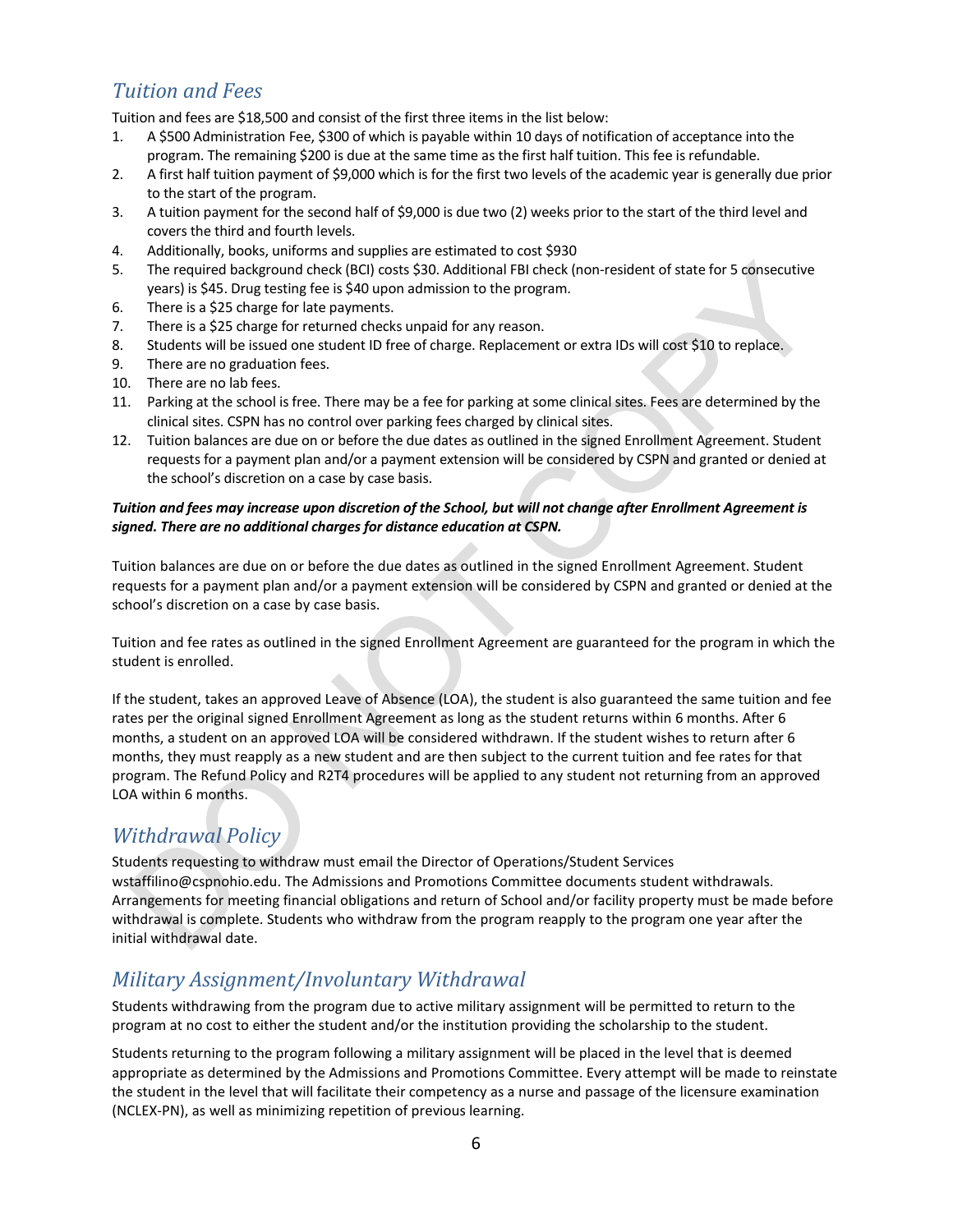## <span id="page-7-0"></span>*Location & Facilities for Instruction*

The School is located at 4700 Rockside Road Summit 1, Suite 250 in Independence, OH 44131. The main floor is dedicated entirely to student education with two classrooms, learning lab, library, faculty and administrative offices. On the first level, there is a student lounge. This lounge (Suite 120) includes lockers, a TV, desk/chair combination, 2 refrigerators, and 2 microwaves.

The library collection includes nursing journals, OVID, current textbooks, as well as other reference materials that can be utilized by the students. CSPN's library is a reference library, only.

Experience in patient care takes place at the School's cooperating agencies under direct guidance and supervision of a nursing instructor who works closely with each student. Students receive clinical instruction at facilities located on the east and west side of Cleveland; therefore, all students must have their own transportation. One instructor supervises a maximum of 8-10 students in the clinical area at any one time. Classrooms, conference rooms, nursing laboratories, lockers and library facilities in the cooperating agencies are available to students and instructors. Fourth Level students receive experience in a community setting (utilizing virtual simulation and clinical lab during COVID).

### <span id="page-7-1"></span>*Educational Program*

Central School of Practical Nursing offers a 46-week Blended (a combination of distance and on-site learning environments including didactic, learning lab, clinical and virtual simulation) comprised of 1,240 clock hours that prepares the student for a career as a practical nurse. The program is divided into two 12-week levels and two 11 week levels. There are vacation periods between the four levels. Students attend classes two days a week, either virtually or in campus, depending on level, beginning at 8 a.m. and ending at 4 p.m. The day time clinical day begins at 7 or 7:30 a.m. and ends at 3:00 or 3:30 p.m. Two days per week are spent in a clinical facility administering patient care under faculty guidance and supervision. The type of instructional delivery is Residential; Blended learning for didactic and virtual simulation experiences. Clinical labs onsite. The program is offered in English only. Returning students must complete the practical nursing program within 18 months from the original start date. Students unable to complete the program within 18 months will be terminated and ineligible for readmission or graduation.

## <span id="page-7-2"></span>*Program Objectives/Competencies*

The Program Objectives are formulated from the Philosophy, which reflects the faculty's concept of the practical nurse graduate as a beginning practitioner. Upon completion of the Program, the graduate:

- Applies principles of therapeutic relationships with members of the health care team, family, and significant others
- Performs nursing procedures safely for patients in a variety of settings
- Incorporates principles of safety in the administration of medications to patients in a variety of settings
- Integrates scientific principles in the care of patients, families, and significant others
- Complies with the role of the practical nurse as outlined in the Nurse Practice Act
- Integrates the nursing process in the delivery of care to the individual, family, and significant others in a variety of settings

## <span id="page-7-3"></span>*Applicant Admissions Criteria*

- Eligibility Criteria Form found on the online application is completed by the applicant
- Applicant must be 18 years of age upon application
- Applicant must currently be an Ohio resident
- Entrance exam with a passing rate of 75% on both Reading and Math (one test allowed per enrollment period).
	- Passing scores do not guarantee admission and subject to academic dishonesty policy - Accommodations must be emailed in writing to **wstaffilino@cspnohio.edu** at least 72 hours prior to the exam date. Letter must be from a provider and contain diagnosis and accommodation requested.
	- Applicant must arrive at test with picture ID and applicant must take both sections at the same time/day
	- Applicant repeats the whole exam for next enrollment period, if one section is failed.
	- Applicants that hold a two or four-year degree from an accredited college are exempt from the entrance exam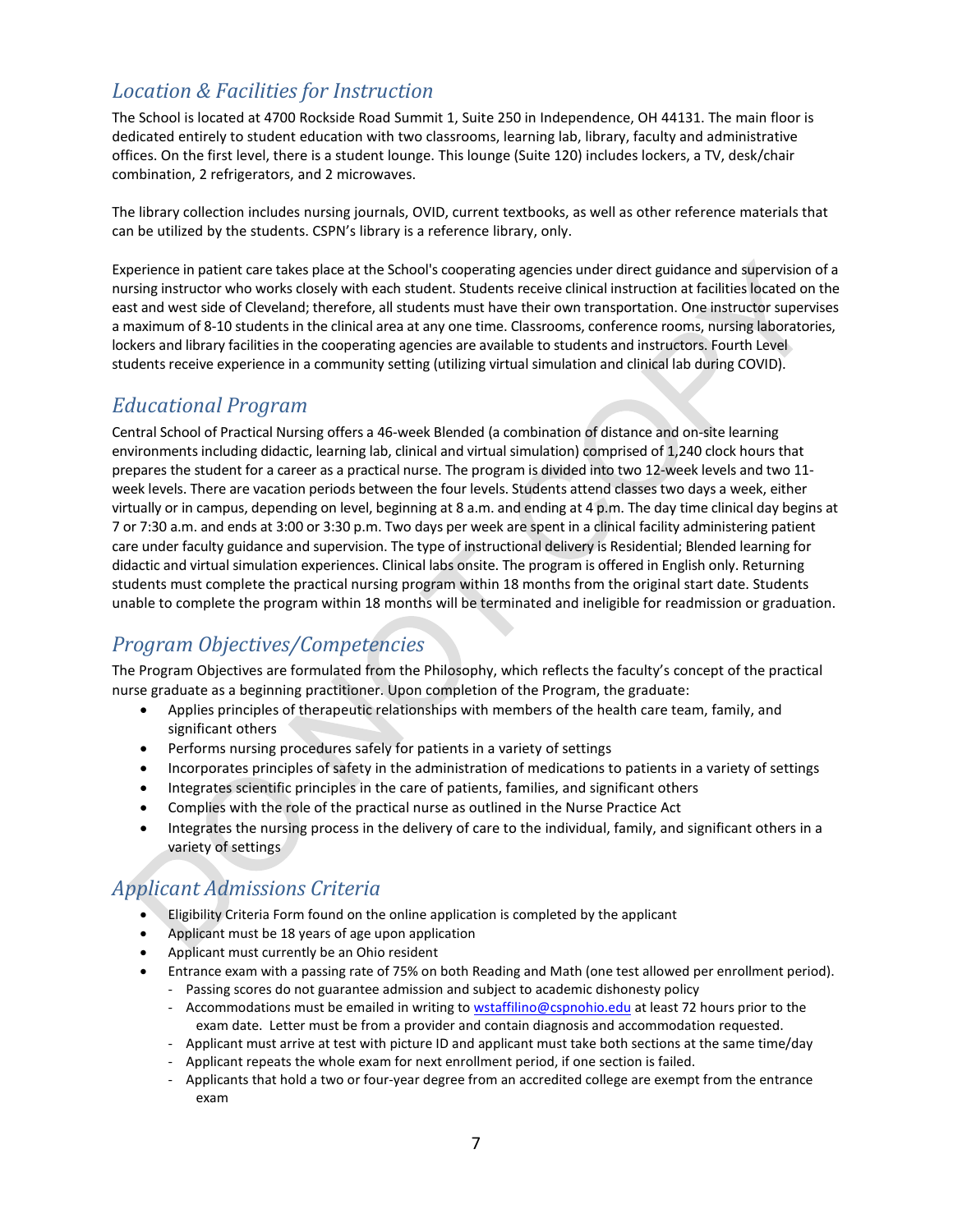- If English is not applicant's first language, applicant must have taken the TOEFL iBT within the past 2 years, and achieved a minimum score of:
	- $\rightarrow$  18 listening  $\rightarrow$  18 reading  $\rightarrow$  26 speaking and  $\rightarrow$  17 writing
- High school graduate with official transcript or official GED results.
	- High school GPA of 2.5 is required, unless college GPA meets or exceeds 2.5
	- GED results will be reviewed and considered according to test series
	- If an applicant's high school grades/GPA were achieved in another country, they must be translated to English prior to submission (translated at applicant's expense). CSPN does not offer translation services.
- Prospective students with an online high school transcript/diploma must have a minimum of six academic college-level courses from an accredited college, completed after high school. ESL courses will not be accepted as part of the six college courses.
- College transcript(s) official, or a copy of the official transcript
- Student Nursing Perspective questionnaire
- Proof of medical insurance
- Signed Statistical Data Form
- Background check, and drug screening (BCI \$30 / Drug Screening \$40) through Integrity Verifications
	- $\circ$  Applicant that has not lived in Ohio for the past 5 years, will also have to complete a federal background check (FBI) in addition to a State criminal background check (BCI screening).
	- o BCI report must not contain any convictions other than traffic violations, DUI/OVI, and disorderly conduct (no weapon involvement)
	- o Drug screening: All applicants must submit a drug test through Integrity Verifications (\$40) at the time of the BCI. CSPN has a zero-tolerance policy and drug test results must be negative.
- Non-refundable \$30 fee for applicant file review

To be considered for enrollment, the applicant must submit the information listed above by applying online, and following all instructions. Each applicant is reviewed on an individual basis by the Admissions and Promotions Committee. The Admissions and Promotions Committee does not guarantee enrollment, as CSPN is a private, nonprofit school, and reserves the right to select the best candidates.

#### <span id="page-8-0"></span>*Enrollment Requirements (for accepted students only)*

- Completed and Signed Physical Exam
- Immunization Records or Titers for MMR, TDAP, HEP B, Varicella
- Proof of COVID Vaccine and Flu shot (or medical exemption proof)
- TB blood work test (QuantiFERON-TB Gold QFT) or if cost prohibitive, 2-Step TB
- **American Heart Association** BLS/CPR for Healthcare
- Signed Enrollment Agreement (students are enrolled twice per year in October and April)
- Signed State of Ohio Student Disclosure Form
- See financial section for administration fee
- Administrative Paperwork
- All accepted students must have all enrollment requirements complete by April 4, 2022 or they are unable to attend class or clinical or take exams.

### <span id="page-8-1"></span>*Fingerprinting*

All prospective students are required to submit a background check, conducted through the Ohio Attorney General's Bureau of Criminal Identification and Investigation (known as "BCI") prior to attending the practical nurse program. Students placed on the waiting list will be required to submit an additional BCI report twelve to sixteen weeks prior to enrollment. If the status of the BCI report changes from the initial submission, the Admissions Committee reserves the right to rescind admittance into the practical nursing program. Once submitted, background checks become part of the prospective student's confidential admissions file and are subject to review. At no time will Central School of Practical Nursing (CSPN) copy, mail, or release this information to a third party. Applicants not living in the State of Ohio for the past 5 years are required to submit a BCI along with a FBI criminal background report.

No student shall be admitted to CSPN without a completed file, including but not limited to, a BCI check. At no time will CSPN incur the cost for background check(s) or electronic fingerprinting.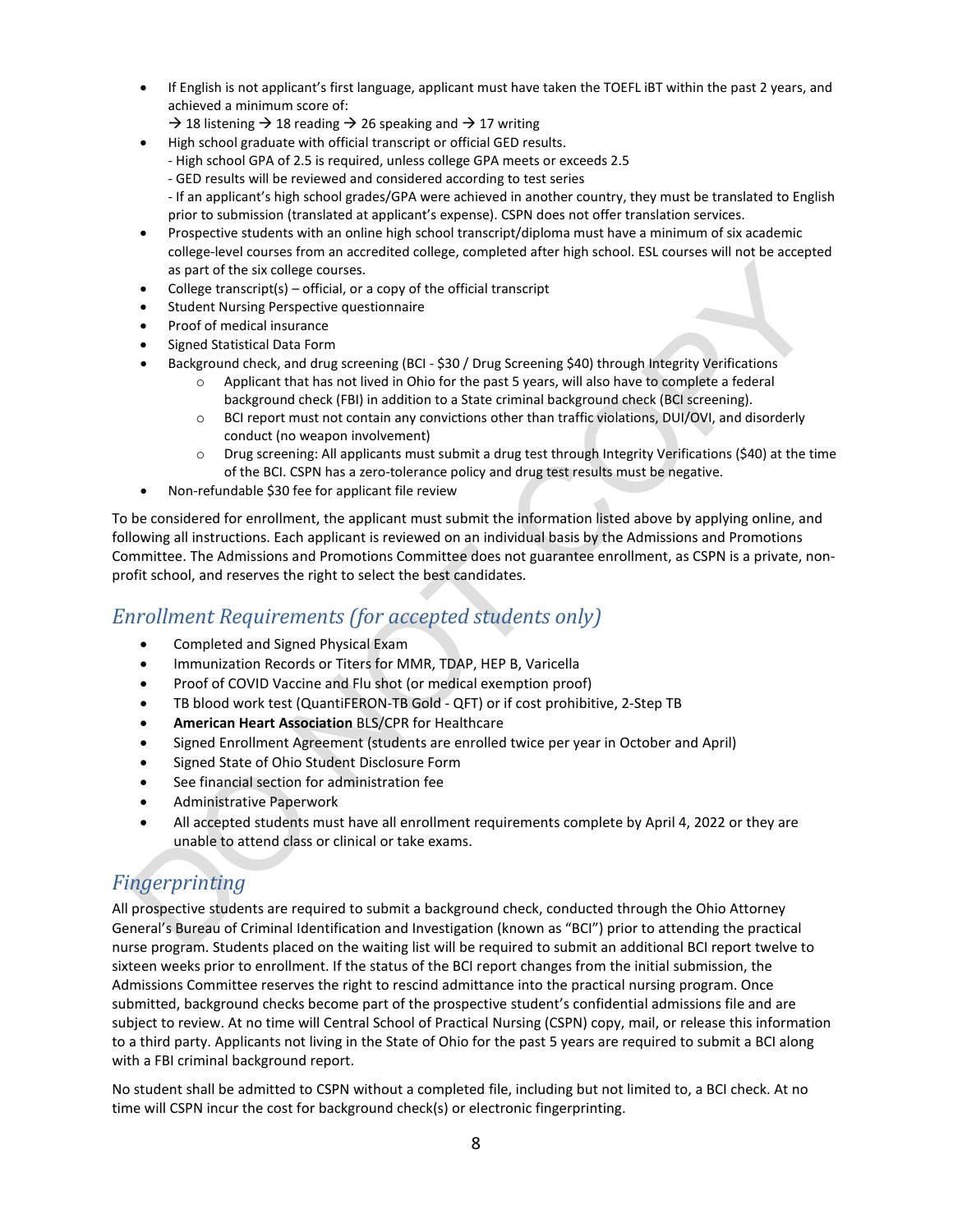## <span id="page-9-0"></span>*Advanced Placement/Transfer Credit*

Individuals with military experience and training will have credentials assessed individually for awarding of advanced placement credit(s). No advanced placement for civilians.

## <span id="page-9-1"></span>*Refund Policy*

If the student is not accepted into the program, all monies paid to the School shall be refunded. Since books and supplies and other consumables are purchased from sources other than the School, the student may seek refunds from those vendors. There are two academic payment periods for this program. Refunds for tuition and refundable fees shall be made in accordance with the following provisions as established by Ohio Administrative Code section 3332-1-10.

(1) A student who withdraws before the first day of class and after the 5-day cancellation period shall be obligated for any tuition paid, the Seat and Administrative fees. (2) A student who starts class and withdraws before the academic term is fifteen per cent (15%) completed will be obligated for twenty-five per cent (25%) of the tuition and refundable fees for the current academic term. (3) A student who starts class and withdraws after the academic term is fifteen per cent (15%) complete but before the academic term is twenty-five per cent (25%) completed will be obligated for fifty per cent (50%) of the tuition and refundable fees for the current academic term. (4) A student who starts class and withdraws after the academic term is twenty-five per cent (25%) complete but before the academic term is forty per cent (40%) completed will be obligated for seventy-five per cent (75%) of the tuition and refundable fees for the current academic term. (5) A student who starts class and withdraws after the academic term is forty per cent (40%) completed will not be entitled to a refund of the tuition and fees for the current academic term.

Refunds will be made to the student via check. If CSPN is able to determine that a payment was made by an individual on behalf of the attending student, the refund will be made to that individual and not the student.

### <span id="page-9-2"></span>*Cancellation Policy*

The student is allowed to cancel enrollment in the program within three (3) business days of signing the Enrollment Agreement. A student who cancels enrollment after the three-day period, but prior to the start of class, is entitled to a refund of all monies paid less a \$200 registration fee.

## <span id="page-9-3"></span>*Return of Title IV Funds Policy*

Federal funds are returned to the Department of Education, as required by law, using the Departments R2T4 (Return Two Title Four) computer program. The program is available to the school on the Internet. Title IV funds may not be granted to students with a drug conviction.

## <span id="page-9-4"></span>*Last Day Attended*

<span id="page-9-5"></span>A student's last day of attendance is considered the last day a student had academically related activity.

## *Determination Date of Withdrawal*

When a student's enrollment status is in question, the determination date, which is the date that CSPN determines that a student is no longer enrolled, is made by The Admissions & Promotions Committee. The Admissions and Promotions Committee meets at a minimum of once per month. As required by the Department of Education, the date of withdrawal cannot be longer than two weeks after the last day attended.

## <span id="page-9-6"></span>*Dismissal Policy*

Academically, when a final course grade is below 77% or a clinical grade of Unsatisfactory, dismissal from the program will result.

Clinically, dismissal will result when the student has received an "Unsatisfactory" in one or more starred clinical objectives for that level. Those dismissed due to clinical failure do not have the option of reapplying to the program.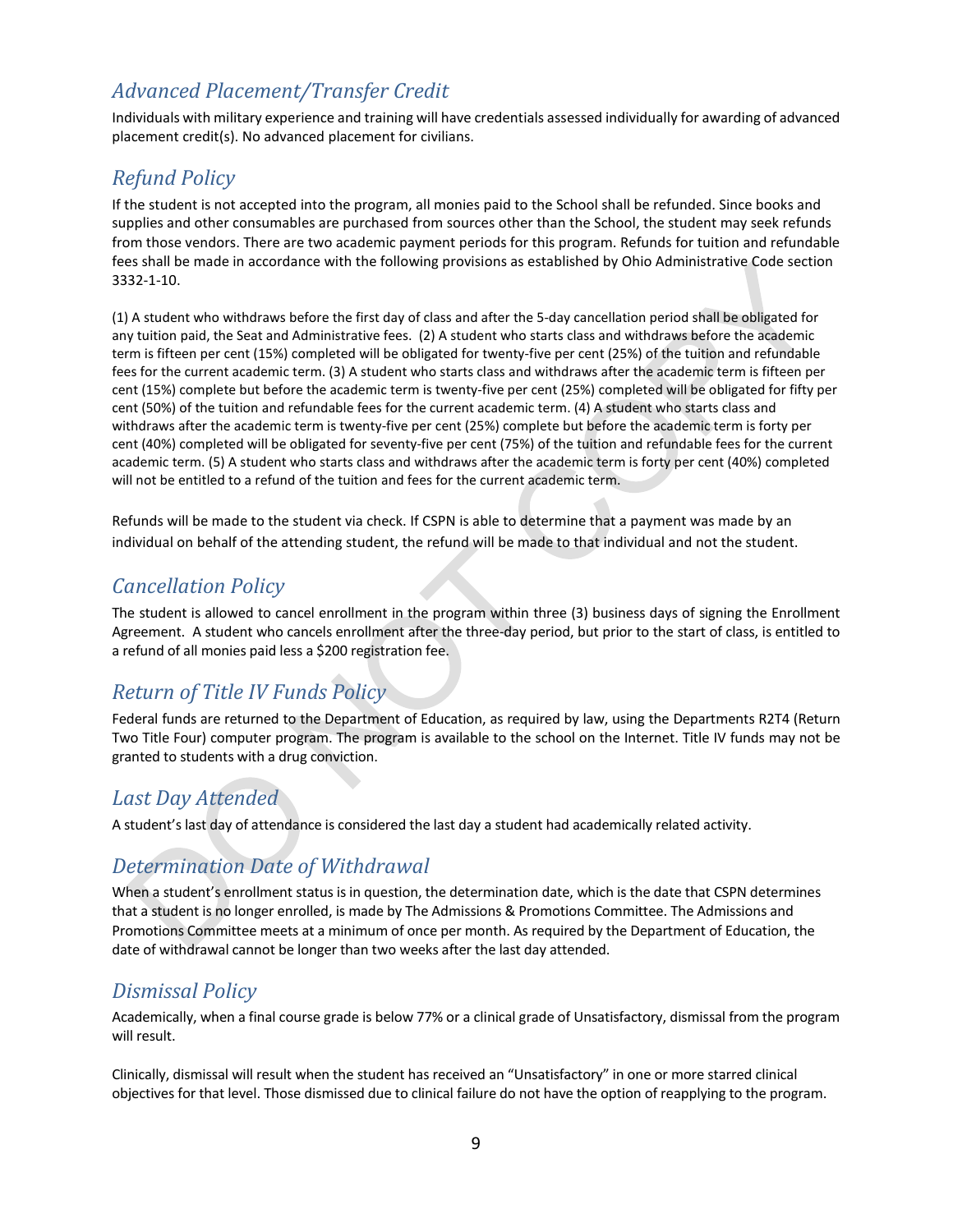Students academically dismissed from the program may be readmitted only once. The individual's written request for readmission will be presented to the Admissions and Promotions Committee.

Grounds for academic or clinical dismissal include, but are not limited to: academic dishonesty, academic failure; attendance infractions; failure to comply with School's medical forms policy, administrative forms policy and/or affiliated agencies' policies; or if the student's behavior is, at any time, unprofessional or disruptive, detrimental to the well-being of the patient, faculty, and peers. When dismissal is considered, it is the responsibility of the entire faculty to vote on the dismissal of a student. If dismissed, an email and letter is sent to the student by the executive director. If dismissed for any reason other than academic (theory classwork), a student is not eligible to return.

### <span id="page-10-0"></span>*Financial Assistance*

A Student Financial and Financial Aid Handbook is available online through the website. The Financial Aid officers communicates with prospective (and current students) through email/phone/in-person. Additionally, financial aid information is provided within the School brochure and is available through the Financial Aid Office. These resources are in the Policy and Procedures Manual in the Financial Office. The tuition refund policy is written in the School Enrollment Agreement form which is signed by every student (contained in the acceptance packet) and is also in the above-mentioned handbook. Students must be in good academic/attendance standing in order to be eligible for federal student aid funds.

## <span id="page-10-1"></span>*Scholarship Funds*

The John Huntington Fund awards CSPN grant monies (earmarked by the fund as tuition scholarships for Cuyahoga County residents only). Monies go to enrolled students only. These monies are distributed directly towards tuition and have no cash value. The Fund's Board of Trustees determines the amount of grant monies distributed to CSPN, and at any time, reserves the right to discontinue granting monies to CSPN. CSPN applies for a renewed grant annually in April. The Director of operations/student services submits a grant request and prior year report of fund distribution at this time.

The John Huntington Fund for Education has permitted CSPN to distribute student scholarship monies based on the discretion of the CSPN Financial Officer, along with the oversight of the President of the Board of Trustees. Each student that is a Cuyahoga County resident is eligible. There are no academic prerequisites to qualify. Typically, the monies are evenly distributed between students and distributions are made at each half of the program when payment is required.

## <span id="page-10-2"></span>*Graduation Requirements*

The student is eligible to graduate when the School Objectives and the Curriculum Objectives have been met, demonstrating satisfactory achievement in both nursing theory and clinical practice.

To qualify for graduation from Central School of Practical Nursing a student must achieve at least 77% in all coursework and a satisfactory final clinical evaluation in each rotation. All four levels of study must be taken at the School. The format of educational delivery does not change this policy. Graduating students must complete the "Graduate Exit Survey" prior to the signing of the Certificate of Completion.

<span id="page-10-3"></span>The executive director makes all decisions regarding student's ability to attend the graduation ceremony.

## *Health Insurance*

It is required that the students carry their own health insurance in effect by the first day of class. No student will be permitted to go to clinical without health insurance.

### <span id="page-10-4"></span>*Liability Insurance*

Each student is covered during clinical hours by a Nurse's Professional and Personal Liability Insurance Program made available through the School.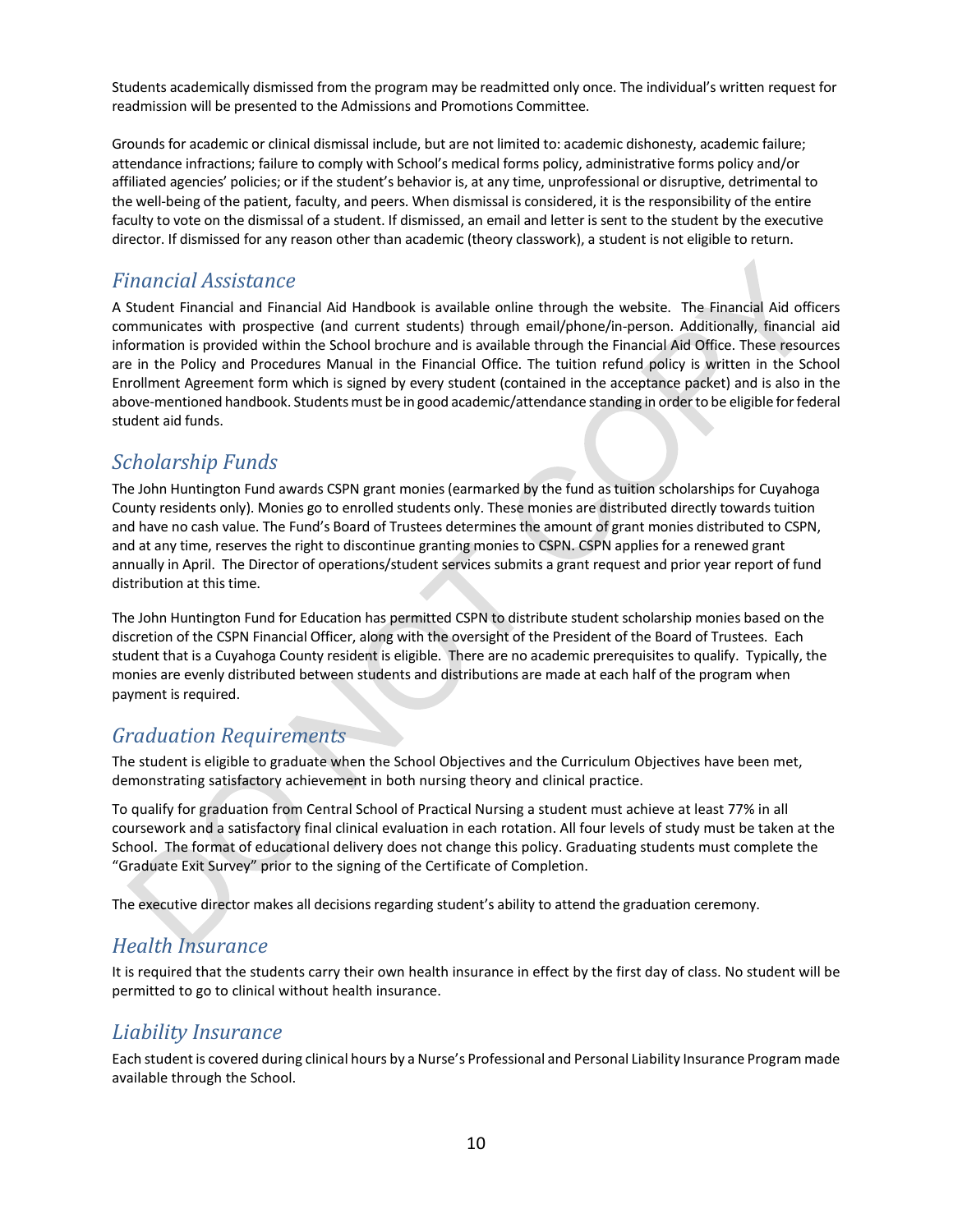## <span id="page-11-0"></span>*Attendance*

#### *General Rules*

A significant component of the development of the Licensed Practical Nurse is the integration of a responsible attitude toward learning and attendance. The policy of CSPN is that students are to attend all scheduled theory classes and clinical experiences.

Hours for returning students will be pro-rated.

Students are not permitted to return to the building if they leave for any reason other than lunch.

**Students are allotted 64 hours of unexcused absence throughout the program. Missed hours are tabulated in half-hour increments (example: 1 minute-30 minutes missed equals ½ hour missed. 31 minutes to 1 hour missed equals one hour missed, etc.). Additional hours of excused absence (see below) are permitted at the discretion of the executive director.** 

#### *Classroom Attendance*

#### **There will be no excused absences with the exception of funeral leave (see p.16 of Student Handbook)**

**A.** Students are responsible for all materials covered in class and will be expected to reach out to their individual instructors via email when missing class on online days. They will be expected to make-up all missed assignments. Students must email his/her instructor to report their absence no later than 9:00 AM on the date of absence. On in-person days, the student must call (216) 901-4400 and alert the school if they will be absent or late. If a student fails to call by 9:00 AM on the date of absence/tardy, the student will be considered a "no-call, no-show" (see below). Additionally, students must alert school if they are arriving late, or leaving early. Students are permitted to arrive late or leave early once in a school day. Students are not permitted to come and go throughout the school day.

#### **B. Make-up Exams**

Students who are absent will be required to make up all missed exam(s) the last student study day of each month. Time to be determined.

- A five-percentage point penalty will be subtracted from the examination score. The format of the make-up exam(s) is up to the discretion of the instructor. If a student does not make up exam(s) on the corresponding test make-up day, a zero grade will be given.
- When a student is tardy on class days and a test or quiz is in progress, the student will take the test on the corresponding test make-up day. A five-percentage point penalty will be subtracted from the examination score.

#### **C. No call, no show for class:**

- a) First offense: Referral to the Admissions and Promotions Committee. If it is an exam day, a 20 percentage point reduction will be imposed on the make-up exam. Committee decides on placing the student on academic probation or academic warning.
- b) Second offense: Second referral to the Admissions and Promotions Committee. Student will automatically be put on academic warning. If it is an exam day, there will be no make-up test, and the student will receive a zero on that exam.
- c) Third and final offense: Referral to the Admissions and Promotions Committee, and dismissal from the program.

#### *Clinical Attendance*

#### **There will be no excused absences with the exception of funeral leave (see p. 16 of Student Handbook)**

Attendance is required for clinical. However, for the health and safety of your patients, you are not to report to clinical if you are ill. If a student reports ill to clinical he or she will be sent home. It is critical to not attend clinical if you are sick. If you consulted a physician for illness or injury, you must obtain a medical release from the physician or emergency room or utilize the CSPN Medical Release Form. Students are expected to meet all clinical objectives.

A. If clinical time is missed, the missed hours must be made up. (See d.) Successful completion of course/clinical objectives is mandatory for progression in the program. Continuous monitoring of attendance will occur.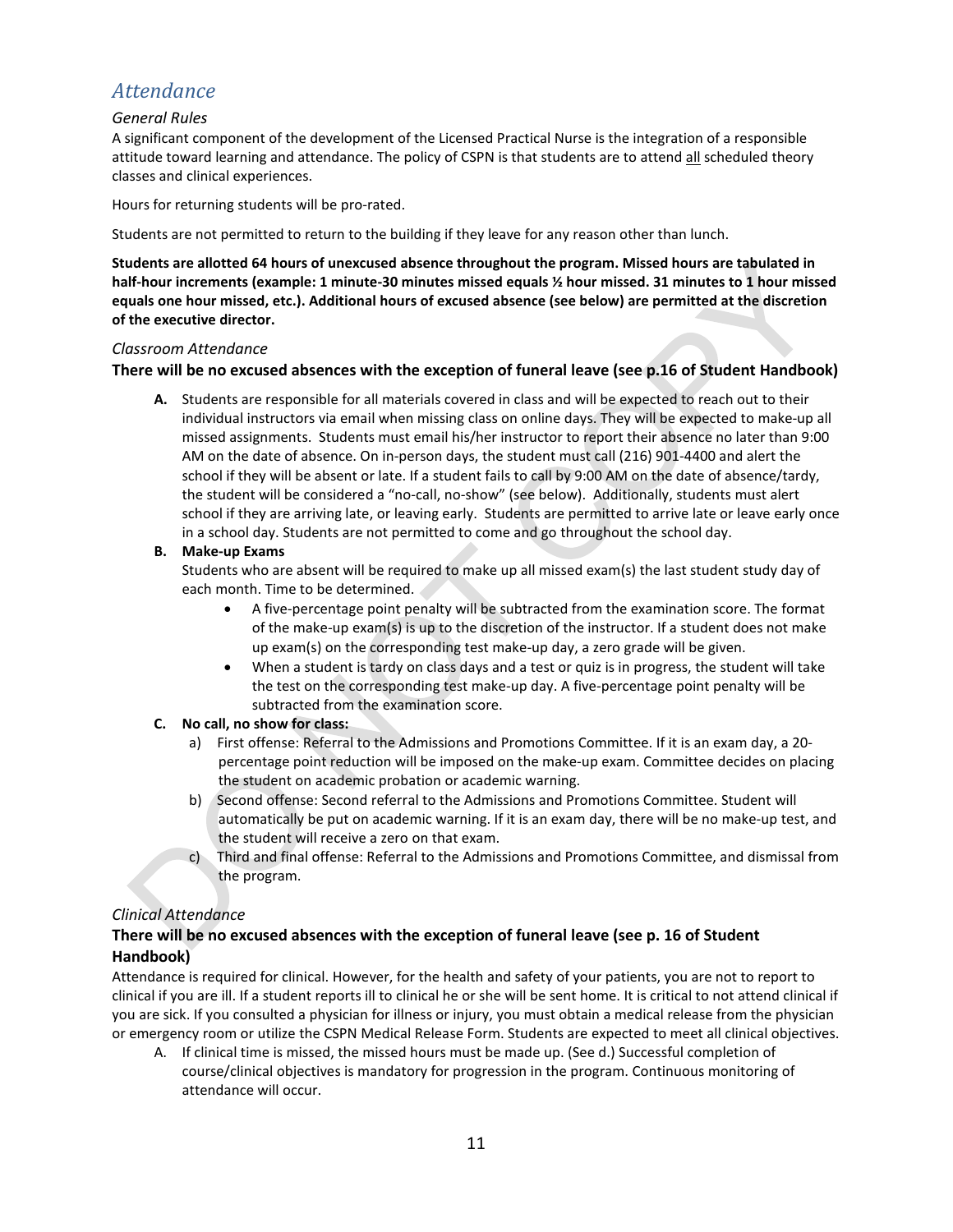- B. Students are responsible for completing all VA applications and training modules prior to the first day of clinical at the VA. Any student not completing all steps in the VA process will be subject to dismissal from the program due to inability to meet clinical objectives.
- C. Missed clinical time:
	- a) Tardy If patient care has commenced and the student arrives late, he/she/they will be sent off the unit and not allowed to participate in clinical practice that day. Early departures will be dealt with on an individual basis. First offense: warming; Second offense: A&P referral and clinical probation; Third offense: A&P referral and possible dismissal.
	- b) Absence **If you will be absent from clinical, at least ONE (1) HOUR prior to the time due on the clinical unit, call the following:**
		- **Email the instructor that you will not be present at clinical**
	- c) No call, no show will result in clinical probation. A second no call, no show may result in dismissal or a mandated LOA.
	- d) Students are required by the Ohio Board of Nursing (OBN) to make-up any missed clinical lab or clinical time. Clinical make-up hours are found on the student schedule. Failure to make up clinical will result in dismissal. Clinical make-up hours may consist of online virtual simulation.
	- e) There will be 2 absences allowed per level. After the  $1<sup>st</sup>$  clinical absence, the student will be placed on clinical probation per the Admissions and Promotions Committee (A&P). After the second clinical absence, the student will be referred the A&P Committee for possible dismissal/LOA.
	- f) All clinical absence hours must be made up (mandatory). The make-up hours are reflected on the student schedule. Dates and times will vary to allow for no disruption in meeting objectives. If a student cannot make up a clinical time on set make-up dates, the student will be dismissed from the program for inability to meet objectives. Clinical make-up hours may be required on weekends or student study days. Times and dates per the student schedules. **The ED will evaluate individual absences/tardiness (for patterns) and reasons for these absences in determining regarding students' ability to complete program.**

**Tutoring:** If a student is a second time "no call, no show" to a tutoring appointment, he/she/they forfeits the right to schedule tutoring for the remainder of the level. It is expected that any cancellations occur no less than two hours prior to the scheduled tutoring time.

## <span id="page-12-0"></span>*Absences Due to Illness/Injury, Prolonged and Extended*

- A. Prolonged illness which exceeds three (3) consecutive days requires a signed medical release completed by the student's physician (Refer to Handbook for example of form).
- B. Extended illnesses will be handled on an individual basis.

## <span id="page-12-1"></span>*Students Receiving Financial Aid*

<span id="page-12-2"></span>CSPN adheres to all requirements made by the U.S. Department of Education.

## *Leave of Absence*

A student requesting a leave of absence must email the director of operations/student services. The request may be granted by The Admissions and Promotions Committee and/or the executive director. The executive director may place a student on an LOA when it has been identified that this is in the best interest of the student and/or the school. Executive Director will notify the student, by email. The student may return to the program at the discretion of the Executive Director, and/or the Admissions and Promotions Committee.

Upon return, the student must meet the requirements of the class into which they are placed. All students enrolled in the nursing program must complete the program within eighteen months (150% of the normal program length) of their initial admission. Students unable to complete the program within 18 months will be terminated and will be ineligible for readmission or graduation. A new background check (paid for by the student) and drug screen (paid for by the School) must be submitted to CSPN twelve weeks or less prior to returning to the program. Re-admittance to CSPN will align with all guidelines set forth by House Bill 327. Upon return, tuition is calculated by the Financial Officer for repeat courses.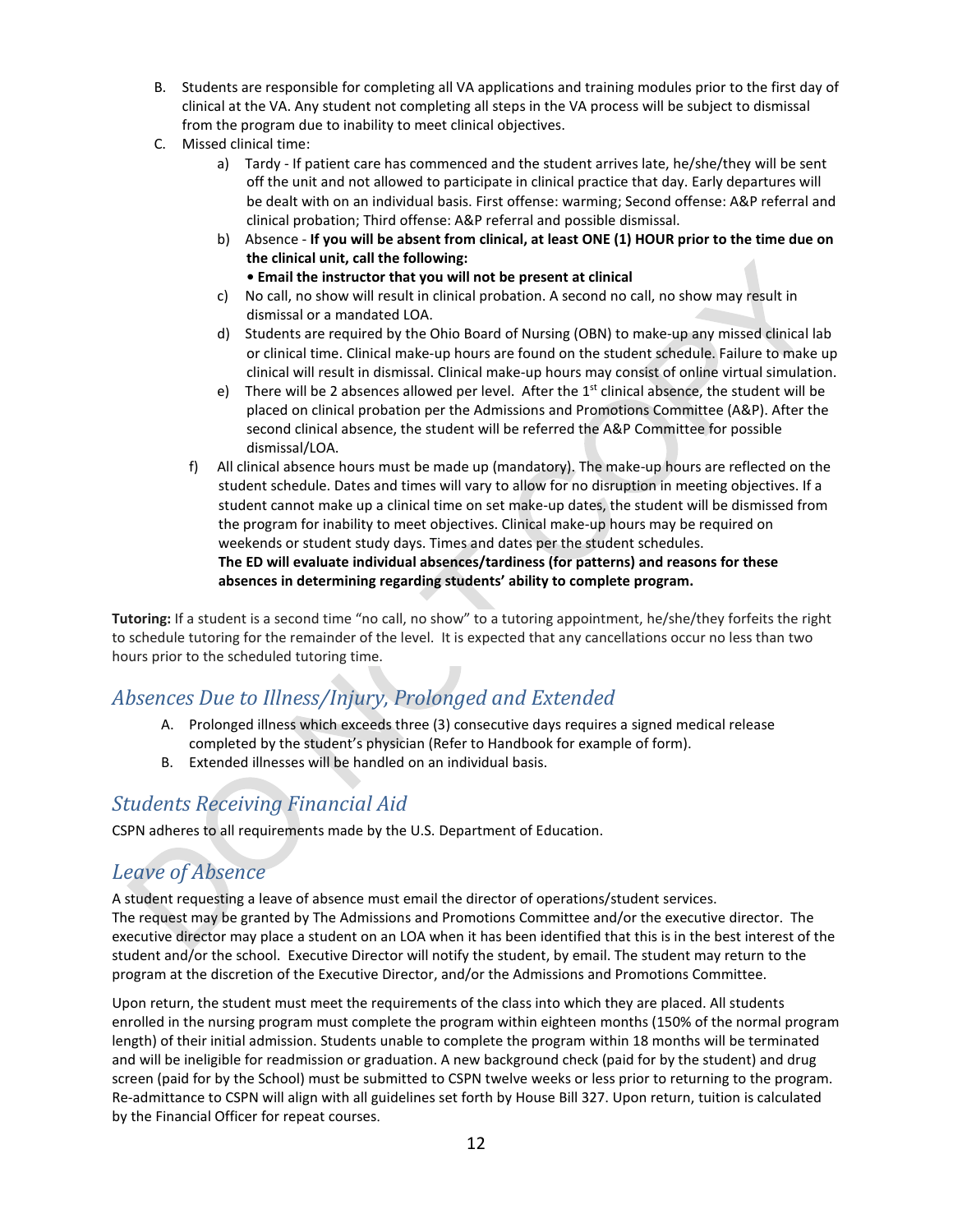## <span id="page-13-0"></span>*Privileges of the Graduate*

The graduate of Central School of Practical Nursing will receive a Certificate of Completion following the completion of the "Graduate Exit Survey." Graduation ceremony is at the discretion of the executive director. CSPN requires 4th level students to pass a proprietary NCLEX-PN exam with a 70% in order to receive the certificate of completion. Non-passing students will be referred to a tutor and have the opportunity to retake the exam until a passing score is achieved. A graduate is qualified to take the NCLEX Examination to become a Licensed Practical Nurse (LPN). The format of educational delivery does not change the privileges of the graduate.

## <span id="page-13-1"></span>*Drug Policy*

It is the policy of Central School of Practical Nursing to maintain an educational environment that is free from drug and alcohol use. The possession, use/and or distribution of illicit drugs and alcohol or controlled substance abuse represents a danger to all students and employees of Central School of Practical Nursing, Inc. CSPN recognizes its responsibility to maintain a drug-free environment. In keeping with the Drug-Free Schools and Communities Act Amendments of 1989, Central School of Practical Nursing will not tolerate the distribution, dispensation, possession or use of illegal drugs, controlled substances, or alcohol in the School environment which includes clinical settings off of CSPN property and any occasion on which an individual is in the role of a student. Central School reserves the right to have students screened for drugs/alcohol whenever there is reasonable suspicion.

Per the guidelines of CSPN's clinical affiliations, all students will be required to submit a clean drug test as part of the admission process. In addition, random drug testing may be conducted throughout the program. Students will be selected by computer for random testing.

The following guidelines are non-negotiable and must be followed under penalty of discipline, up to and including dismissal from CSPN:

- Central School of Practical Nursing has a **zero-tolerance policy** for drug and alcohol abuse.
- Students undergoing drug/alcohol testing must remain with the Director of Operations/Student Services or her designee from the time they are notified until they begin the test. Students are **not** permitted to go to lockers, etc.
- Refusal to submit to a drug/alcohol screening **at the time requested** will result in immediate dismissal.
- Any student who tests positive for drugs or alcohol will be dismissed from the nursing program immediately.
- Drug/alcohol testing results are considered final and binding. **The School will neither consider nor grant requests from students to be retested.**
- Students taking controlled prescription drugs, prescribed for them, must acknowledge these medications upon admission or whenever prescribed. If a student tests positive for controlled substances, and no acknowledgement has been made, this will result in immediate dismissal. \*\*(See below).
- Any attempt to tamper with a specimen will be viewed as a positive test for drugs/alcohol and will result in immediate dismissal. An adulterated specimen will be treated as a positive specimen. Similarly, any specimen that is deemed unacceptable for testing, due to abnormal temperature or other tampering may also result in dismissal.
- Testing must occur in the manner and location prescribed by CSPN in order for the test to be valid.
- Decisions about students under the drug and alcohol policy are final and not subject to the Grievance Resolution procedures.

**\*\***Please note: The following medications are examples of drugs that must be disclosed:

- Opiates/painkillers (examples: Vicodin, Percodan/Percocet, Darvon/Darvocet, Oxycontin/Oxycodone, Demerol, codeine, morphine, etc.)
- Benzodiazepines/anti-anxiety medications/muscle relaxants (examples: Ativan, Xanax, Valium, Flexeril)
- Amphetamines/stimulants (examples: Adderall, Ritalin, diet pills)
- Barbiturates (example: Fioricet)

*Please note: The above are examples only, and do not constitute an exhaustive list of controlled medications. If in doubt, ASK about the medication you are taking or have been prescribed.*

*If a newly enrolled student fails the drug test, no monies will be returned for seat and materials fee(s).*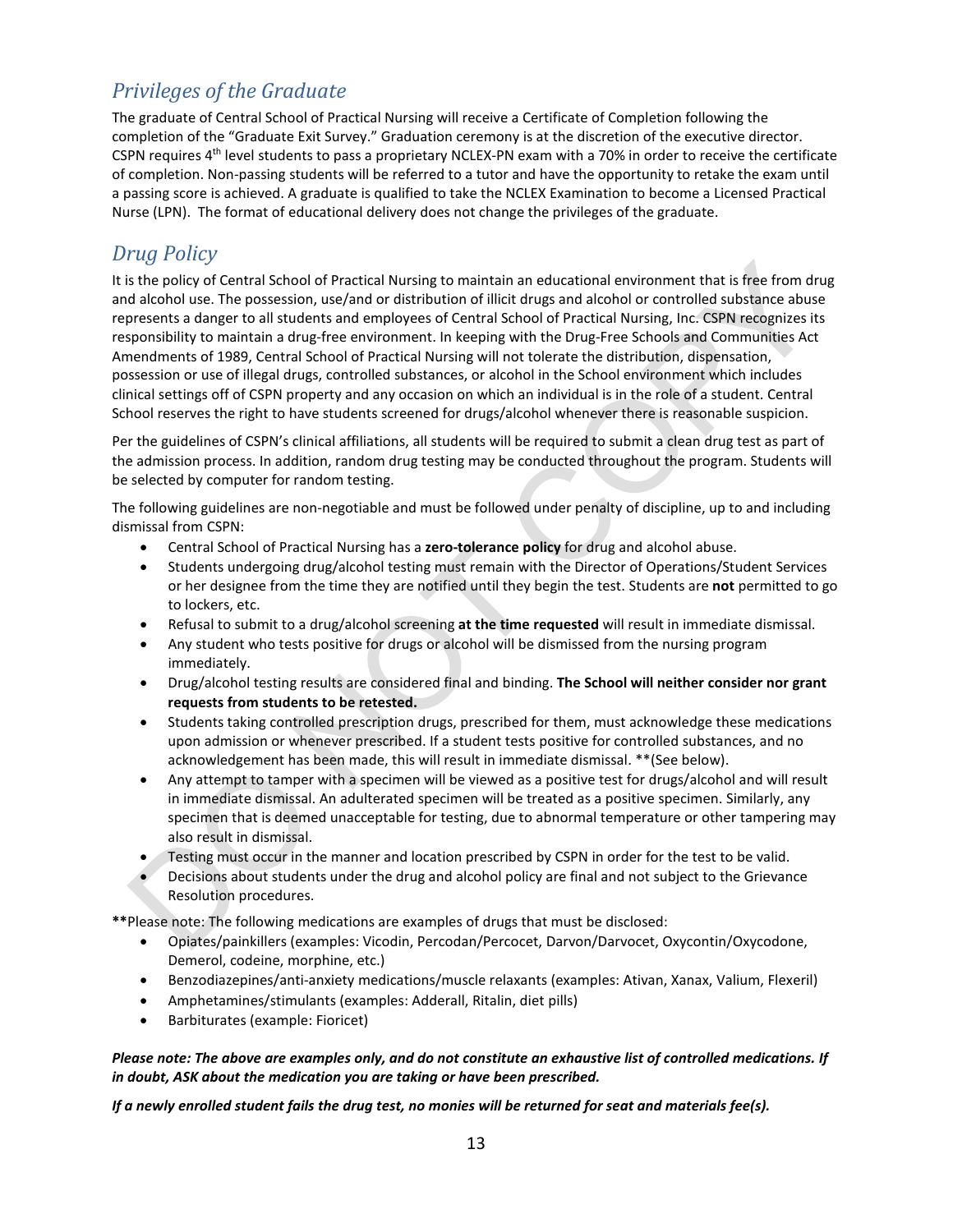## <span id="page-14-0"></span>*Policy Regarding Special Needs of Students with Disabilities*

The Central School of Practical Nursing does not discriminate against any applicant or student on the basis of a covered disability, and reasonable accommodations will be made available for applicants and students with a disability. A reasonable accommodation is any academic adjustment and/or auxiliary aid and service that is necessary to ensure that the School does not discriminate on the basis of a disability, unless such a request would: a) fundamentally alter the nature of the School's service, program or activity; or b) would result in an undue financial or administrative burden to the School. In this regard, it should be noted that the School is not required to lower or substantially modify essential requirements of its program(s).

If an applicant or student feels he/she/they needs academic adjustments and/or auxiliary aids and services, he/she/they is to contact the School's Disability and Section 504 Coordinator, Wendy J. Staffilino, at 4700 Rockside Road, Independence, Ohio 44131, (216) 901-4400 x104, wstaffilino@cspnohio.edu. The initial request may be verbal or in writing. After an initial discussion with the Section 504 Coordinator, the applicant or student may be requested to provide documentation as discussed below. Disabilities are defined as physical and mental impairments that substantially limit one or more major life activities. Major life activities, as defined in the Section 504 regulations at 34 C.F.R. 104.3(j)(2)(ii), include functions such as caring for one's self, performing manual tasks, walking, seeing, hearing, speaking, breathing, learning, and working. This list is not exhaustive. Other functions can be major life activities for purposes of Section 504. These include, but are not limited to, the following: hearing or visual impairments; reading or learning disabilities; conditions necessitating the use of medication or snacks and/or the use of any kind of special equipment or aids.

As noted above, requests for reasonable accommodations should be made to the School's Disability and Section 504 Coordinator, Wendy J. Staffilino, at 4700 Rockside Road, Independence, Ohio 44131, (216) 901-4400 x104, [wstaffilino@cspnohio.edu.](mailto:wstaffilino@cspnohio.edu) 

Documentation requested **by the School** to substantiate a covered disability includes, but may not be limited to, the following letters:

- A letter from the student identifying the specific disability and specific modifications desired. The modifications requested must be appropriate to the specific disability.
- A letter from an appropriate professional practitioner confirming the specific diagnosis of the disability and identifying each diagnostic test administered, if applicable, with the test results, including the practitioner's interpretation. This letter should state the specific activities affected by the disability and the impact the disability has upon the student's ability to perform in the program, as well as any suggested accommodation(s).

Should the disability documentation submitted by a student be determined by the School to be inadequate, the School will notify the student in a timely manner of why it believes the documentation is inadequate and what additional documentation is needed to support the existence of a disability and/or the need for the requested accommodation.

The School, in consultation with appropriate faculty and other program personnel as necessary, will engage in an interactive process with a student requesting an accommodation due to a disability in order to determine, based on each student's individual disability-related needs and the nature of the program(s) in which the student is enrolled, what, if any, reasonable accommodation(s) may be needed and can be made without fundamentally altering a program. Determination of whether academic requirements are "essential" will be made by pertinent faculty or other relevant personnel after a careful and thoughtful deliberation that includes a review of program/course requirements and available options and alternatives, and determinations of any accommodation will be made by persons trained in the requirements of Section 504 and knowledgeable about the disability or disabilities in question, which decisions and the reasons supporting them will be documented by the group.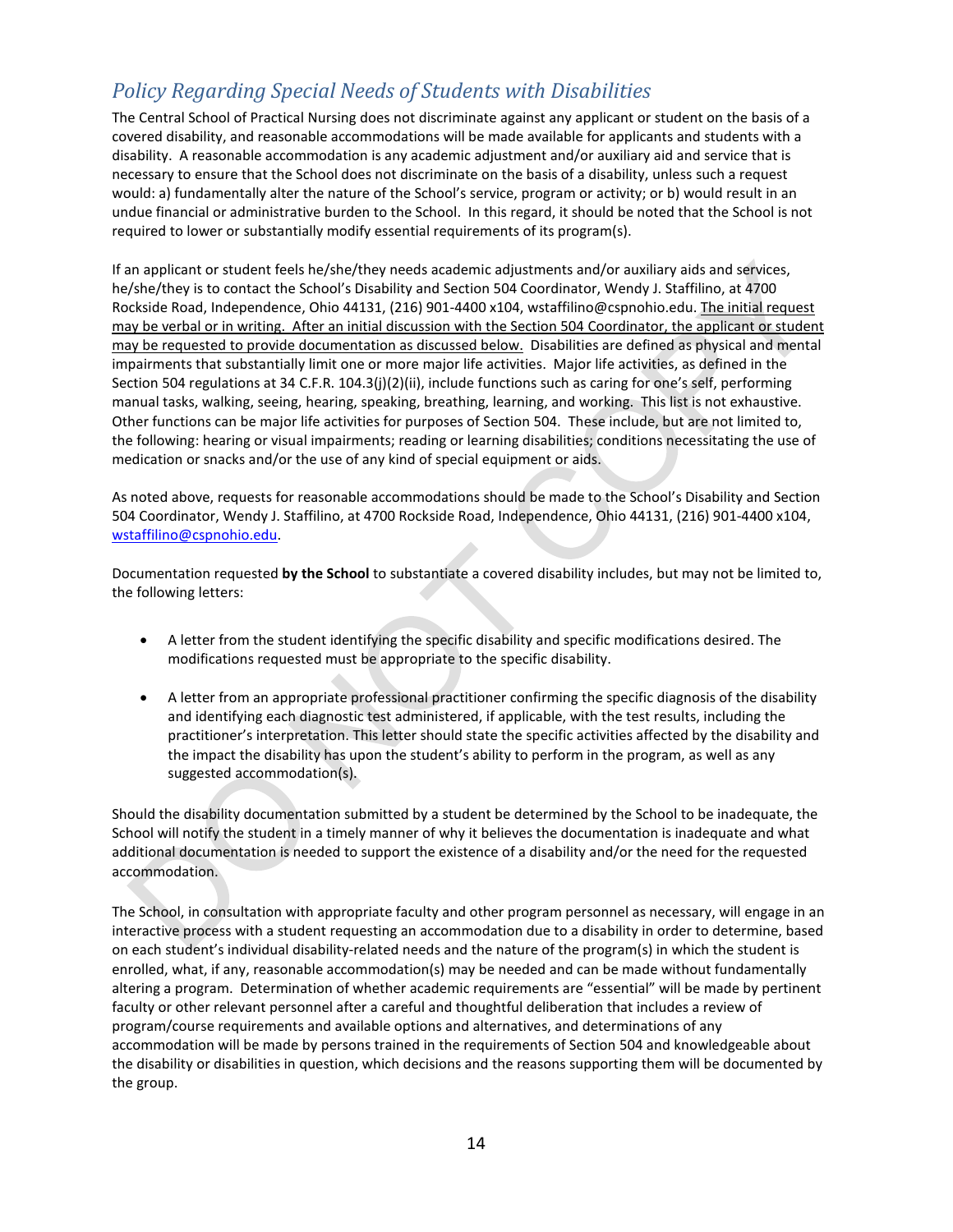The School will provide timely notification to the student in writing of all specific academic adjustments that have been agreed to and of any denial of requested adjustments and the reason(s) for the denial, and informing them of the internal appeal procedure through the School's Grievance Procedure Relating to its Policy for Students with Disabilities, which is set forth below, that can be used to challenge the denial of adjustments or accommodation requests, as well as to address any complaints of disability discrimination under Section 504.

Upon notification from a student that any agreed-upon adjustments are not effective, the School staff will work with that student to resolve the problem within a reasonable time period and through an interactive process.

The School will maintain documentation in the student's case file regarding the date of the request of any accommodation, the nature of the request and any supporting documentation received from the student, the reason(s) for any denial, and regarding the interactive process between the School and the student.

Please note that if you previously had a 504 plan, it may not be sufficient to demonstrate the existence of a disability at the post-secondary level of instruction. You also will have more responsibility in the program at the School than under any 504 plan in high school. Additionally, your parents may not be involved in the process, and you will need to be prepared to advocate for your own needs.

For further information about this Policy or to request an accommodation, please contact the School's Disability and Section 504 Coordinator, Wendy J. Staffilino, at 4700 Rockside Road, Independence, Ohio 44131, (216) 901- 4400 x104, [wstaffilino@cspnohio.edu.](mailto:wstaffilino@cspnohio.edu)

### *Academic Achievement Criteria (Standards of Satisfactory Academic Progress)*

#### *Classroom Grading Scale*

**A. Percentages and letter grades**

**Percentages and letter grades: Percentage Letter 93 - 100 A 85 - 92 B 77 - 84 C 70 - 76 D (not passing) 69 and below F** 

#### **All final course grades are rounded up from a .5 (ex: 76.5% = 77%). CSPN utilizes the Learning Management System for all grade calculations.**

- 1. Final examinations will be given during finals week or as scheduled. Course grades will be submitted to the executive director by Wednesday of the final week of the level. Grades will be available on the Learning Management System within two days of all final examinations being completed.
- 2. All courses must be satisfactorily completed at each level in order to be promoted to the next level. No incomplete grades are given.
- 3. Math for Nursing: A student can retake the math final if he/she/they is passing all other courses both theory and clinical. Final is retaken within one week of the original final. A student will progress to Level II if passing grade is achieved. A student will be eligible to retake the math final only once. If entire math course is repeated due to another course failure, final cannot be retaken at any time.
- 4. A student may petition the Admissions and Promotions Committee to repeat one failed course throughout the entire program. A student may be readmitted to the program only once.
- 5. There are no non-credit or remedial courses offered.
- 6. There are no non-punitive (pass/fail grades given).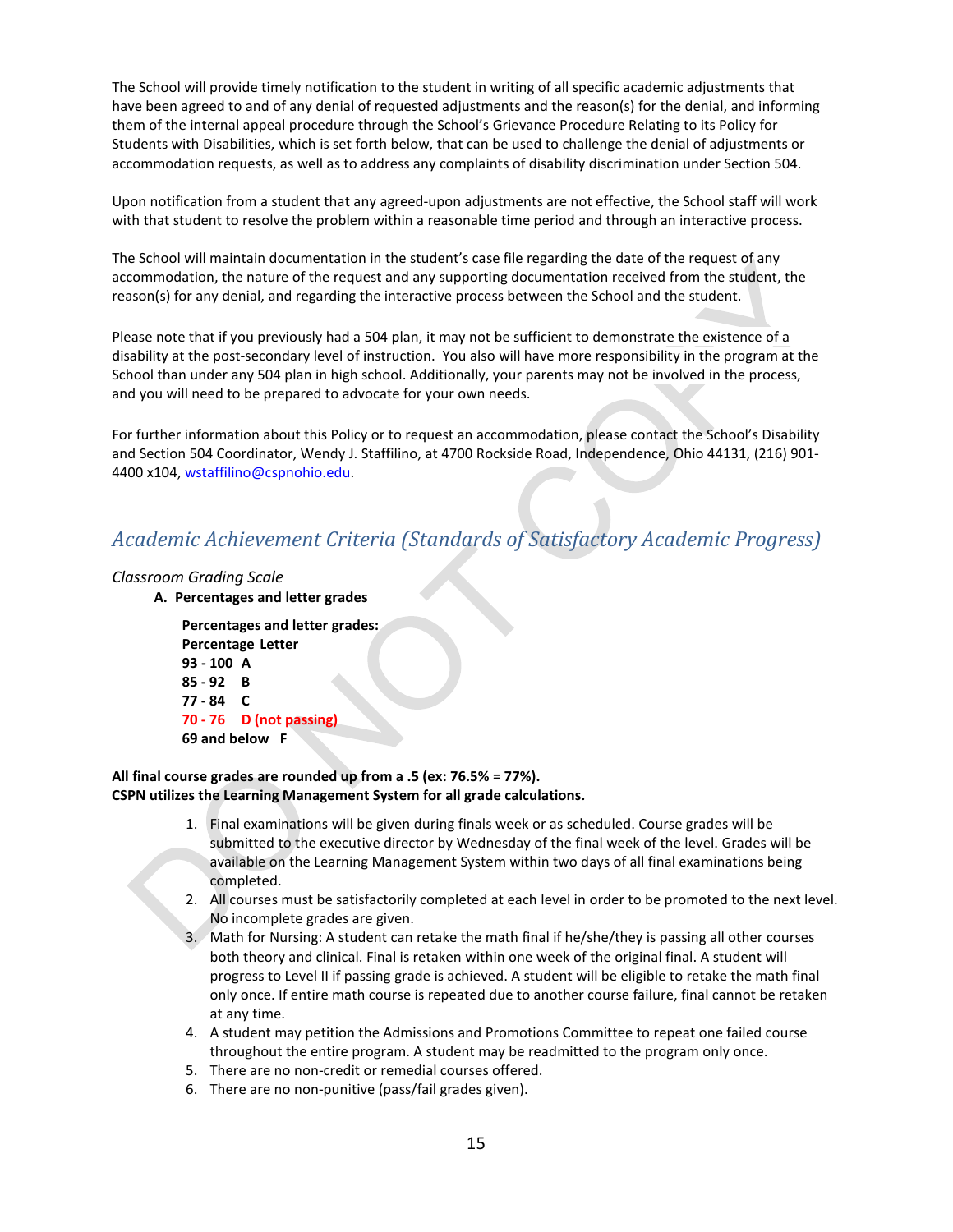#### *Courses*

#### **A. Grade Tracking and Academic Dismissal**

- 1. Grade Tracking
	- a) Students are expected to track their own academic progress throughout the program. Students will all be expected to be at passing level upon course completion. Grades are posted and tracked through the Blackboard LMS. Grades can be viewed via Blackboard 24/7, with the exception of finals week, where grades will be posted on a specified date/time at the end of finals. Refer to academic grading scale for passing scores.
- 2. Dismissal
	- a) When a final course grade is below 77%, dismissal from the program will result.
	- b) The student is notified by the executive director or her designee either verbally or in writing.
	- c) Students failing one course can petition to the Admissions and Promotions Committee for readmission a maximum of one time only.
	- d) Failure of any academic course requires repeating the failed course and clinical component for that level. The student must achieve a passing grade in theory, and a satisfactory in the clinical competent that is being repeated. Clinical failure/dismissal deems the student ineligible to return at any time. Student cannot fail and return more than once in the academic year.
	- e) Immediate dismissal may occur at any point in the level due to unsatisfactory performance, unprofessional conduct, or insubordination of any kind.

#### **B. Classroom Assignments**

- 1. All class assignments must be electronically submitted at the time designated by the instructor or the assignment is considered late and not accepted.
- 2. If a student is ill, assignments are due at the discretion of the faculty.
- 3. Incomplete assignments will be returned ungraded and considered a late assignment and not accepted.
- 4. All class assignments must be presented in the designated professional format and will be graded on content, grammar, spelling, use of assigned forms, and neatness. Unprofessional papers are considered unsatisfactory and late. Faculty reserve the right to ask the student to resubmit the assignment.
- 5. All late assignments are given a score of zero points. Blackboard considers "late" as ONE minute past the time it is due. Students should be submitting all classroom assignments on-time, taking into consideration that it may take ONE minute to process the assignment. Submitting assignments well before the time they are due, ensures the assignment will be accepted as on-time.
- 6. Students are not permitted to turn in missed or late assignments for credit after the due date as passed.

#### *Clinical*

#### **A. Grading/Evaluations**

- 1. The student will receive a grade of satisfactory or unsatisfactory at the end of each clinical rotation.
- 2. Evaluation of a student's clinical performance is made at the end of each clinical rotation and is based on the behavioral trends. For rotations that switch to a different facility midway through the level, a mid-term progress report will be completed. The student will receive a grade of satisfactory, needs improvement or unsatisfactory. Needs improvement is utilized for mid-term progress reports only.
- 3. The evaluation will include mention of any disciplinary action taken by the instructor during each clinical rotation.
- 4. The evaluation is discussed with the student, and both student and instructor are to sign the evaluation form to acknowledge the discussion. The student is strongly encouraged to write comments on the evaluation form.
- 5. All students will complete a self-evaluation form for each rotation before the evaluation conference.
- 6. All clinical must be satisfactorily completed at each level in order to be promoted to the next level.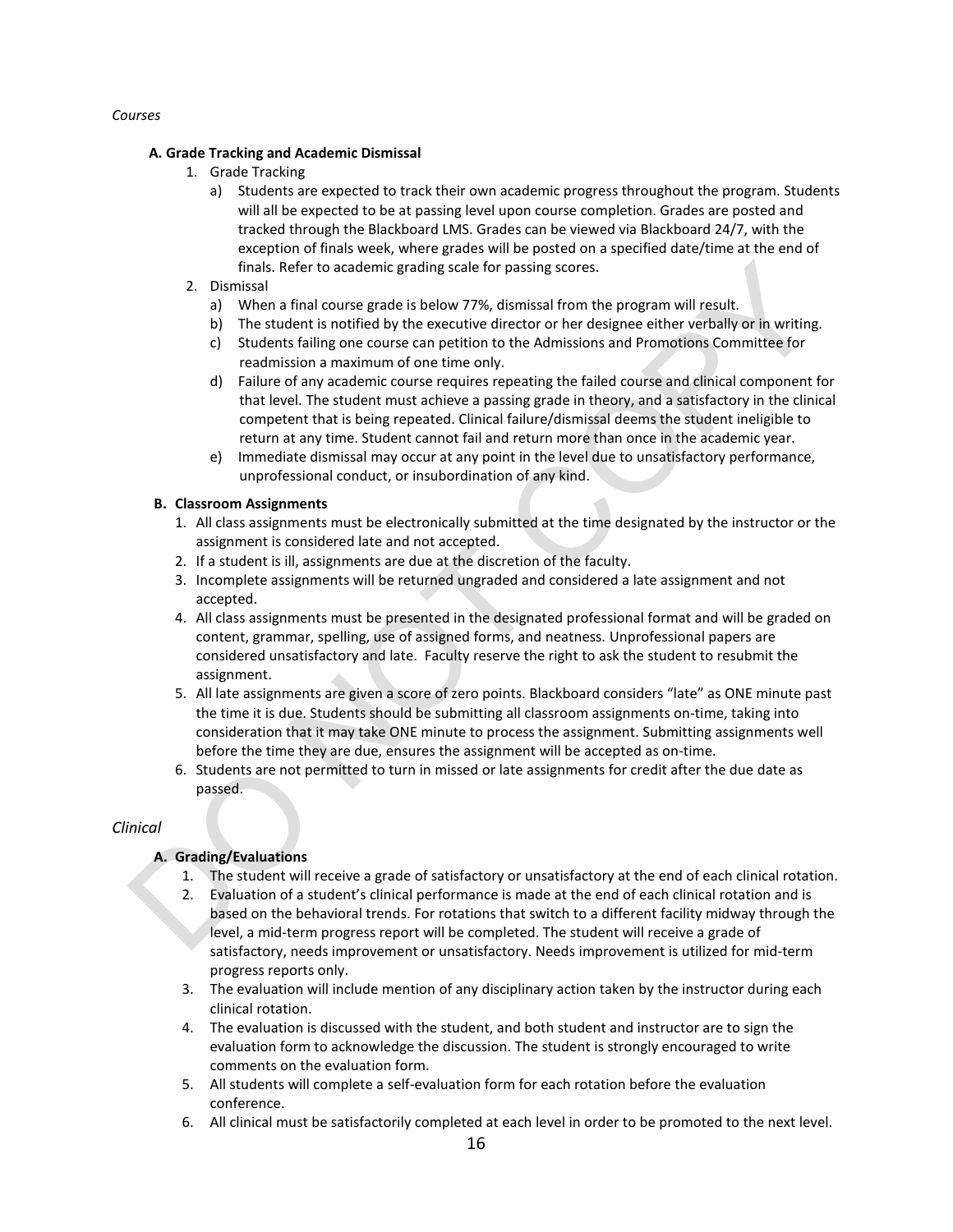#### **B. Probation**

- 1. Probation is a defined period of time during which the student is required to demonstrate improvement in (a) specific area(s) of difficulty.
- 2. Students placed on probation will sign a form that states he/she/they understands probation is set until the end of the level unless, otherwise specified by the Admissions and Promotions Committee. The probation will be reviewed by the Admissions and Promotions Committee on a monthly basis.
- 3. The appropriate faculty member will meet with the student to define and clarify the purpose and expectations of the probationary period. This person will also be available for guidance and direction. Written confirmation, indicating areas of difficulty, will be presented to the student. The student shall be expected, for his/her/their own development and to display an effort toward progressive improvement.
- 4. Students will work with faculty on a one-on-one basis to remediate any clinical skills which do not meet objectives and have resulted in probation. Students are offered time in the skills lab or with a tutor to practice any clinical skills which need of improvement over the course of the program.
- 5. Clinical performance of students on probation will be reviewed by Admissions and Promotions Committee. The student must be removed from probation in order to graduate.
- 6. A student will be placed on probation for below average clinical performance or clinical attendance only one time per level. **A second probation per level may result in dismissal from the program or required LOA.**

#### **C. Performance Criteria**

When acceptable performance has been established in a previous level, its continued demonstration is required. Failure to maintain previous level performance is a major deficit and warrants a student being placed on "Probation" which will lead to failure if not corrected by completion of the level.

#### **D. Clinical Dismissal**

- 1. Dismissal will result when the student has received an unsatisfactory grade (end of level) in one or more **starred** clinical objectives for that level.
- 2. Immediate dismissal may occur at any point in the level due to unsafe practice (of any clinical objective), unsatisfactory performance, **unprofessional conduct, or insubordination of any kind.**
- 3. Students are supervised directly by instructor and adhere to all policies set forth by clinical site. A student breech of any clinical policy/guideline may result in dismissal.

#### **E. Clinical Assignments**

- 1. All clinical assignments must be submitted via Blackboard (unless otherwise specified) to the instructor at the designated time on the due date or will be considered late. **Two late papers** will automatically place the student on clinical probation, and may result in dismissal from the program for any further late papers. The student will also be presented to the Admissions and Promotions Committee for disciplinary action.
- 2. If a student is ill, the assignment is due at the discretion of the faculty.
- All clinical assignments must be presented in the designated professional format. They will be graded on content, grammar, spelling, use of assigned forms, and neatness. Unprofessional or incomplete papers are considered unsatisfactory and late. Faculty reserves the right to request assignments be resubmitted.

### *General Probation*

The executive director and/or the Admissions and Promotions Committee reserve the right to place any student on probation at any time throughout the program for the following offenses:

- Unprofessional conduct
- Frequent tardiness
- Failure to comply with instructions or school policies and procedures
- Failure to make-up work (illness)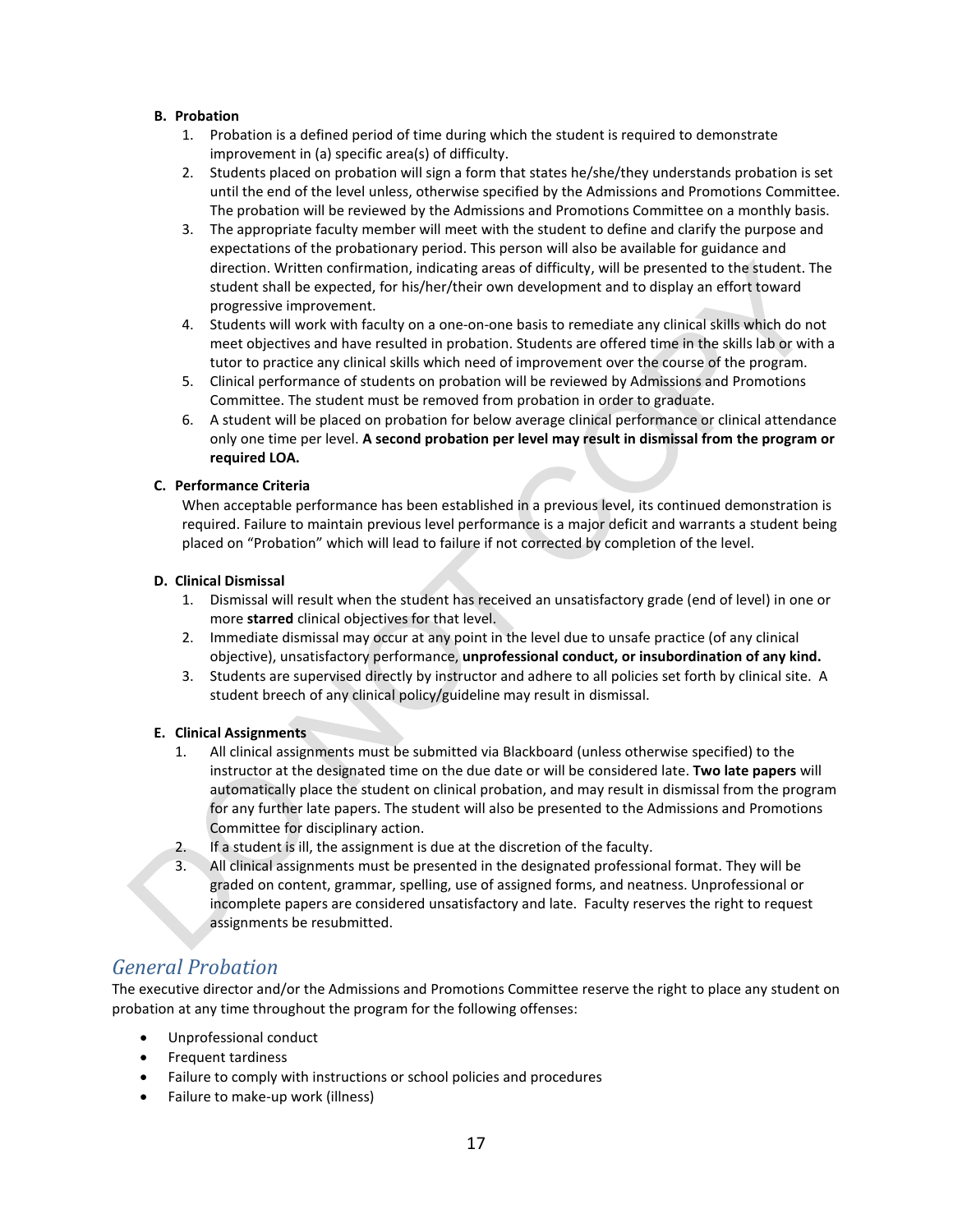<span id="page-18-0"></span>Students who do not adhere to their conditions of probation will be subject to dismissal throughout the program

## *Promotion Policy*

The Promotion Policy delineates the level of achievement a student must maintain in order to remain in the nursing program and progress from one level to another.

Progression is dependent upon successful completion of each of the four levels and continued satisfactory demonstration of mastery of previous course work and nursing skills. All students enrolled in the nursing program must complete the program within 18 months (150% of the normal program length) of their initial admission. Students unable to complete the program within 18 months will be terminated and ineligible for readmission or graduation.

## <span id="page-18-1"></span>*Readmission*

A request for readmission must be submitted in via email t[o arandazzo@cspnohio.edu.](mailto:arandazzo@cspnohio.edu) She will forward to the executive director within ten (10) School days of the last date of attendance.

Applicants for readmission will be evaluated on an individual basis and availability of class space. Applicants may be considered and readmitted only if one course is failed. Students must return the next time the failed class is offered.

Requests for readmission will be presented to the Admissions and Promotions Committee and the executive director will notify the applicant, in writing, of the committee's decision. Steps taken to improve deficiencies previously noted must be identified in the readmission request letter. A student may be readmitted to the program only once. The student must meet curriculum requirements affective at time of readmission.

All students in the nursing program must complete the program within 18 months (150% of the normal program length) of their initial admission. Students unable to complete the program within 18 months will be terminated and ineligible for readmission or graduation.

Prior to readmission students are required to submit a drug test & BCI report. CSPN will give specific directions to meet this requirement.

## <span id="page-18-2"></span>*Transcripts*

A final transcript of grades can be requested by visiting the CSPN website, under 'Alumni' and will be available to students/graduates within fifteen (15) School days following completion of the last final examination. A fee will be charged for transcript(s).

## <span id="page-18-3"></span>*Ohio Board of Nursing (OBN) Licensure Refusal*

The Ohio Board of Nursing (OBN) passed House Bill 327 giving them the right to refuse to license any applicant that has a felony conviction. The list of egregious felonies listed on the bill are:

- Aggravated murder
- Murder
- Voluntary manslaughter
- Felonious assault
- Kidnapping
- Rape
- Sexual battery
- Gross Sexual Imposition
- Aggravated arson
- Aggravated robbery
- Aggravated burglary

The OBN reserves the right to refuse licensure to any applicant not meeting criteria deemed appropriate by the Board. All candidates who wish to sit for the NCLEX-PN examination will be required to submit their fingerprints to the Bureau of Criminal Identification and Investigation (BCI&I) for processing.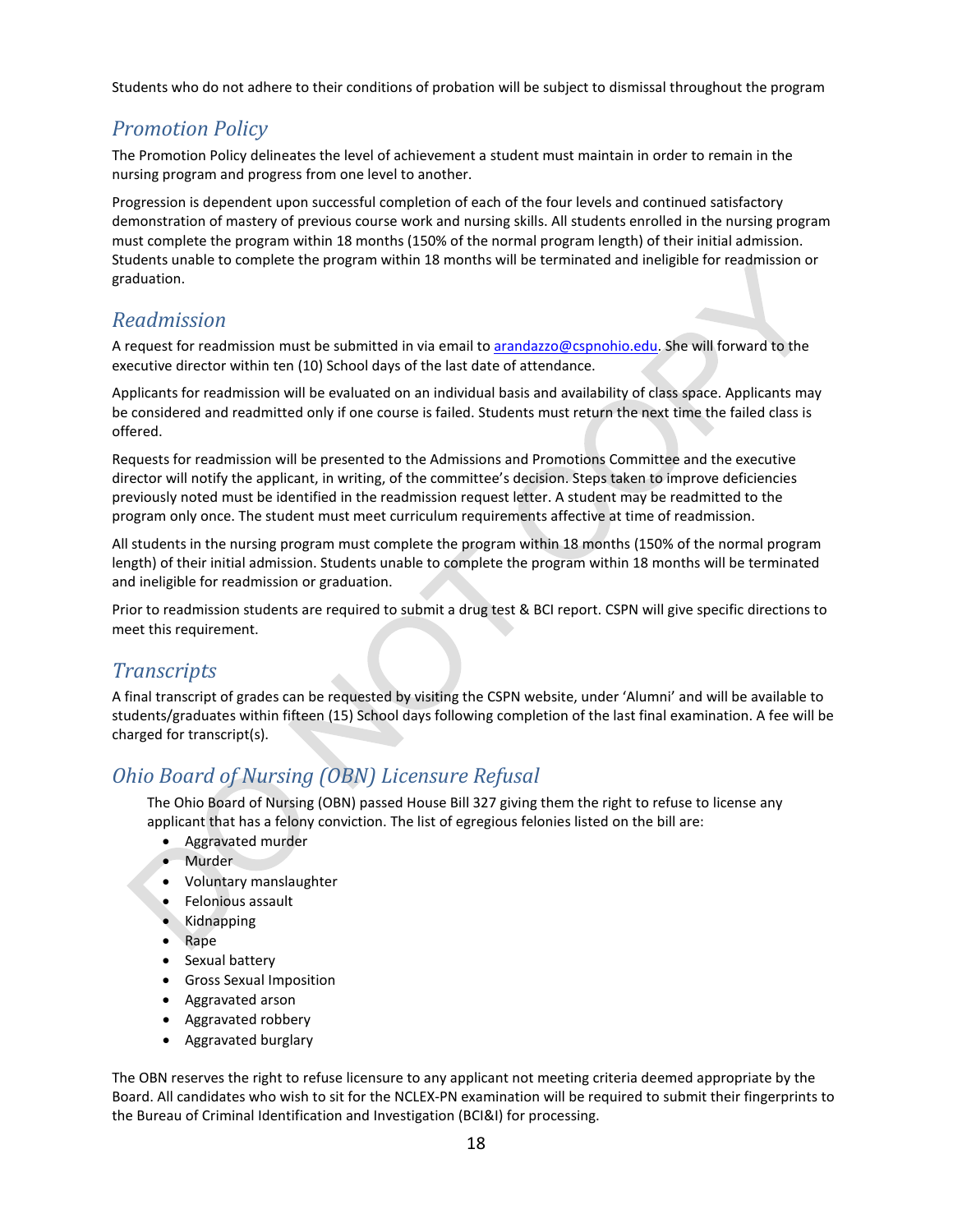## <span id="page-19-0"></span>*Grievance Resolution Procedure*

The purpose of this procedure is to grant the student the right to appeal decisions that directly affect his/her progress in the program. This appeal process is a means to arrive at a fair and equitable solution in a timely manner. Confidentiality is to be maintained throughout the entire appeal process. A student who has been dismissed may not attend class or clinical while pursuing the grievance. Both final course grade(s) and clinical dismissal (for any reason) are not subject to the grievance resolution procedure.

#### STEP 1

The student can appeal the dismissal decision by submitting in a letter in writing (via email to the executive director at [maltshuler@cspnohio.edu\)](mailto:maltshuler@cspnohio.edu) with the intent to appeal the decision of dismissal. The letter must include a description of the occurrence including date, time and signature (electronic or physically typed) within one (1) business day (from the date of the dismissal email letter). This statement will be shared by the executive director with the Appeal Committee.

The Appeal Committee will convene within 5-7 business days of the date marked on the appeal letter (email). Should the school be on a "school break," the 5-7 window of the appeal (schedule) will be extended to begin from the date of return to the start of class.

The Appeal Committee will consist of the executive director, the director of operations/student services, the minute taker (school administrative support staff), two instructors, two students (one from each cohort), and a member of the CSPN Nursing Advisory Committee. The executive director will chair this committee and will vote only in case of a tie. The decision of the committee will be final and binding upon the student.

#### *If the scope of the issue requires immediate action or the student is not satisfied with the school's resolution, the*

#### *student should contact the following outside entities:*

The State Board of Career Colleges and Schools (State Board). Students may write the State Board at 30 East Broad Street, Suite 2481, Columbus, Ohio 43215-3414. They can also be contacted by phone (614) 466-2752, Fax (614) 466-2219, Toll Free (877) 275-4219, Email bpsr@scr.state.oh.us or Website:<http://scr.ohio.gov/>

## <span id="page-19-1"></span>*Grievance Procedure Relating to Policy for Students with Disabilities*

The School has adopted an internal grievance procedure to address any complaints arising under the above Policy Regarding Special Needs of Students with Disabilities. Any person who believes he or she has been subjected to discrimination, harassment or retaliation on the basis of a disability, or who believes he or she has not been provided a reasonable accommodation, may file a grievance under this procedure. The School will not retaliate against anyone who files a grievance or cooperates in the investigation of a grievance. Additionally, the School will maintain the confidentiality of the person who may file a complaint to the degree possible given the nature of the complaint.

#### **Procedure:**

- Grievances must be submitted to the Section 504 Coordinator, Wendy J. Staffilino, at 4700 Rockside Road, Independence, Ohio 44131, (216) 901-4400 x104, wstaffilino@cspnohio.edu. The complaint must be in writing, contain the name and address of the person filing it, state the problem or action alleged to be discriminatory and the remedy or relief sought. The complaint should also include the identity of any potential witnesses to the alleged discriminatory action, and any documents that the grievant believes supports his/her grievance.
- The Section 504 Coordinator or, if appropriate, his or her designee, shall promptly conduct an impartial and thorough investigation of the complaint that will provide interested persons the opportunity to identify witnesses and to submit evidence relevant to the complaint, which evidence shall be maintained by the Section 504 Coordinator.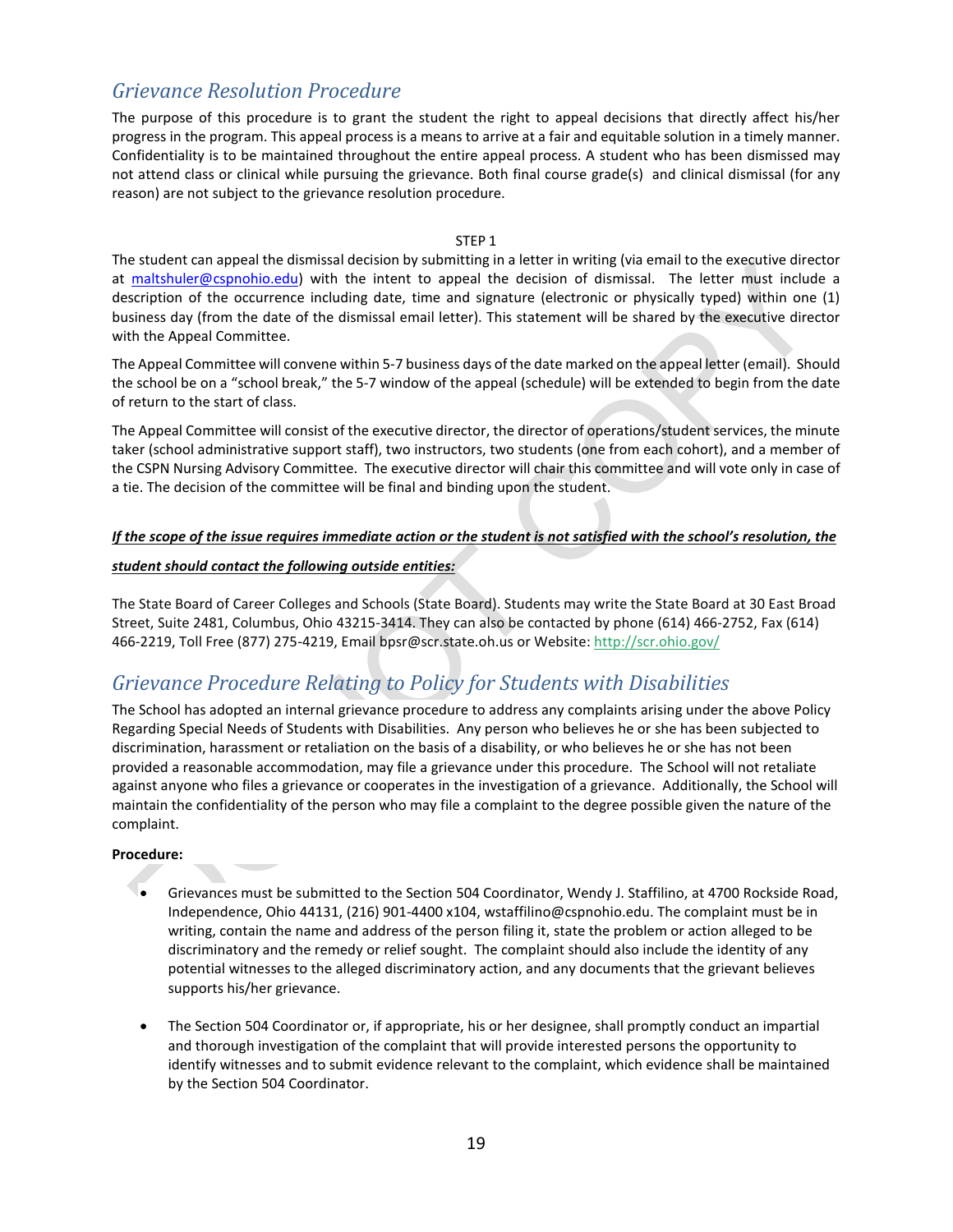- The Section 504 Coordinator will issue a written decision on the grievance no later than thirty (30) calendar days after its filing.
- Should the School determine that discrimination, harassment or retaliation has occurred, it will take appropriate corrective and/or remedial action.
- If the complaining person is not satisfied with the decision of the Section 504 Coordinator, he or she may appeal the decision within ten (10) calendar days of receiving it by submitting a written notice of the appeal to the Executive Director of the School. The Executive Director shall respond in writing with his or her decision no later than thirty (30) calendar days after receiving the appeal.

The availability and use of this grievance procedure does not prevent a person from filing a complaint of discrimination on the basis of disability with the U. S. Department of Education, Office for Civil Rights, Cleveland Regional Office, 1350 Euclid Avenue, Suite 325, Cleveland, Ohio 44115.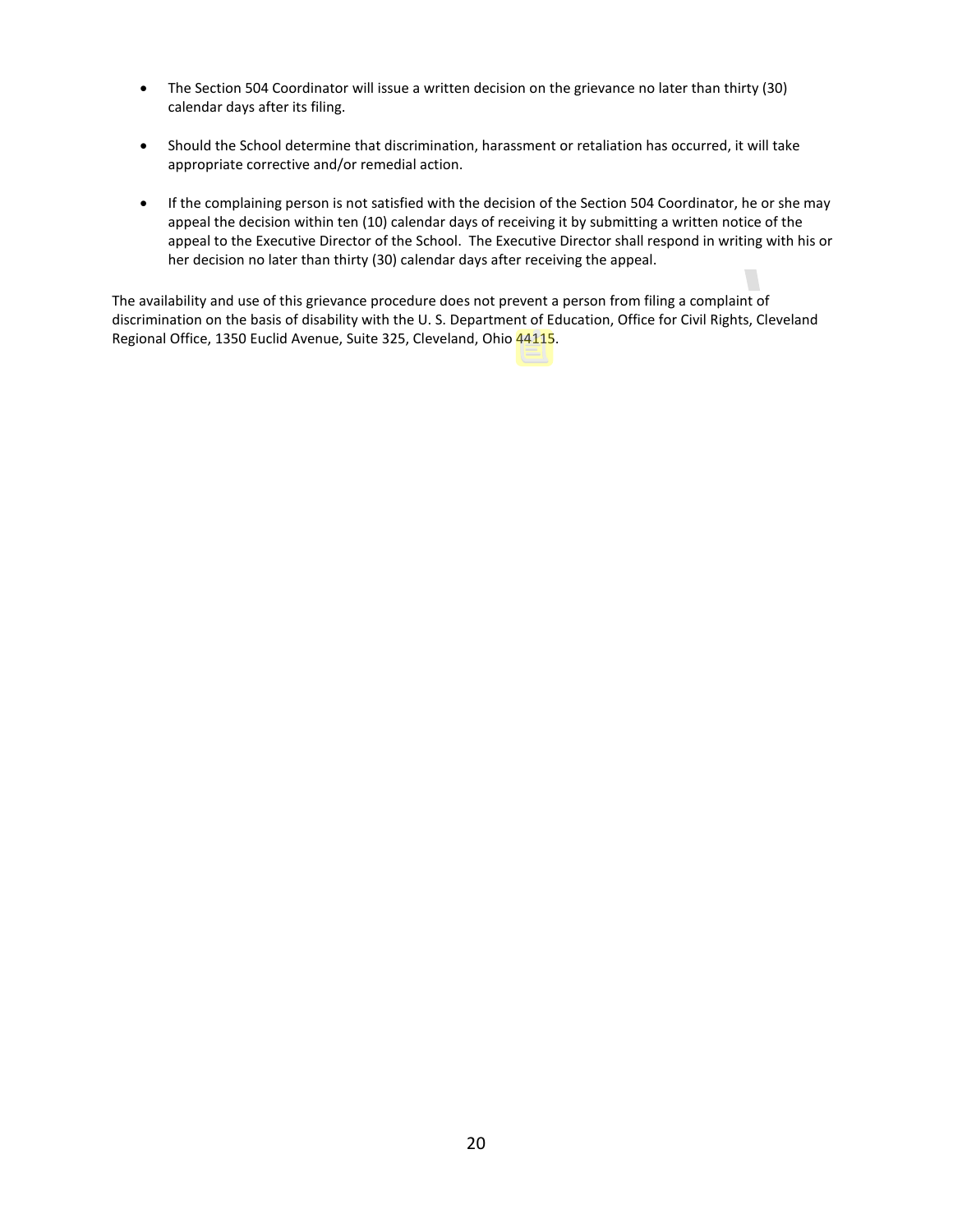# *Description of Courses – Level I – 11 weeks*

| Course Number | Name and Summary                                                                                                                                                                                                                                                                                                                                                                                                                                                                                                                                             |
|---------------|--------------------------------------------------------------------------------------------------------------------------------------------------------------------------------------------------------------------------------------------------------------------------------------------------------------------------------------------------------------------------------------------------------------------------------------------------------------------------------------------------------------------------------------------------------------|
| 140           | Clinical Experience - 83 clock hours<br>One (1) day per week is spent in adult patient contact situations. The student has<br>supervised clinical experiences on a long-term care division, and is introduced to the<br>practical nurse role as part of the health care team. One (1) day per week is spent in a<br>supervised clinical lab at the Learning Center. The nursing process and nursing procedures<br>taught in course 162 will be practiced in the clinical area and in the Learning Center at a<br>basic level.                                |
| 121           | Mathematics for Nursing - 22 clock hours                                                                                                                                                                                                                                                                                                                                                                                                                                                                                                                     |
|               | This course is designed to review basic mathematic skills which are necessary in solving<br>dosage calculation problems. The student is then introduced to the three systems of<br>measurement used in dosage calculation problems. The student must become proficient<br>in calculating drug dosages in order to prevent medication errors and ensure safe<br>administration of medications.                                                                                                                                                                |
| 131           | Nutrition - 33 clock hours                                                                                                                                                                                                                                                                                                                                                                                                                                                                                                                                   |
|               | This course is designed to alert the student to the central role that diet plays in the<br>growth, development, maintenance and repair of the body. By studying the roles of the<br>six basic nutrients in the daily diet, the student practical nurse will be able to make safe<br>and economical choices regarding foods for patients. Through discussion of the nursing<br>process and Daily Food Guides, the student develops a basic ability in the selection and<br>planning of diets necessary for normal development and maintenance of health.      |
| 134           | Human Growth and Development - 33 clock hours                                                                                                                                                                                                                                                                                                                                                                                                                                                                                                                |
|               | This course presents an overview of one's growth and development throughout the life<br>cycle. During each life stage, one's general physical, psychosocial, and sexual<br>development is discussed and integrated with Erickson's developmental tasks and Freud's<br>developmental stages. Emphasis is placed on identifying the norms found in each phase<br>of development. The effects of changing environments and hereditary factors on one's<br>development are examined. Specific life stages are emphasized in nursing courses 434,<br>435 and 436. |
| 143           | Anatomy and Physiology I - 44 clock hours                                                                                                                                                                                                                                                                                                                                                                                                                                                                                                                    |
|               | This course is the study of the normal structure and function of the adult body beginning<br>at the cellular level and continuing through the integumentary, skeletal, muscular and<br>nervous systems. The interaction between the physical and physiological processes and<br>the need to maintain homeostasis are stressed. Basic anatomical planes, positions, and<br>directional terms are presented. The course serves as a foundation for Anatomy and<br>Physiology II.                                                                               |
| 162           | Introduction to Patient Care - 66 clock hours                                                                                                                                                                                                                                                                                                                                                                                                                                                                                                                |
|               | This is a course of correlated theory, as well as laboratory and clinical practice, planned<br>to present concepts basic to clinical nursing. The course is designed to provide students<br>with an introduction to the practice of nursing, and to give a solid foundation of basic<br>knowledge and skills on which to build in subsequent courses.                                                                                                                                                                                                        |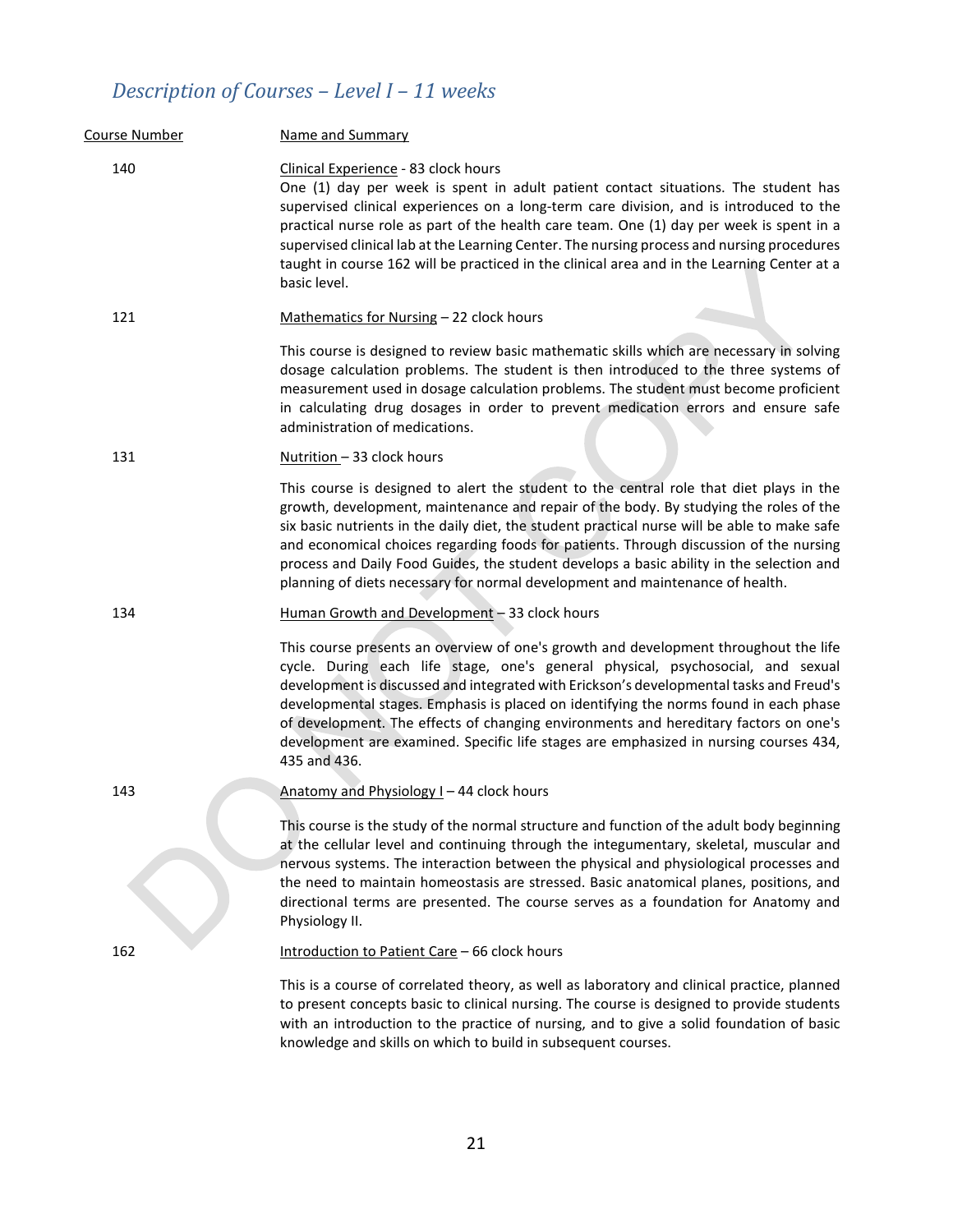# <span id="page-22-0"></span>*Description of Courses – Level II – 12 weeks*

SP

| 250<br>Clinical Experience - 144 clock hours<br>taught in Courses 162 and 242.<br>242<br>Nursing Care Procedures - 44 clock hours<br>on Course 162.<br>243<br>Anatomy and Physiology II - 44 clock hours<br>and the need to maintain homeostasis are continued.<br>244<br>Pharmacology I - 44 clock hours<br>in each class, as well as their actions, uses, side effects, dosages, and nursing<br>interventions. The nursing process is presented as it applies to the study and<br>administration of drugs.<br>Medical-Surgical Nursing I - 55 clock hours<br>251<br>planned clinical experience in the medical-surgical areas. | Course Number | Name and Summary                                                                                                                                                                                                                                                                                                                                                                                                                                                                                                                               |
|----------------------------------------------------------------------------------------------------------------------------------------------------------------------------------------------------------------------------------------------------------------------------------------------------------------------------------------------------------------------------------------------------------------------------------------------------------------------------------------------------------------------------------------------------------------------------------------------------------------------------------|---------------|------------------------------------------------------------------------------------------------------------------------------------------------------------------------------------------------------------------------------------------------------------------------------------------------------------------------------------------------------------------------------------------------------------------------------------------------------------------------------------------------------------------------------------------------|
|                                                                                                                                                                                                                                                                                                                                                                                                                                                                                                                                                                                                                                  |               |                                                                                                                                                                                                                                                                                                                                                                                                                                                                                                                                                |
|                                                                                                                                                                                                                                                                                                                                                                                                                                                                                                                                                                                                                                  |               | Two (2) days every week are spent in adult acute care settings. As a member of the health<br>care team, students implement the nursing process and practice nursing procedures                                                                                                                                                                                                                                                                                                                                                                 |
|                                                                                                                                                                                                                                                                                                                                                                                                                                                                                                                                                                                                                                  |               |                                                                                                                                                                                                                                                                                                                                                                                                                                                                                                                                                |
|                                                                                                                                                                                                                                                                                                                                                                                                                                                                                                                                                                                                                                  |               | This course of correlated theory, laboratory and clinical practice is planned to present<br>principles and therapeutic skills of nursing care, based on the nursing process that builds                                                                                                                                                                                                                                                                                                                                                        |
|                                                                                                                                                                                                                                                                                                                                                                                                                                                                                                                                                                                                                                  |               |                                                                                                                                                                                                                                                                                                                                                                                                                                                                                                                                                |
|                                                                                                                                                                                                                                                                                                                                                                                                                                                                                                                                                                                                                                  |               | Anatomy and Physiology II is a continuation of Anatomy and Physiology I. The normal<br>structure and function in the adult of the endocrine, digestive, respiratory, cardiovascular,<br>urinary and reproductive systems are presented. Anatomical and physiological processes                                                                                                                                                                                                                                                                 |
|                                                                                                                                                                                                                                                                                                                                                                                                                                                                                                                                                                                                                                  |               |                                                                                                                                                                                                                                                                                                                                                                                                                                                                                                                                                |
|                                                                                                                                                                                                                                                                                                                                                                                                                                                                                                                                                                                                                                  |               | This course presents major classifications of pharmacologic agents with prototype drugs                                                                                                                                                                                                                                                                                                                                                                                                                                                        |
|                                                                                                                                                                                                                                                                                                                                                                                                                                                                                                                                                                                                                                  |               |                                                                                                                                                                                                                                                                                                                                                                                                                                                                                                                                                |
|                                                                                                                                                                                                                                                                                                                                                                                                                                                                                                                                                                                                                                  |               | This course is designed to assist the student in applying the nursing process to the<br>common health problems associated with the immune, integumentary, musculoskeletal,<br>respiratory, sensory, urinary, and gastrointestinal systems. Basic knowledge of anatomy<br>and physiology is expanded to include the disease process, symptoms, nursing care, and<br>treatments that are necessary to assess and meet the needs of the medical-surgical<br>patient. An attempt is made to correlate class presentations with the twelve weeks of |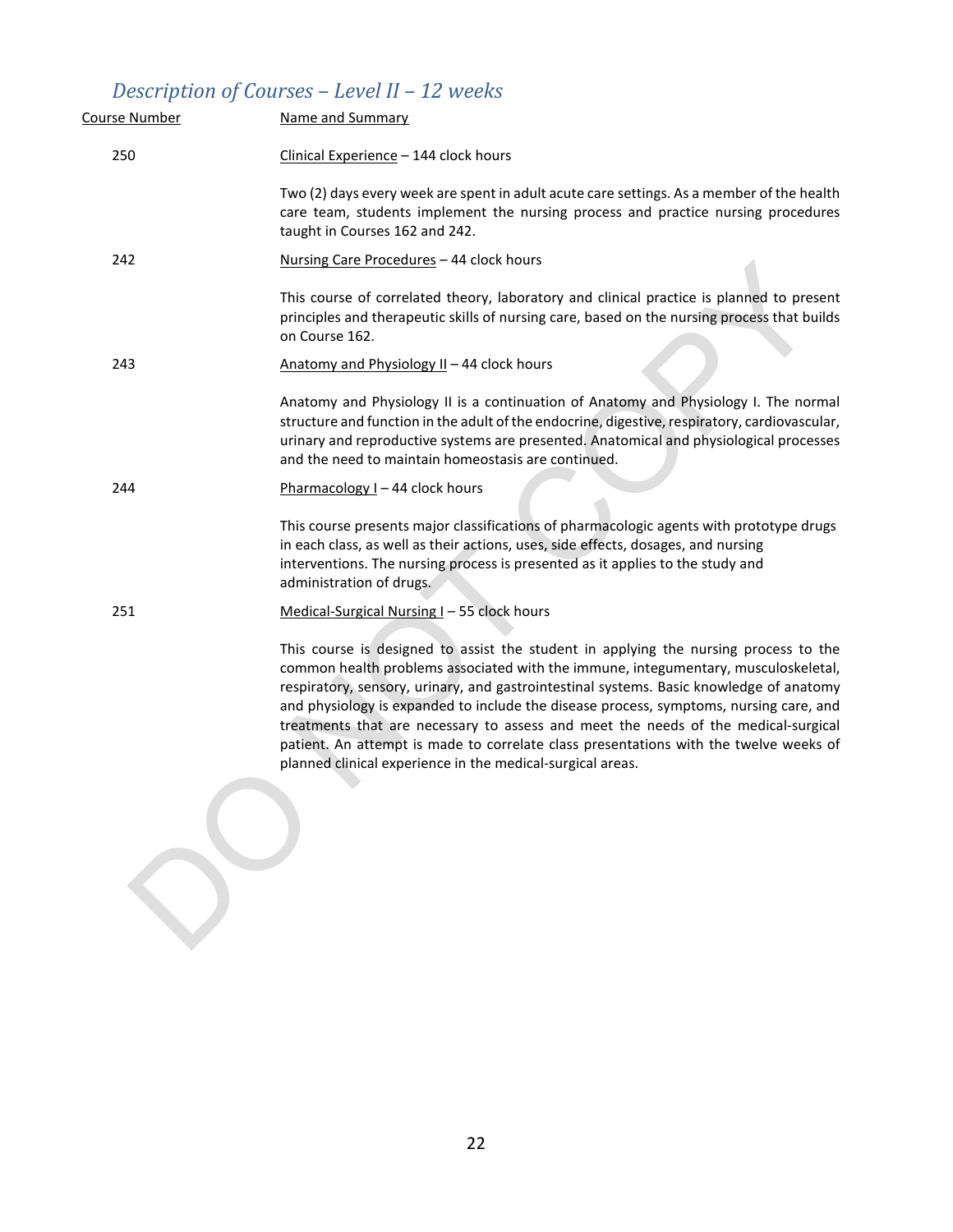# *Description of Courses – Level III – 11 weeks*

| Course Number | Name and Summary                                                                                                                                                                                                                                                                                                                                                                                                                                                                                                                                                                                                                   |
|---------------|------------------------------------------------------------------------------------------------------------------------------------------------------------------------------------------------------------------------------------------------------------------------------------------------------------------------------------------------------------------------------------------------------------------------------------------------------------------------------------------------------------------------------------------------------------------------------------------------------------------------------------|
| 350           | Clinical Experience - 137 clock hours                                                                                                                                                                                                                                                                                                                                                                                                                                                                                                                                                                                              |
|               | Two (2) days per week are spent in adult acute care settings. Nursing process, advanced<br>nursing procedures, practice of pharmacological principles and IV therapy, and beginning<br>team leading are implemented in the clinical areas.                                                                                                                                                                                                                                                                                                                                                                                         |
| 332           | Psychological Aspects of Nursing - 33 clock hours                                                                                                                                                                                                                                                                                                                                                                                                                                                                                                                                                                                  |
|               | This course is intended to help the student provide more holistic nursing care. The<br>concept of nursing is seen as an interpersonal process with emphasis on meeting the<br>psychosocial needs of the individual. The principles of mental health are taught so that<br>the student can gain an understanding of the various reactions which patients have to<br>stress, illness, and hospitalization. Concepts of psychological development,<br>communication, and behavior dynamics are introduced. Specific mental disorders are<br>presented, along with current techniques used to treat and rehabilitate the mentally ill. |
| 335           | Advanced Nursing Procedures - 33 clock hours                                                                                                                                                                                                                                                                                                                                                                                                                                                                                                                                                                                       |
|               | This course is the continued study of principles and therapeutic skills of nursing care; it<br>correlates with clinical experience on Medical-Surgical divisions. The focus is to teach the<br>student to perform advanced nursing skills utilizing scientific principles.                                                                                                                                                                                                                                                                                                                                                         |
| 344           | Pharmacology II - 44 clock hours                                                                                                                                                                                                                                                                                                                                                                                                                                                                                                                                                                                                   |
|               | This course is a continuation of Pharmacology I, #244. The presentation of drug<br>categories is correlated as much as possible with the altered levels of wellness<br>presented in Medical-Surgical Nursing. The remainder of the course is spent reviewing<br>pharmacology content. The student administers medications to adult and geriatric<br>patients under direct supervision of the clinical instructors.                                                                                                                                                                                                                 |
| 353           | Medical-Surgical Nursing II - 55 clock hours                                                                                                                                                                                                                                                                                                                                                                                                                                                                                                                                                                                       |
|               | This course is a continuation of Medical-Surgical Nursing I, #251, and is designed to assist<br>the student in acquiring knowledge and skills to carry out the nursing process in both<br>acute and chronic health problems associated with the gastrointestinal, neurological,<br>endocrine, cardiovascular, circulatory, lymphatic and reproductive systems. This course<br>continues to provide knowledge of the disease process and related nursing care as well<br>as diet therapy as it relates to specific health problems.                                                                                                 |
|               |                                                                                                                                                                                                                                                                                                                                                                                                                                                                                                                                                                                                                                    |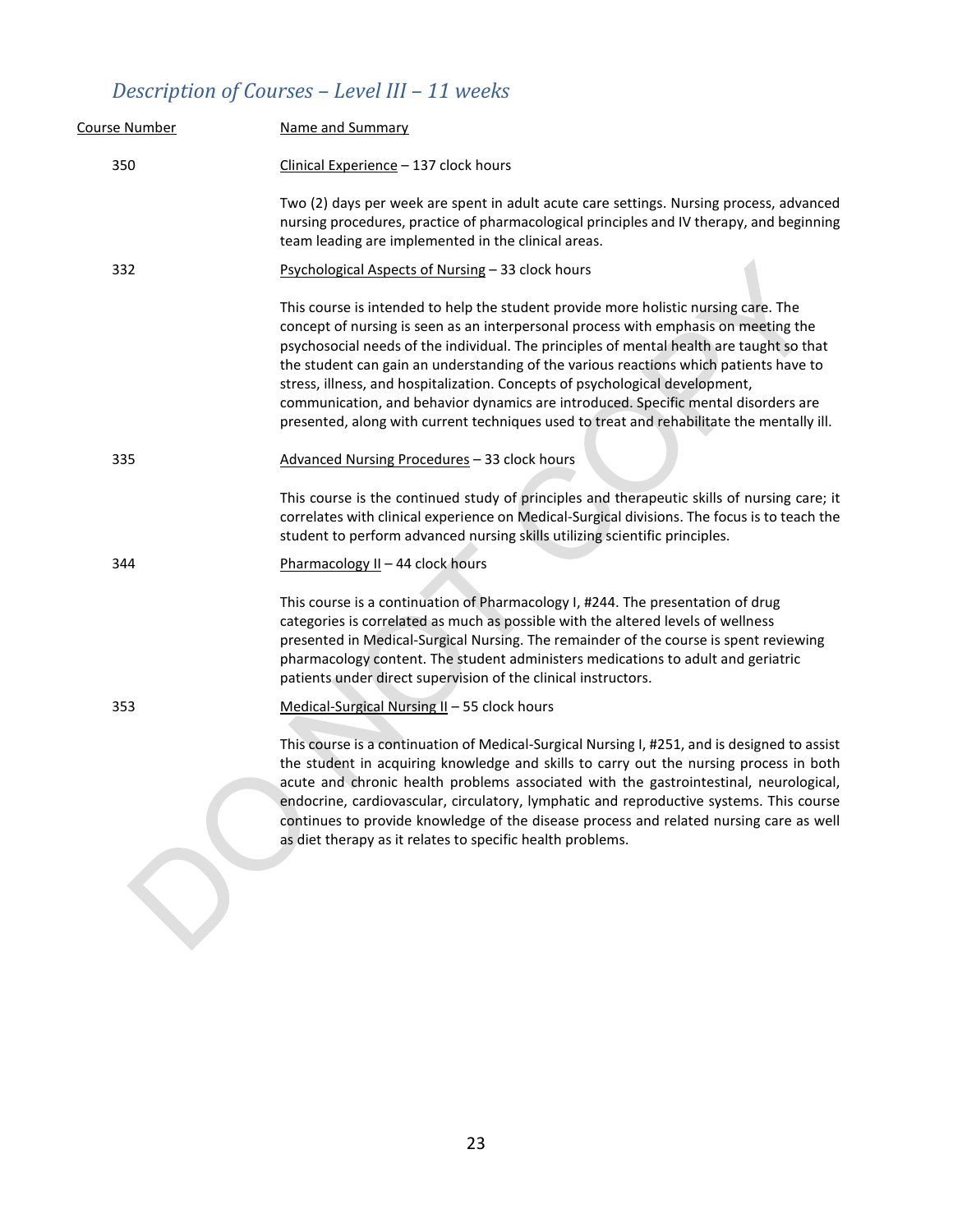# *Description of Courses – Level IV – 12 weeks*

| Course Number | Name and Summary                                                                                                                                                                                                                                                                                                                                                                                                                                                                                                                                                                                                                                                                                                                                                                                                                                                                                                                                                                                                                                                                                                                                  |  |  |  |
|---------------|---------------------------------------------------------------------------------------------------------------------------------------------------------------------------------------------------------------------------------------------------------------------------------------------------------------------------------------------------------------------------------------------------------------------------------------------------------------------------------------------------------------------------------------------------------------------------------------------------------------------------------------------------------------------------------------------------------------------------------------------------------------------------------------------------------------------------------------------------------------------------------------------------------------------------------------------------------------------------------------------------------------------------------------------------------------------------------------------------------------------------------------------------|--|--|--|
| 480           | Clinical Experience - 183 clock hours                                                                                                                                                                                                                                                                                                                                                                                                                                                                                                                                                                                                                                                                                                                                                                                                                                                                                                                                                                                                                                                                                                             |  |  |  |
|               | Five (5) to six (6) days each are spent in supervised patient situations (facility and<br>simulation) in geriatric, long-term, skilled, obstetric, and pediatric areas. The student<br>has supervised clinical experiences and is asked to be more proficient in application of<br>the nursing process, communication skills, patient teaching and nursing sciences taught<br>in the previous levels. The clinical settings include both acute and long-term facilities.<br>The student will have the opportunity to perform advanced nursing care procedures, to<br>implement the dynamics of a nurse-patient relationship, to refine skills in medication<br>administration, and to implement patient teaching. In addition, the students have a<br>clinical component in the community. This experience allows the student to accompany<br>a home health nurse to patient's homes. During this time, the student will recognize<br>that community health nursing encompasses both nursing and public health practice,<br>which includes the treatment and prevention of illness and injury, and the rehabilitation<br>and promotion of health. |  |  |  |
| 422           | NCLEX-PN Review Course - 22 clock hours                                                                                                                                                                                                                                                                                                                                                                                                                                                                                                                                                                                                                                                                                                                                                                                                                                                                                                                                                                                                                                                                                                           |  |  |  |
|               | This course is designed to prepare the fourth level student for success on the nursing<br>licensure exam (NCLEX-PN). The course will be taught utilizing a nationally known<br>nursing preparation curriculum, preparing graduates in all subject areas related to<br>practical nursing. Benchmarks for student success will be based on nationally recognized<br>scores, as defined by the company supplying the course material.                                                                                                                                                                                                                                                                                                                                                                                                                                                                                                                                                                                                                                                                                                                |  |  |  |
| 426           | Home Care/Community Nursing - 22 clock hours                                                                                                                                                                                                                                                                                                                                                                                                                                                                                                                                                                                                                                                                                                                                                                                                                                                                                                                                                                                                                                                                                                      |  |  |  |
|               | This course gives the student the opportunity to utilize past academic and clinical<br>knowledge in caring for and teaching wellness behaviors to patients in the community<br>and from different cultures. Students are taught necessary skills to encourage creative<br>planning for and implementation of individualized nursing care. Basic principles of<br>sociology are discussed, introducing the student to the concepts of community health<br>nursing. The student learns to appreciate the patient's needs after discharge into the<br>community. Emphasis is placed on utilization of the nursing process for stress<br>management and crisis intervention in community nursing. The student learns to<br>recognize resources available for support and assistance; and learns to view the patient<br>in relation to family and society.                                                                                                                                                                                                                                                                                             |  |  |  |
| 434           | Pediatric Nursing - 33 clock hours                                                                                                                                                                                                                                                                                                                                                                                                                                                                                                                                                                                                                                                                                                                                                                                                                                                                                                                                                                                                                                                                                                                |  |  |  |
|               | The effects of alterations in wellness and inpatient admissions to health care facilities on<br>children and their families are examined. Using a body systems approach, the nursing<br>process, well child care, and growth and development are discussed. Nursing<br>interventions are delineated that include nutrition, homecare and pharmacological<br>therapy.                                                                                                                                                                                                                                                                                                                                                                                                                                                                                                                                                                                                                                                                                                                                                                              |  |  |  |
| 435           | Geriatric Nursing - 33 clock hours                                                                                                                                                                                                                                                                                                                                                                                                                                                                                                                                                                                                                                                                                                                                                                                                                                                                                                                                                                                                                                                                                                                |  |  |  |
|               | This course is designed to assist the student in increasing knowledge of the aging<br>process and its effect on the individual. The aging process is inspected from a physical,<br>psychological and spiritual aspect, allowing the student to identify optimum functioning<br>in the elderly adult. The student is taught to identify problems and benefits of healthy<br>aging. This course also explores the effect of illness on the older adult's total life style.<br>Utilizing the nursing process students are taught how to administer care to chronic and                                                                                                                                                                                                                                                                                                                                                                                                                                                                                                                                                                               |  |  |  |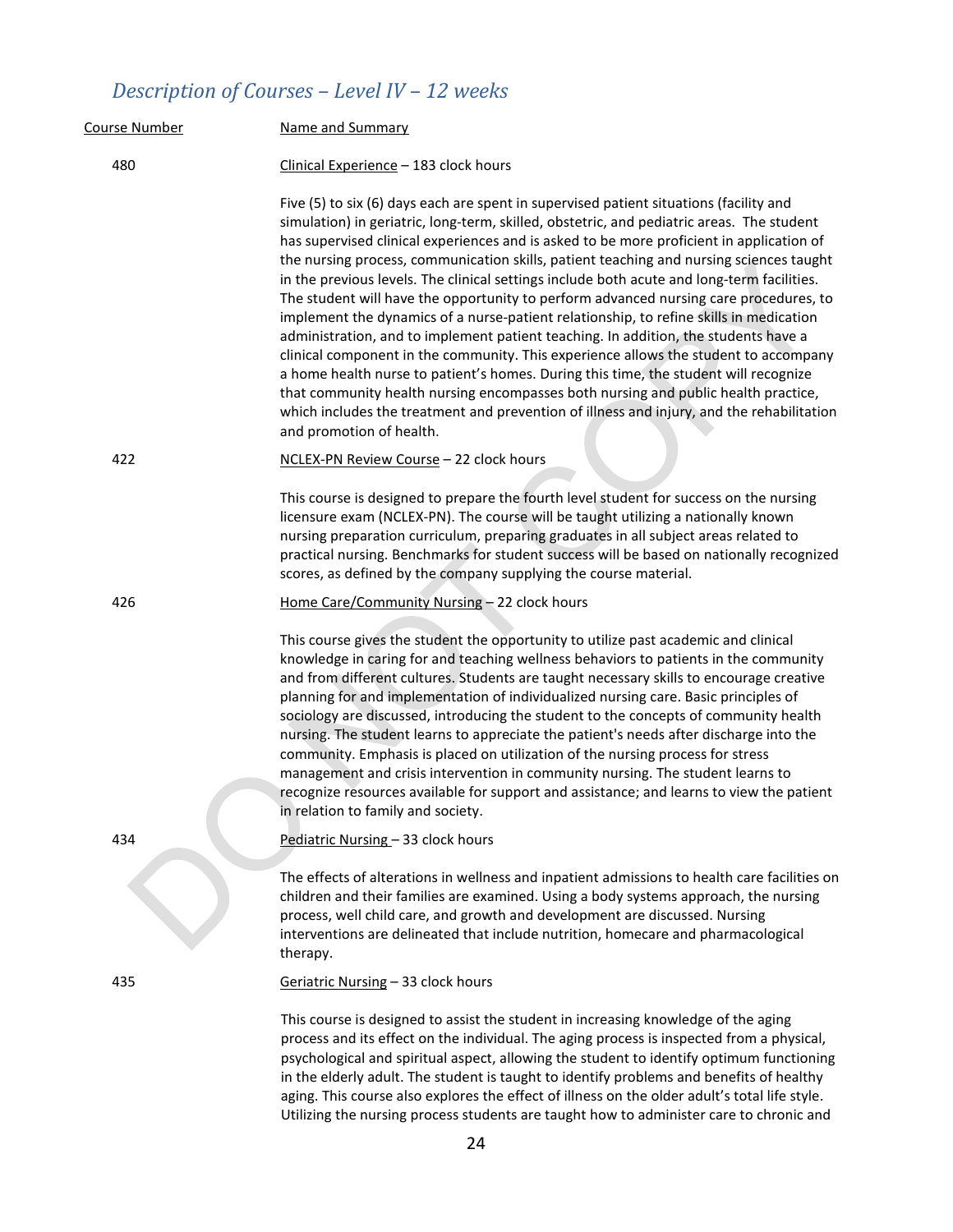acutely ill elderly, with special emphasis on rehabilitation, nutrition and maintenance of health. Students also explore the different environments of care where the elderly adult resides. Community agencies offering aid to the aged are identified and discussed. The End-of-Life process will be taught as the student becomes comfortable with life's final stage.

436 Obstetrical Nursing – 33 clock hours

 This course focuses on the physical and psychosocial aspects of the childbearing family. Basic concepts of reproduction and the childbearing cycle are presented. The role of the practical nurse is presented as it relates to caring for, supporting, and teaching the childbearing family. The nursing process is utilized in discussing the care and treatment of the patient and family throughout the obstetrical cycle. Nutrition is discussed as it applies to each obstetrical stage. Common complications of these stages are presented emphasizing the nursing interventions and pharmacological applications.

## <span id="page-25-0"></span>*Typical Class/Clinical Schedule*

| LEVEL                             | <b>MONDAY</b> | <b>TUESDAY</b> | WEDNESDAY    | <b>THURSDAY</b> | <b>FRIDAY</b> |
|-----------------------------------|---------------|----------------|--------------|-----------------|---------------|
| $1^{st}$ & $2^{nd}$               | Clinical      | Clinical       | <b>Class</b> | Class           | Study day     |
| $3^{\text{rd}}$ & $4^{\text{th}}$ | Study day     | Class          | <b>Class</b> | Clinical        | Clinical      |

## <span id="page-25-1"></span>*Instructional Methodology*

The faculty of CSPN may utilize multi-media while lecturing. Media may include but is not limited to DVD, CD-ROM, and PowerPoint. Instructors may invite guest speakers to lecture on topic-specific issues. Finally, instructors engage students in virtual classroom participation through interactive assignments, discussion posts, online and inperson review sessions.

CSPN is blended.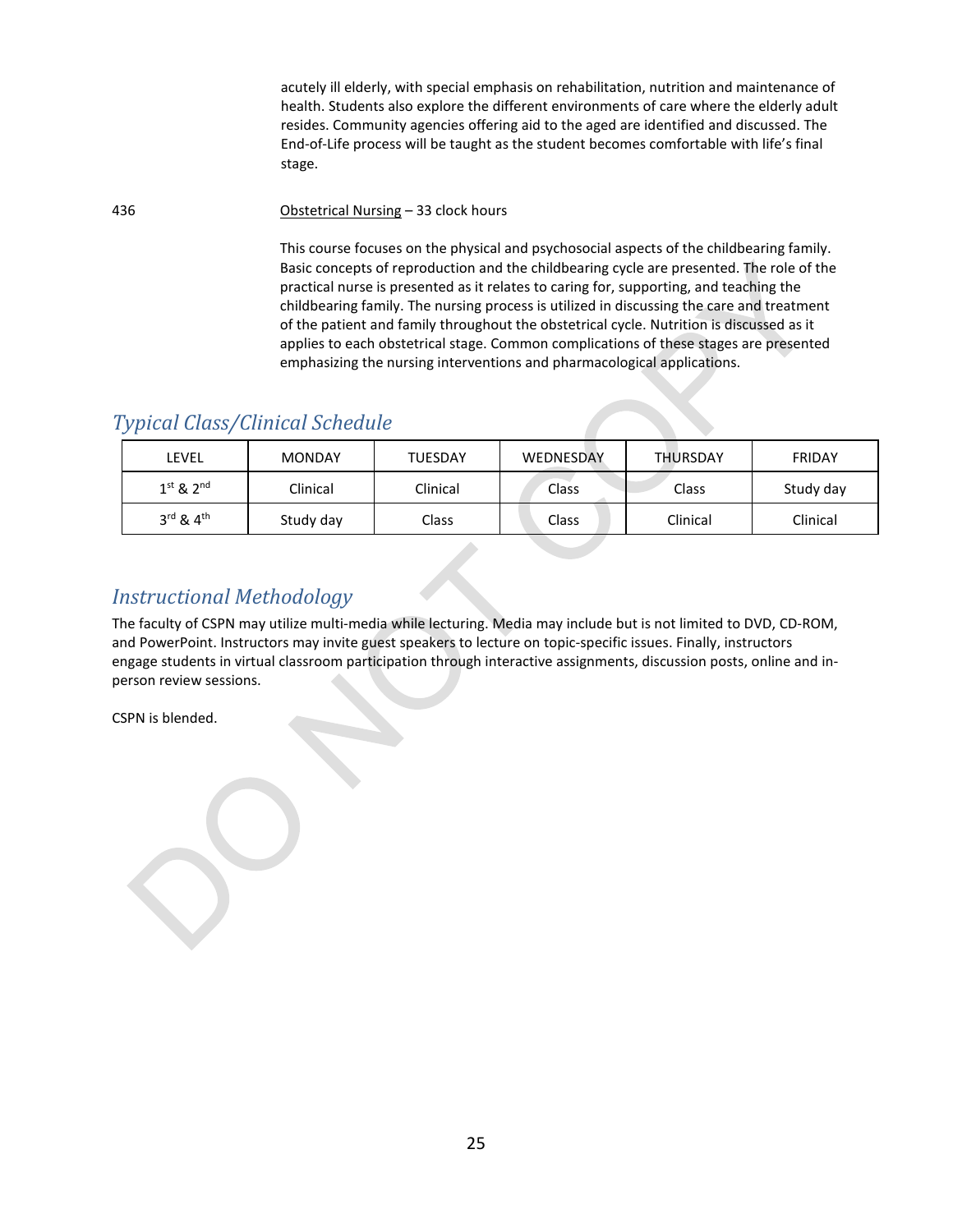# *Faculty*

| <b>Faculty Name</b>                              | <b>Education</b>                                                                 | <b>Work Status</b>                                                  | <b>Course/Clinical Level Delineation</b>                                                                                                                                                       |
|--------------------------------------------------|----------------------------------------------------------------------------------|---------------------------------------------------------------------|------------------------------------------------------------------------------------------------------------------------------------------------------------------------------------------------|
| Danielle Danzy, RN                               | <b>ADN-Hondros College</b><br>LPN-CSPN                                           | Full-time<br>Teaching<br>Assistant                                  | Anatomy & Physiology I and II<br>(Levels I and II)<br>Psychology of Nursing (Level III)<br>Clinical Instructor/labs (Level I, II)                                                              |
| Melissa Morgan, BSN<br>Class/Clinical Instructor | BSN - The University of Akron<br>AA - Lorain County Community College            | Full-time<br>Faculty                                                | Clinical Instructor (Levels I-IV)<br>Trends (first section only) (Level IV)                                                                                                                    |
| Julie Paonessa, RN<br>Class/Clinical Instructor  | Diploma - Fairview Hospital School of<br><b>Nursing</b>                          | Full-time<br>$(1/3)$ Part-<br>time $(2/4)$<br>Teaching<br>Assistant | Nutrition (Level I)<br>Growth and Development (Level I)<br>Obstetrics (Level IV)<br><b>Nursing &amp; Healthcare Trends</b><br>(Level IV) (sections 2/3)<br>Clinical Instructor (Levels I & IV) |
| Sarah Paradis, RN<br>Class/Clinical Instructor   | ADN-Lorain County Community College<br>LPN-Wayne County Schools Career<br>Center | Full-time<br>Teaching<br>Assistant                                  | Intro. to Patient Care (Level I)<br>Procedures (Level II)<br>Pediatrics (Level IV)<br>Clinical (Level I, IV)                                                                                   |
| Julie Patton, RN<br>Class/Clinical Instructor    | ADN-Cuyahoga Community College<br>LPN-CSPN                                       | Full-time<br>Teaching<br>Assistant                                  | Medical-Surgical Nursing I and II<br>(Level II and III)<br>Advanced Procedures (Level III)<br>Clinical Level II and III                                                                        |
| Brenda Rowland, BSN<br>Clinical Instructor       | BSN - The University of Akron                                                    | Full-time<br>Faculty                                                | Pharmacology I and II (Level II, III)<br>Geriatric Nursing (Level IV)<br>Clinical (Level III & IV)                                                                                             |
| Lani Seymore, RN                                 | ADN - Lorain County Community<br>College<br>$LPN - ATS$                          | Part-time<br>Teaching<br>Assistant                                  | Tutor (Level I and II)<br>Make-up Clinical (Level I, II, and IV)                                                                                                                               |
| Kyley Cole, BSN                                  | <b>BSN</b> - Kent State University<br>ADN - Kent State University<br>LPN-CSPN    | Part-time                                                           | Tutor (Level III and IV)                                                                                                                                                                       |
| Micaela McSpadden, MSN-Ed,<br>RN, CNOR           | MSN-Ed - Notre Dame College<br>BSN - West Chester University of<br>Pennsylvania  | Part-time<br>Adjunct<br>Faculty                                     | Curriculum Development                                                                                                                                                                         |
| Rachel Mattson, MSN, BSN, RN                     | MSN Cleveland State<br><b>BSN</b> - Ohio University<br>$RN - LCCC$<br>LPN - CSPN | Part-time<br>Adjunct<br><b>Faculty Level</b>                        | Math for Nursing (April 2022)(Level I)<br>Community (July 2022)(Level IV)                                                                                                                      |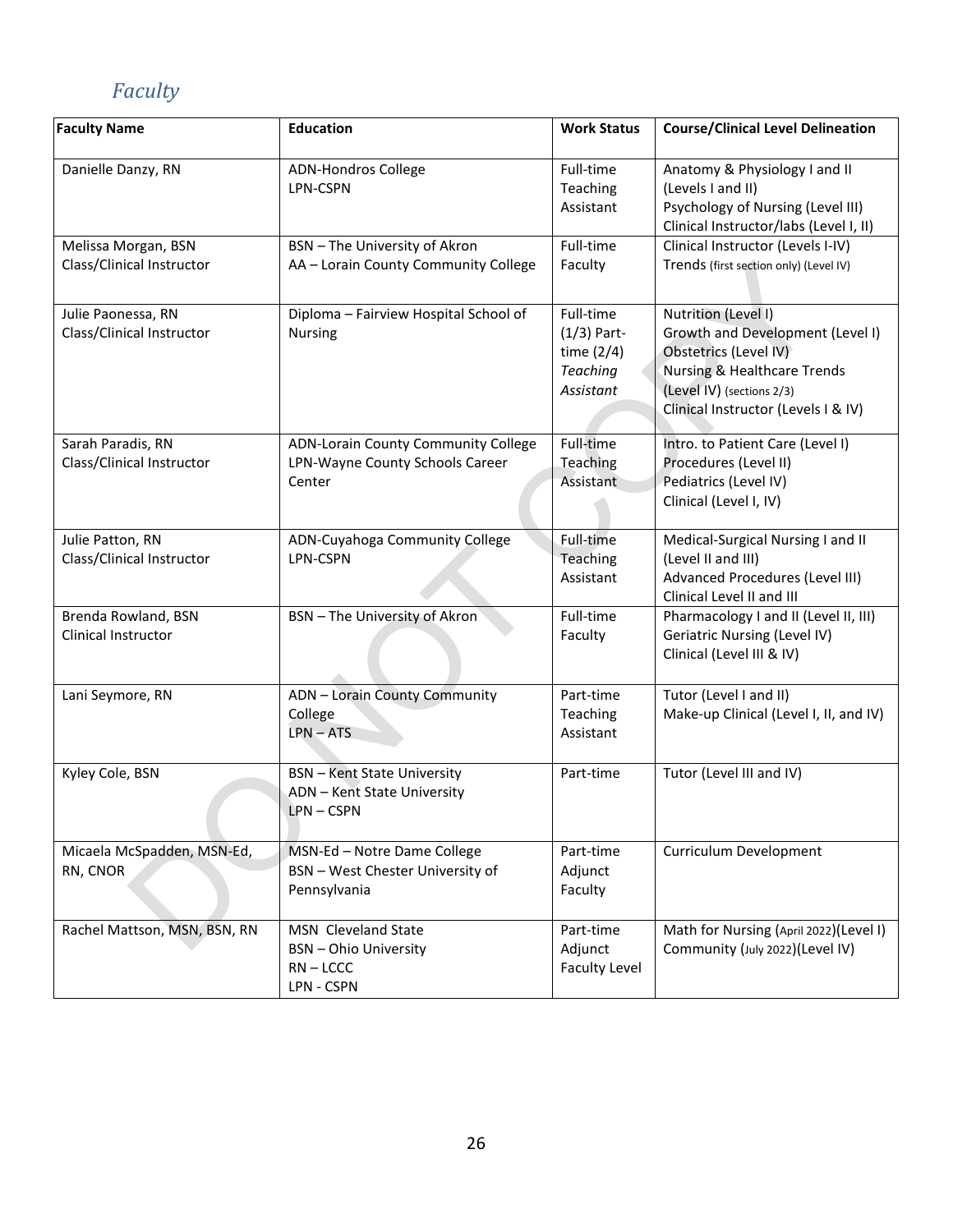## <span id="page-27-0"></span>*Administration*

| Administrative<br><b>Name</b>                   | <b>Education</b>                                                                                                             | <b>Work Status</b>                 | <b>Responsibilities</b>                                                                                                                                                                                                                                                                                                                                                                                                                                                                                                                                                                                                                                                                                                  |
|-------------------------------------------------|------------------------------------------------------------------------------------------------------------------------------|------------------------------------|--------------------------------------------------------------------------------------------------------------------------------------------------------------------------------------------------------------------------------------------------------------------------------------------------------------------------------------------------------------------------------------------------------------------------------------------------------------------------------------------------------------------------------------------------------------------------------------------------------------------------------------------------------------------------------------------------------------------------|
| Michelle Altshuler<br><b>Executive Director</b> | MSN-Ed. - Western<br><b>Governors University</b><br>BSN - Mt. Carmel College of<br><b>Nursing</b><br><b>CNE</b> credentialed | <b>Full Time</b><br>Administration | The Executive Director is expected to maintain<br>an environment in which students can learn<br>and progress in their studies. She is<br>responsible for administering, directing,<br>coordinating and evaluating all activities of<br>the school in accordance with the philosophy,<br>objectives, and school goals. Jointly, with the<br>Financial Officer and Board of Trustees, the<br>Executive Director is responsible for annual<br>budget preparation. In addition to the above<br>responsibilities, the Executive Director reports<br>to the Board of Trustees regarding the daily<br>operation of the School.<br>Community Nursing (Level IV) ends March<br>2022<br>*Substitute in all other areas when needed |
|                                                 | <b>Administrative/Support Staff</b>                                                                                          |                                    |                                                                                                                                                                                                                                                                                                                                                                                                                                                                                                                                                                                                                                                                                                                          |

# <span id="page-27-1"></span>*Administrative/Support Staff*

| <b>Staff Name/Title</b>                                                  | Education                                                                                                   | <b>Work Status</b>                           |
|--------------------------------------------------------------------------|-------------------------------------------------------------------------------------------------------------|----------------------------------------------|
| Carrie Caldwell<br><b>IT Administrator</b>                               | BA - Bowling Green State University                                                                         | Part Time<br>(additional hours as<br>needed) |
| Amy Randazzo<br>Associate Director of Admissions<br>and Enrollment       | BA – Baldwin-Wallace College                                                                                | <b>Full Time</b>                             |
| Wendy J. Staffilino<br>Director of Operations/Student<br><b>Services</b> | Cornell University Online - Certificate<br>BS – The Ohio State University<br>MA – The Ohio State University | <b>Full Time</b>                             |
| Thomas B. Vickroy<br><b>Financial Officer</b>                            | BBA - Ohio University                                                                                       | <b>Full Time</b>                             |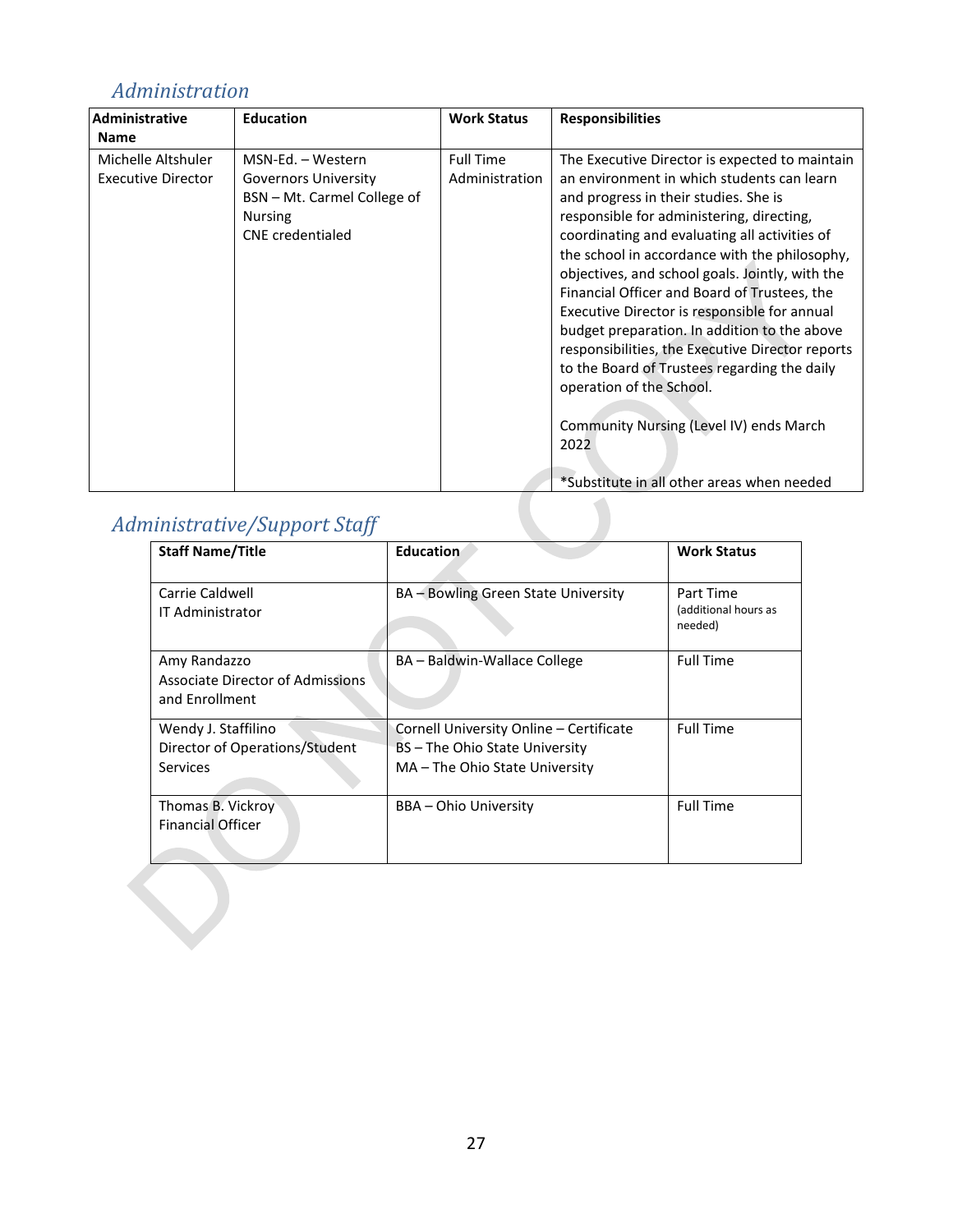# *Board of Trustees*

| Henri Pell Junod, Jr., Chairman              |  |
|----------------------------------------------|--|
| Chandler H. Everett, President               |  |
| Henri Ott-Hansen, Vice President & Treasurer |  |
| Rebecca B. McNish, Secretary                 |  |
| Deb Ferenc                                   |  |
| Paul Havener                                 |  |
| Jonathan Lee                                 |  |
| Donna Leseman                                |  |
| Seana Rutherford, MSN, APRN, FNP-C, MSW      |  |
| Sharell Thaxton, DNP, APRN, FNP-C, PMHNP-BC  |  |
| Alberta Plocica, MSN, BSN, RN                |  |
|                                              |  |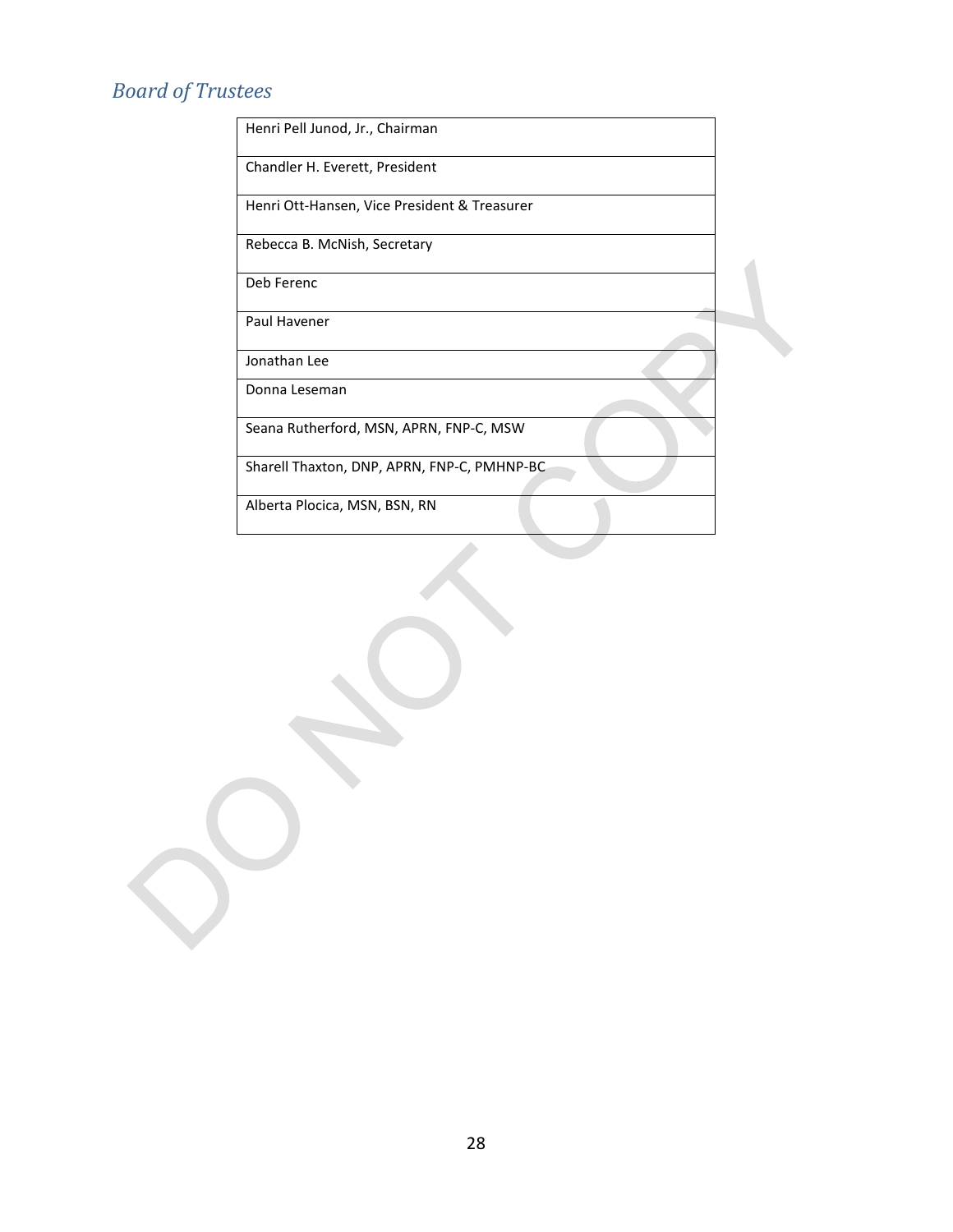# *Clinical Affiliations*

| <b>Avon Place</b><br>32900 Detroit Avenue<br>Avon, Ohio 44011                                                                 | $\mathbf{1}$            | Locked dementia<br>unit (LTC)                                                    | Pathways                                                         | 162 - Intro. to pt. care                                                                                            |
|-------------------------------------------------------------------------------------------------------------------------------|-------------------------|----------------------------------------------------------------------------------|------------------------------------------------------------------|---------------------------------------------------------------------------------------------------------------------|
| <b>Eliza Jennings/Devon Oaks</b><br>2345 Crocker Road<br>Westlake, Ohio 44145                                                 | 3                       | Assisted living                                                                  | $2nd$ & $3rd$<br>floor                                           | 353 - Med/Surg II<br>355 - Adv. Nursing<br>Procedures                                                               |
| <b>McGregor PACE</b><br>26310 Emery Rd<br>Warrensville Heights, Ohio 44128<br>&<br>14800 Private Drive<br>Cleveland, Oh 44109 | $\overline{\mathbf{4}}$ | Outpatient<br>managed care<br>clinics                                            | Clinics at<br><b>Both Sites</b><br>Depending<br>on Pt.<br>Census | 353 - Med/Surg II<br>355 - Adv. Nursing<br>Procedures<br>426 - Community<br><b>Nursing</b>                          |
| <b>St. Augustine Manor</b><br>7801 Detroit Ave.<br>Cleveland, Ohio 44102                                                      | 2 & 3                   | Long-term<br>skilled care<br>rehab care<br>post-acute care                       | $1st$ and $2nd$<br>floor                                         | 162 - Intro to Pt. Care<br>242 - Nursing Care<br>Procedures<br>251 - Med-Surg I                                     |
| The Woods on French Creek<br>37845 Colorado Avenue<br>Avon, Ohio 44011                                                        | $\mathbf{1}$            | Skilled and long-<br>term care                                                   | All facility                                                     | 162 - Intro. to pt. care                                                                                            |
| <b>Altenheim Senior Living</b><br>18627 Shurmer Road<br>Strongsville, Ohio 44136                                              | 1, 2, 3                 | Skilled and long-<br>term care/rehab                                             | All facility                                                     | 162-Intro to Pt. Care<br>242-Nursing Care<br>Procedures<br>251-Med-Surg I<br>353 Med-Surg II<br>355-Adv. Procedures |
| <b>Riverview Pointe Care Center</b><br>9027 Columbia Road<br>Olmsted Falls, Oh 44138                                          | 2,3                     | Skilled and long-<br>term care/rehab                                             | All facility                                                     | 242-Nursing Care<br>Procedures<br>251-Med-Surg I<br>353 Med-Surg II<br>355-Adv. Procedures                          |
| <b>Louis Stokes Cleveland VA Medical</b><br>Center                                                                            | 2,3                     | Med-Surg, Long-<br>term Care, Rehab,<br>Skilled Care, Acute<br>Care, Spinal Unit | Varies based<br>on<br>availability<br>per level                  | 242-Nursing Care<br>Procedures<br>251-Med-Surg I<br>353 Med-Surg II<br>355-Adv. Procedures                          |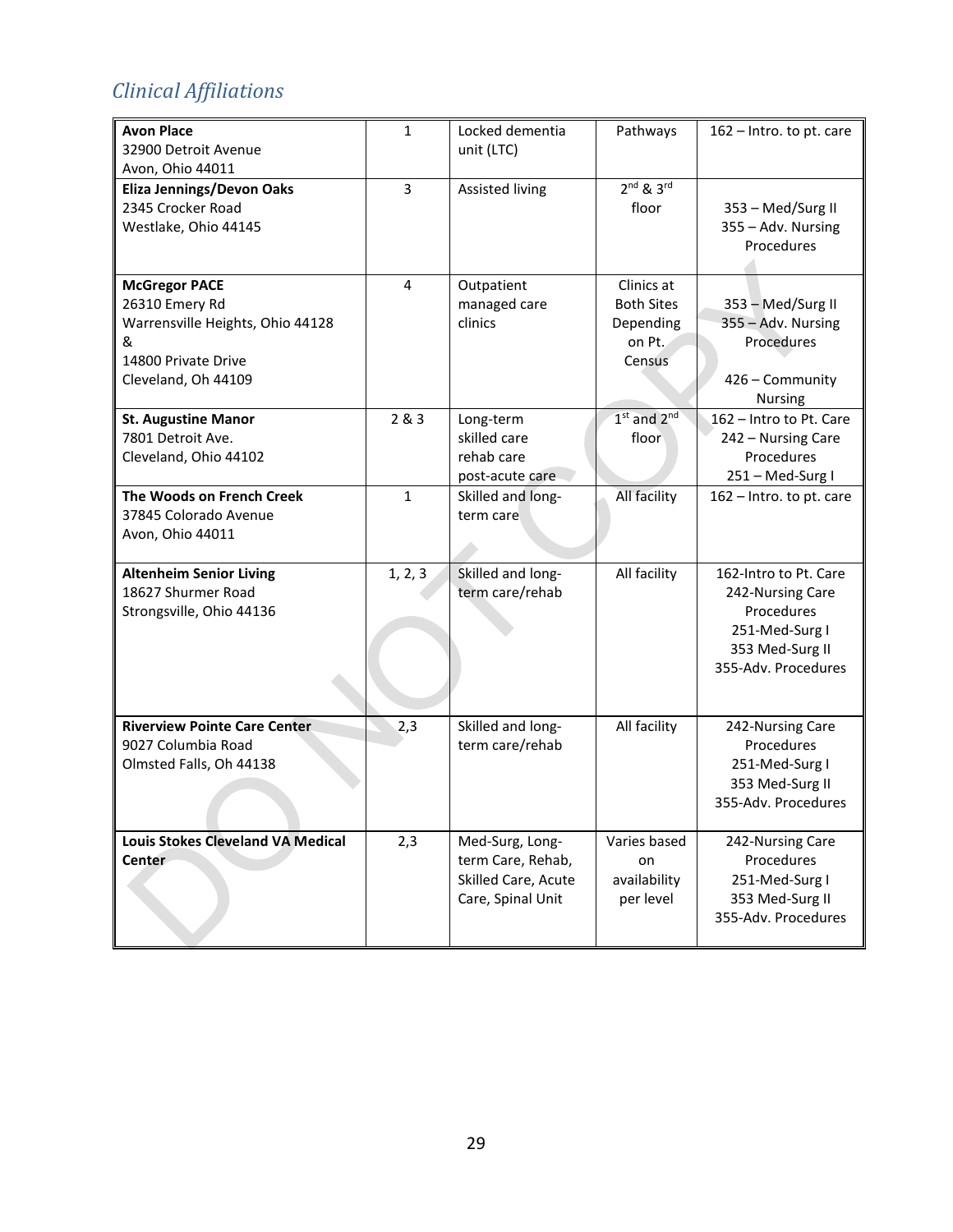# <span id="page-30-0"></span>*Curriculum Design of Practical Nurse Program*

|                                       |                          |                          | <b>Clinical</b>          |                    |
|---------------------------------------|--------------------------|--------------------------|--------------------------|--------------------|
|                                       | <b>Theory</b>            | <b>Lab Clock</b>         | <b>Clock</b>             | <b>Total Clock</b> |
| <b>SUBJECT</b>                        | <b>Clock Hours</b>       | <b>Hours</b>             | <b>Hours</b>             | <b>Hours</b>       |
| LEVEL 1 (11 weeks)                    |                          |                          |                          |                    |
| Clinic/Lab                            | $\overline{a}$           | 41.0                     | 42.0                     | 83.0               |
| <b>Introduction to Patient Care</b>   | 66.0                     |                          | $\blacksquare$           | 66.0               |
| Anatomy & Physiology I                | 44.0                     | $\overline{\phantom{a}}$ |                          | 44.0               |
| Nutrition                             | 33.0                     |                          |                          | 33.0               |
| Human Growth & Development            | 33.0                     |                          |                          | 33.0               |
| <b>Mathematics for Nursing</b>        | 22.0                     |                          |                          | 22.0               |
| <b>TOTAL HOURS LEVEL I</b>            | 198.0                    | 41.0                     | 42.0                     | 281.0              |
| LEVEL II (12 weeks)                   |                          |                          |                          |                    |
| Clinic/Lab                            | $\overline{\phantom{a}}$ |                          | 144                      | 144.0              |
| <b>Medical Surgical Nursing I</b>     | 55.0                     |                          |                          | 55.0               |
| Anatomy & Physiology II               | 44.0                     | $\overline{\phantom{a}}$ | $\blacksquare$           | 44.0               |
| Pharmacology I                        | 44.0                     | $\blacksquare$           | $\blacksquare$           | 44.0               |
| <b>Nursing Care Procedures</b>        | 44.0                     |                          |                          | 44.0               |
| <b>TOTAL HOURS LEVEL II</b>           | 187.0                    |                          | 144                      | 331.0              |
| LEVEL III (11 weeks)                  |                          |                          |                          |                    |
| Clinic/Lab                            |                          | $\blacksquare$           | 137.0                    | 137.0              |
| <b>Medical Surgical Nursing II</b>    | 55.0                     | $\blacksquare$           |                          | 55.0               |
| Pharmacology II                       | 44.0                     | $\overline{\phantom{a}}$ |                          | 44.0               |
| Psychological Aspects of Nursing      | 33.0                     | $\overline{\phantom{a}}$ | $\overline{\phantom{a}}$ | 33.0               |
| <b>Advanced Nursing Procedures</b>    | 33.0                     |                          |                          | 33.0               |
| <b>TOTAL HOURS LEVEL III</b>          | 165.0                    | $\blacksquare$           | 137.0                    | 302.0              |
| LEVEL IV (12 weeks)                   |                          |                          |                          |                    |
| Clinic/Lab                            | $\overline{a}$           |                          |                          |                    |
| <b>Geriatric Nursing</b>              | 33.0                     | $\overline{\phantom{a}}$ | 39.75                    | 72.75              |
| <b>NCLEX-PN Review Course</b>         | 22.0                     | $\overline{\phantom{a}}$ |                          | 22.0               |
| <b>Pediatric Nursing</b>              | 33.0                     | 39.75                    | $\overline{\phantom{a}}$ | 72.75              |
| <b>Obstetrical Nursing</b>            | 33.0                     | 39.75                    | $\overline{\phantom{a}}$ | 72.75              |
| Home Care/Community Nursing           | 22.0                     | $\overline{\phantom{0}}$ | 63.75                    | 85.75              |
| <b>TOTAL HOURS LEVEL IV</b>           | 143.0                    | 79.5                     | 103.5                    | 326.0              |
| <b>TOTAL PROGRAM HOURS (46 weeks)</b> | 693.0                    | 120.5                    | 426.50                   | 1240.0             |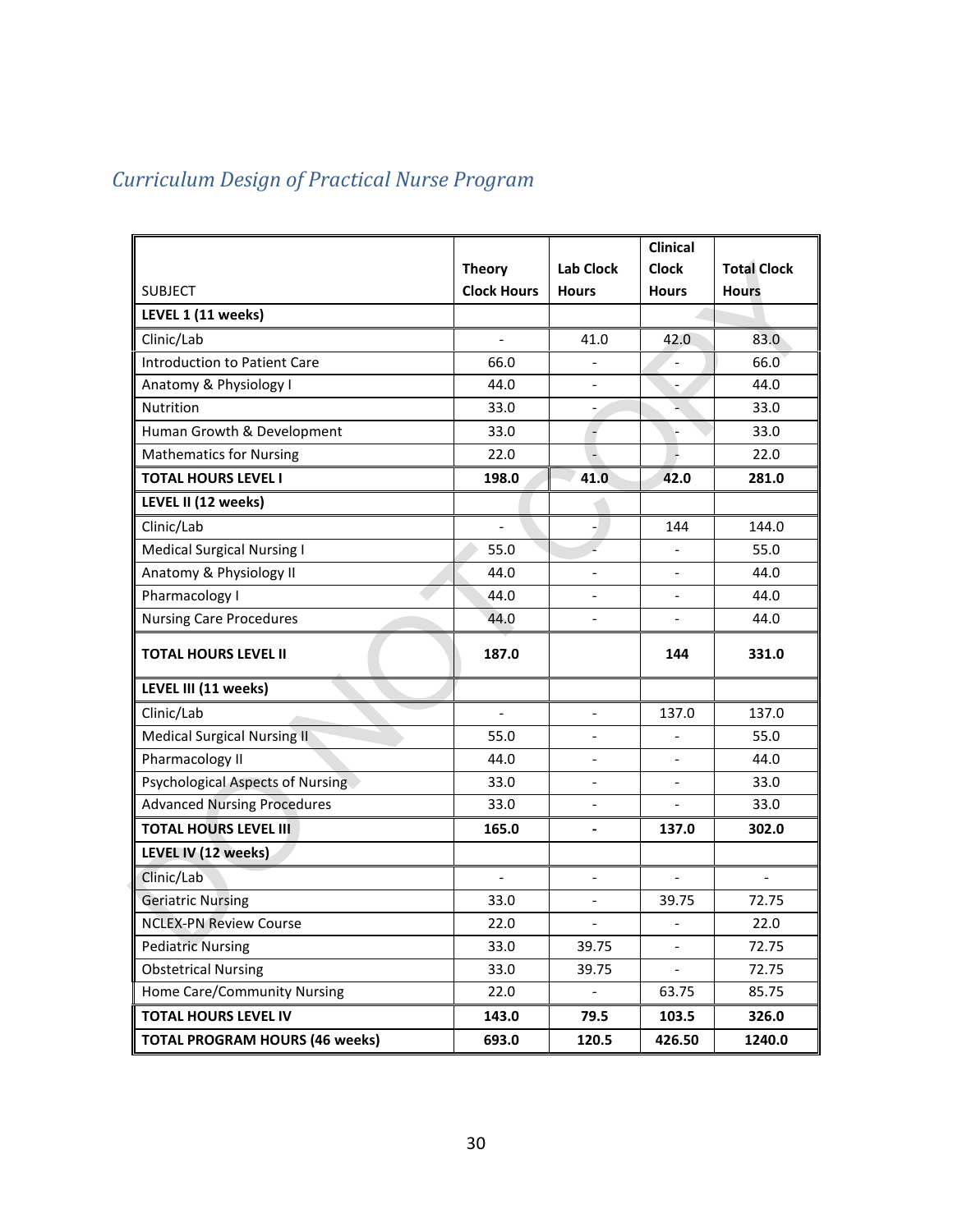#### <span id="page-31-0"></span>*2022 School Calendar*

September 22 Tuition due for  $181^{st}$  class September 23 – October2 Students' vacation week

December 15 **December 15** Last day of class for  $1^{st}$  and  $3^{rd}$  levels December 16, 2022 – January 2, 2023 Students' vacation weeks

#### **December 16, 2022 – January 2, 2023 School and Offices are closed**

**Bold = School and office closed**

*January 3, 2022 (Monday) Class resumes for 2nd and 4th levels* **January 17 Martin Luther King Jr. Holiday**

#### **February 21 President's Day Holiday**

March 8 March 8 Tuition due for  $181^{st}$  class March 24 **March 24** Tuition due for 180<sup>th</sup> class March 24 **March 24** Last day class, 2<sup>nd</sup> and 4<sup>th</sup> level students March 25 – April 3 Students' vacation week

*April 4 (Monday) Class begins for 1st level and resumes for 3rd level* April 7 Graduation for 179<sup>th</sup> class

#### **May 30 Memorial Day Holiday**

June 16 **Last day of class for 1st and 3rd levels** June 17 – July 4 Students' vacation weeks

#### *July 6 (Wednesday) Class resumes for 2nd and 4th levels*

**September 5 Labor Day Holiday**  September 8 Tuition due for 182<sup>nd</sup> class September 22 Last day of class for 2<sup>nd</sup> and 4<sup>th</sup> levels

*October 3 (Monday) Class begins for 1st level and resumes for 3rd level* October 6 Graduation for 180<sup>th</sup> class

#### **November 24 & 25 Thanksgiving Day Holiday**

*January 3, 2023 (Tuesday) Class resumes for 2nd and 4th levels*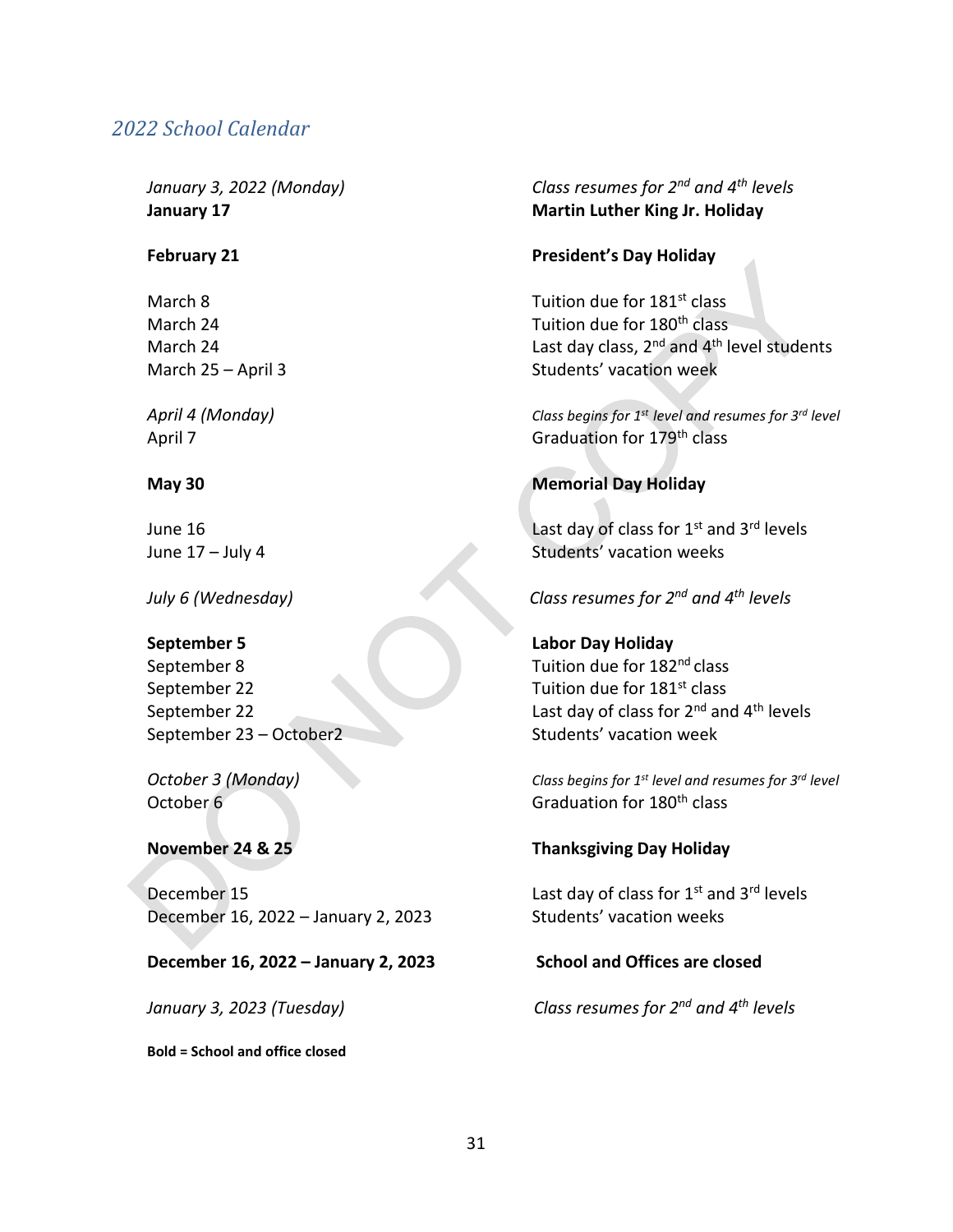### <span id="page-32-0"></span>*2023 School Calendar*

#### **December 18, 2023 – January 2, 2024 School and Offices are closed**

**Bold = School and office closed**

#### *January 4, 2023 (Wednesday) Class resumes for 2nd and 4th levels* **January 16 Martin Luther King Jr. Holiday**

#### **February 20 President's Day Holiday**

March 8 March 8 Tuition due for  $183^{rd}$  class March 24  $\blacksquare$  March 24  $\blacksquare$  Tuition due for 182<sup>nd</sup> class March 23 **March 23** Last day of class for 2<sup>nd</sup> and 4<sup>th</sup> levels

March 26 – April 1 Students' vacation week

*April 3 (Monday) Class resumes for 1st and 3rd level* April 6 Graduation for  $181^{st}$  class

#### **May 29 Memorial Day Holiday**

June 15 **Last day of class for 1<sup>st</sup> and 3<sup>rd</sup> levels** June 18 – July 1 Students' vacation weeks

#### *July 5 (Wednesday) Class resumes for 2nd and 4th levels*

**September 4 Labor Day Holiday**  September 8 Tuition due for 184<sup>th</sup> class September 22 Tuition due for 183<sup>rd</sup> class September 21 Last day of class for 2<sup>nd</sup> and 4<sup>th</sup> levels September 24 – 30 Students' vacation week

*October 2 (Monday) Class resumes for 1st and 3rd levels* October 5 Graduation for 182<sup>nd</sup> class

#### **November 23 & 24 Thanksgiving Day Holiday**

December  $14$  Last day of class for  $1<sup>st</sup>$  and  $3<sup>rd</sup>$  levels December 17 – 30 Students' vacation weeks

*January 3, 2024 (Wednesday) Class resumes for 2nd and 4th levels*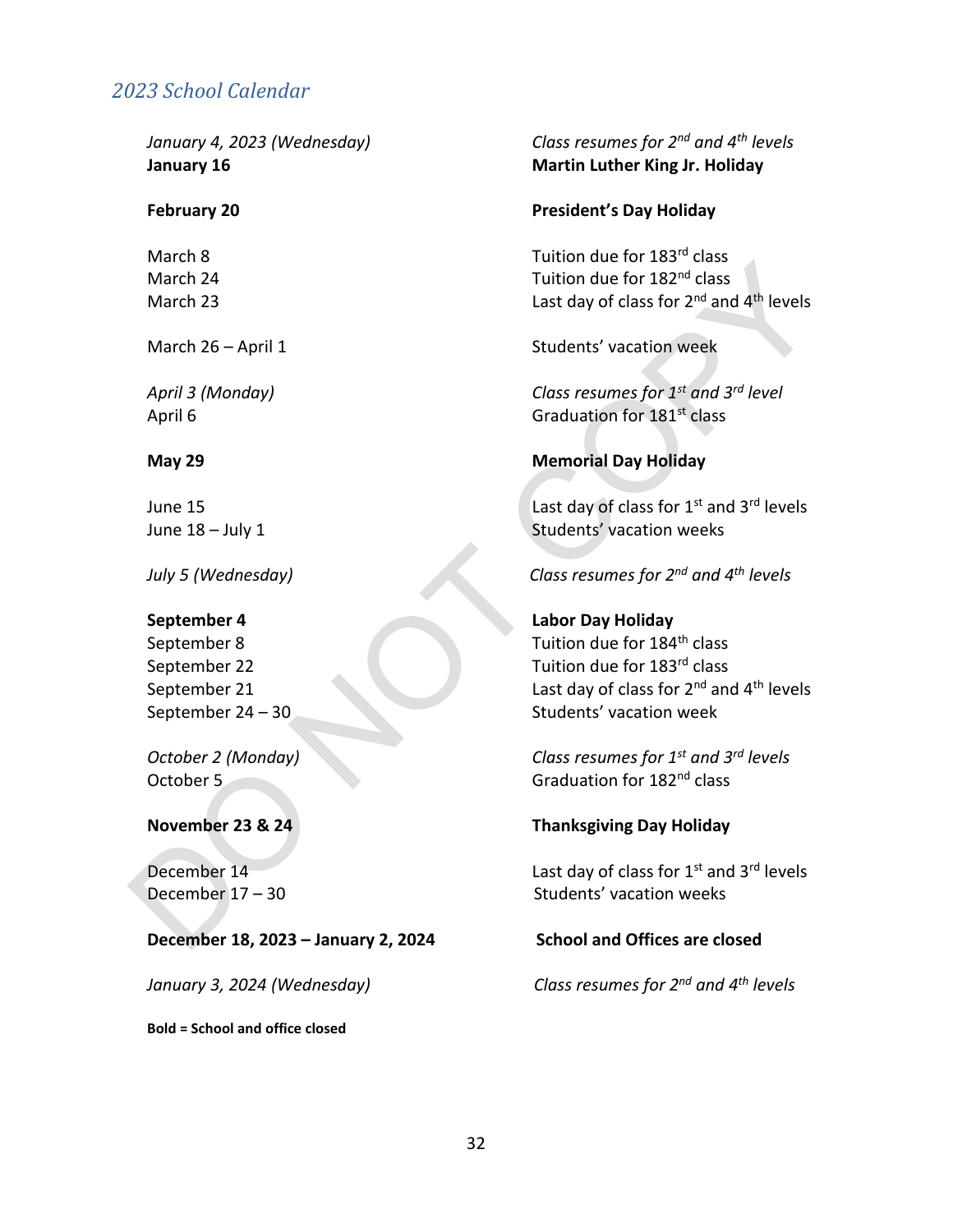## <span id="page-33-0"></span>*VA Policy Addendum*

**NOTE:** A **Covered Individual** is any individual who is entitled to educational assistance under chapter 31, Vocational Rehabilitation, or chapter 33, Post 9/11 GI Bill benefits. Additionally, this requirement is limited to the portion of funds paid by VA.

- A covered individual may attend or participate in the course of education during the period beginning on the date on which the individual provides to the educational institution a certificate of eligibility for entitlement to educational assistance under chapter 31 or 33 and ending on the earlier of the following dates:
- 1. The date on which payment from the VA is made to the institution.
- 2. 90 days after the date the institution certified tuition and fees following the receipt of the COE
- CSPN will not impose any penalty, including the assessment of late fees, the denial of access to classes, libraries, or other institutional facilities, or the requirement that a covered individual borrow additional funds, on any covered individual because of the individual's inability to meet his or her financial obligations to the institution due to the delayed disbursement of funding from the Department of Veterans Affairs under chapter 31 or 33.
- If there is a policy in this catalog or the Student handbook that conflicts with this VA Policy Addendum for a VA Covered Individual, then the VA Policy will supersede that policy.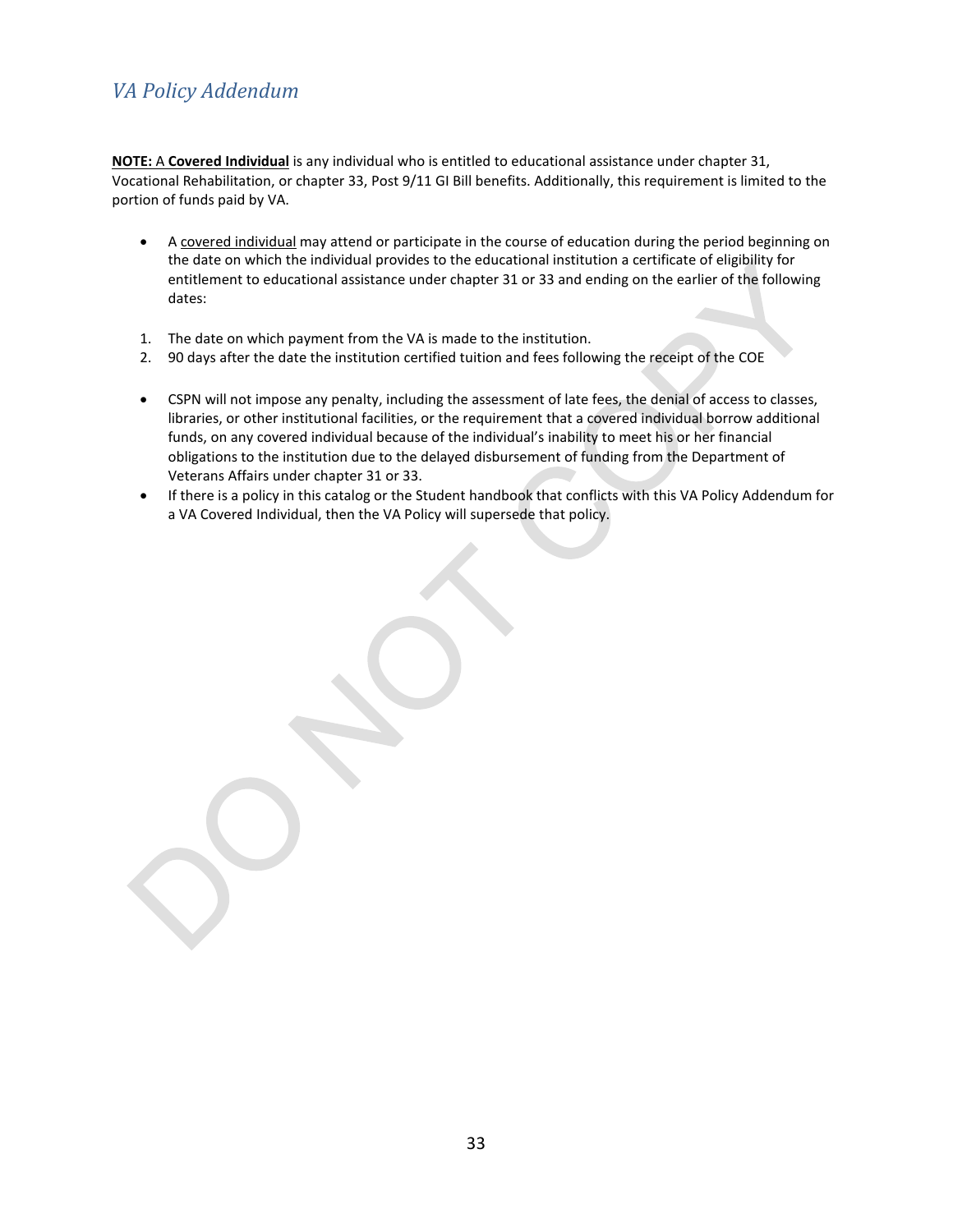## <span id="page-34-0"></span>*Online Testing Policy Addendum*

Tests will be taken online the day and time assigned by the individual instructor. Make-up exams will be given on the last student study day of each month, time to be determined.

CSPN subscribes to a zero-tolerance policy as it relates to cheating and security breaches on examinations. Should a student engage in any act of cheating and/or security breach, the student will be immediately dismissed.

#### **Cheating and security violations are as follows:**

- Taking a screen shot of the exam
- Copy and/or saving questions or answers
- Sharing answers with other classmates before, during, and/or after testing
- Utilizing textbook(s), notes, electronic devices (phones, laptops) or other materials to complete your examination
- Taking an exam without a proctor present

#### **Exam Procedures**

- 1. Students will be asked to use a mirror or cell phone set to selfie mode to secure the test environment via 360-degree visualization of testing area by proctor.
- 2. Students to use school-issued calculator only.
- 3. Students are required to show valid state ID or DL to proctor prior to start of exam,
- 4. Students to show proctor he/she/they has placed cell phone in other part of room prior to start of exam.

#### **Testing Rules**

- Students must be sitting at a desk or table in a well-lighted room.
- Students cannot use any virtual backgrounds.
- Students cannot walk or move about during an exam
- Students should alert proctor if there is an extenuating circumstance during the exam, such as an emergency or an unanticipated person entering the room.
- Exams should be taken free from distractions such as noise, others in the room during testing, or other types of interruptions from others in the home or testing environment
- No food or drink should be consumed during exams
- Students should attempt to keep their eyes directly on the screen and if there are extenuating circumstances, the student should come off of mute and let the instructor know what is happening (not necessary for common things such as sneezing or coughing during an exam)
- No laughing or giggling/talking even while on mute
- Faculty should be able to see your entire face/upper body, not just your eyes and forehead
- Faculty holds the right to determine what is considered unprofessional conduct during an exam
- Students should not have infants or children on their laps during exams.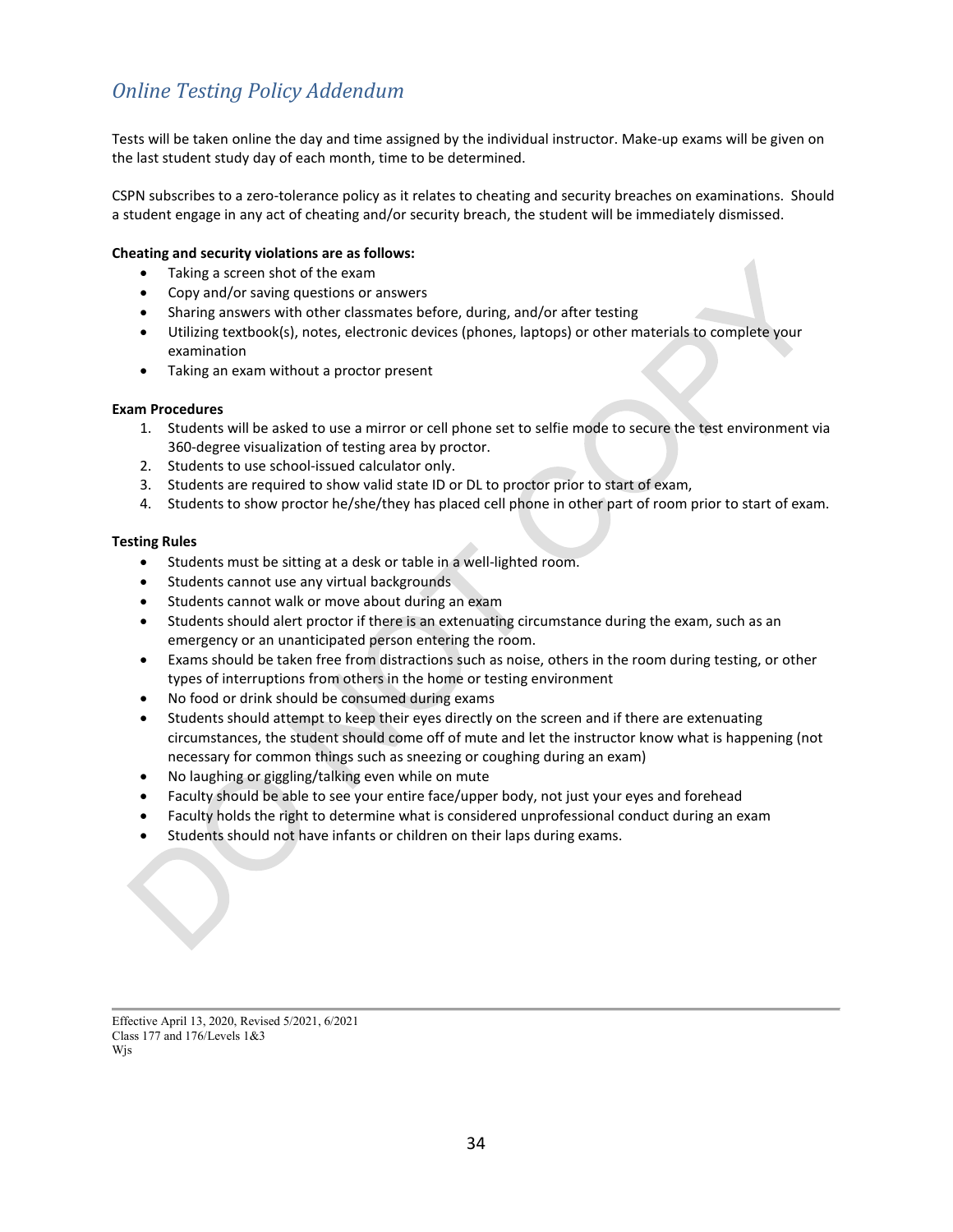## <span id="page-35-0"></span>*Addendum to Attendance Policy*

Due to the shift to an *online-format* students will be expected to **follow these attendance guidelines until further notice**.

- Students are expected to be prepared for virtual class at least 10 minutes before joining class. That means your computer is charged, Internet is connected, and paper, pencils, etc. are available for lecture.
- Students are required to join virtual classes as notated on the schedule. For example: If "Nutrition" is scheduled from 8 a.m. -10 a.m., the student must join the class by 8 a.m. By joining late, you will be marked tardy. Tardy hours accumulate in 30-minute increments. You will be given breaks every 45 minutes to 1 hour. You are expected to remain in class (virtual) until the lecture is complete.
- If your instructor assigns a recorded lecture, you will be required to watch the lecture and turn in an assignment. As long as the assignment is turned in on time and complete, you will be given credit for attendance.
- If you are **unable to attend lecture**, you will reach out to your instructor via email. Those missed hours will be reflected on your attendance data sheet. As a reminder, you can only miss a total of 64 hours for the entire year. You are highly discouraged from missing live lecture hours. You will be able to access all lectures in a recorded format, but will be docked the hours.

Effective April 13, 2020 Revised: 12/2020 Class 177 and 176/Levels 1&3 wjs

<span id="page-35-1"></span>*Addendum to Social Networking and Electronic Media Usage Policy*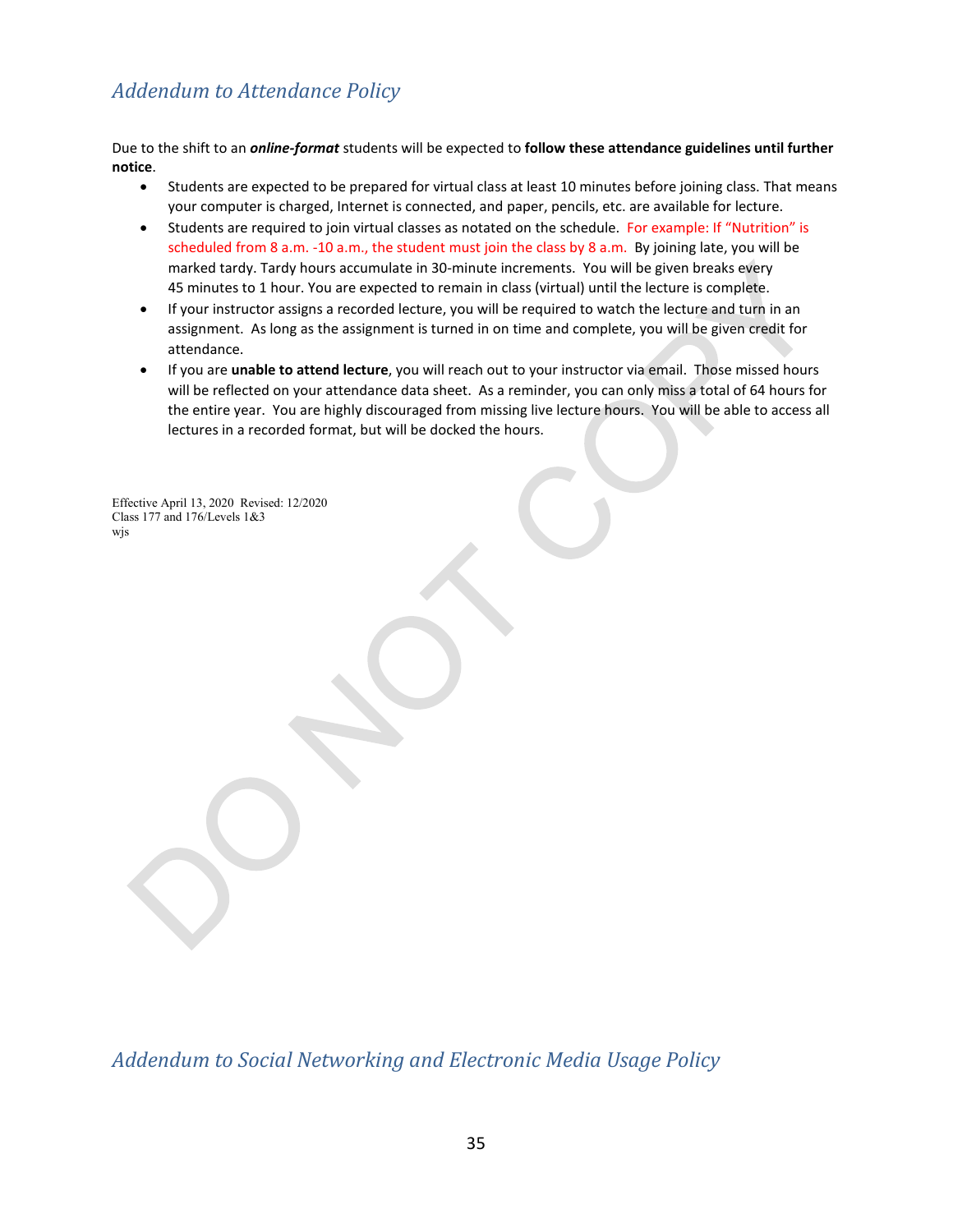CSPN recognizes the desire of students to communicate via social media during this time of on-line classes, and it therefore adopts the following addendum to its existing Social Media Policy.

Students may create and communicate via a CSPN Facebook or other social media page under the following guidelines and rules:

- o CSPN expects students to exercise common sense and good judgment with respect to social media. It is important to keep in mind that information that you post could be viewed by anyone with an internet connection.
- $\circ$  Post in such a manner that it is clear to your readers that the views that you express are yours alone and that you do not speak on behalf of CSPN.
- o Do not post or share Protected Health Information ("PHI"), including, but not limited to, information about a patient's identity, his/her physical or mental health, the receipt of health care, or the payment for that care.
- o Do not post information about clinical procedures or the names of clinical facilities.
- o Do not post answers to assignments.
- o Do not include information or items in your posts that is confidential, non-public, sensitive, and/or proprietary information about CSPN.
- o You must not post anything that is discriminatory, harassing, vulgar, obscene, sexually explicit, profane, bullying, threatening, intimidating, defamatory or unlawful, whether about CSPN, its staff, students or patients.
- o You must adhere to copyright laws and not post any images or photos that you do not have the right to use.

CSPN reserves the right to monitor the Facebook page and to request students to take down any posts in violation of this policy, and students who violate this this policy are subject to disciplinary action.

Effective April 13, 2020 Class 177 and 176/Levels 1&3 wjs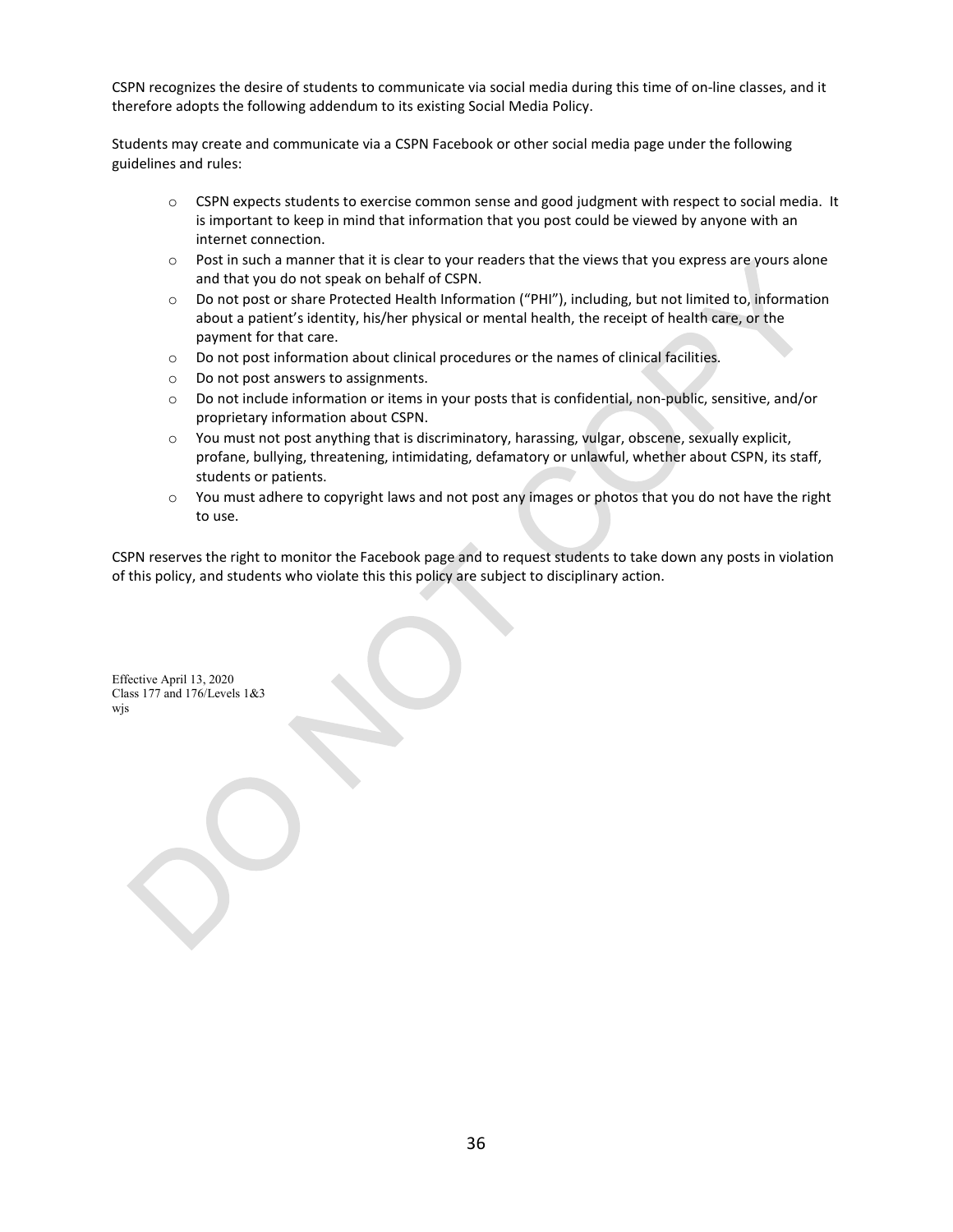## <span id="page-37-0"></span>*Virtual Classroom Etiquette and Expectation Policies*

- Instructor will admit you to session after she confirms it is YOUR name on the screen. Please remove any nicknames or family member's names from your account.
- Student will be muted upon arrival. The student can "raise his/her hand" to ask a question, then will be unmuted. The instructor may also unmute if she is posing a question to the class.
- Student will be expected to keep his/her video on unless stepping away for a short break.
- Student is expected to be dressed appropriately. Student cannot wear pajamas, revealing clothing, or anything that distracts from the teaching/learning environment (scrubs, jeans, sweatshirts are acceptable).
- Student may have beverages during virtual class, but should not be eating food unless during break time.
- Student's entire face must be visible during virtual class
- Students should remain awake for the entire class. If the student falls asleep, faculty will remove the student from the zoom and will deny re-admittance for the remainder of the lecture.
- Students should avoid speaking to friends or family during virtual classes, unless absolutely necessary. This is critical to learning.
- Students should not be a work or in any public area during class. Instructors reserve the right to remove students not following this rule.
- Students are expected to be respectful to faculty and peers during virtual class. They instructor may remove any student/s who is not following this policy.
- Students cannot be in bed during lecture. Any student in bed will be removed from the class.
- Students must be in well-lit room, upright at desk or table.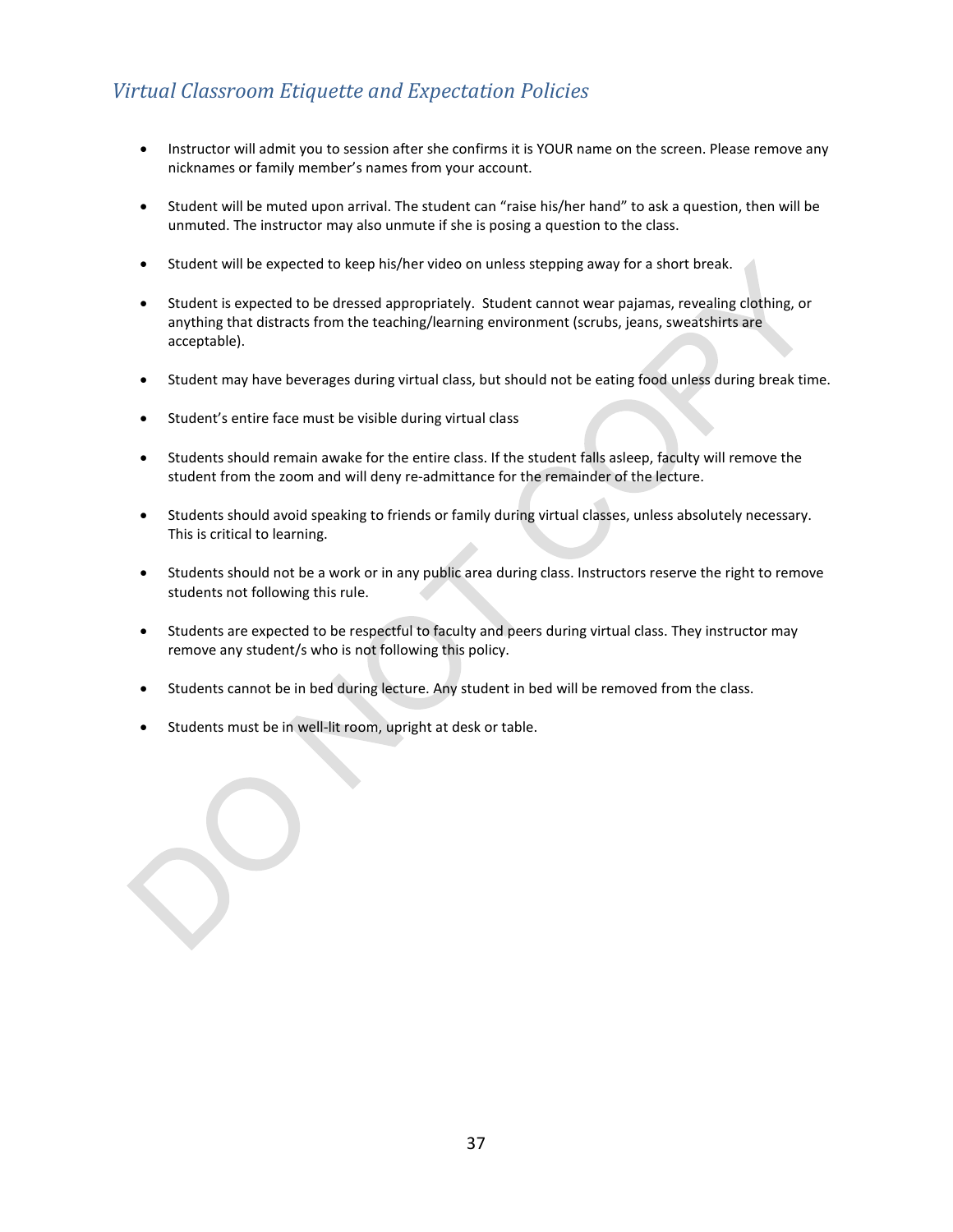## <span id="page-38-0"></span>*Faculty Supervision of Students*

Students are required to sign an acknowledgement that they will be supervised by a CSPN Class/Clinical instructor while serving in the role of "student nurse" in the assigned clinical facility and/or virtual classroom. Further, students will adhere to all virtual classroom and clinical guidelines and policies set forth by the instructor (and the clinical facility, where applicable).